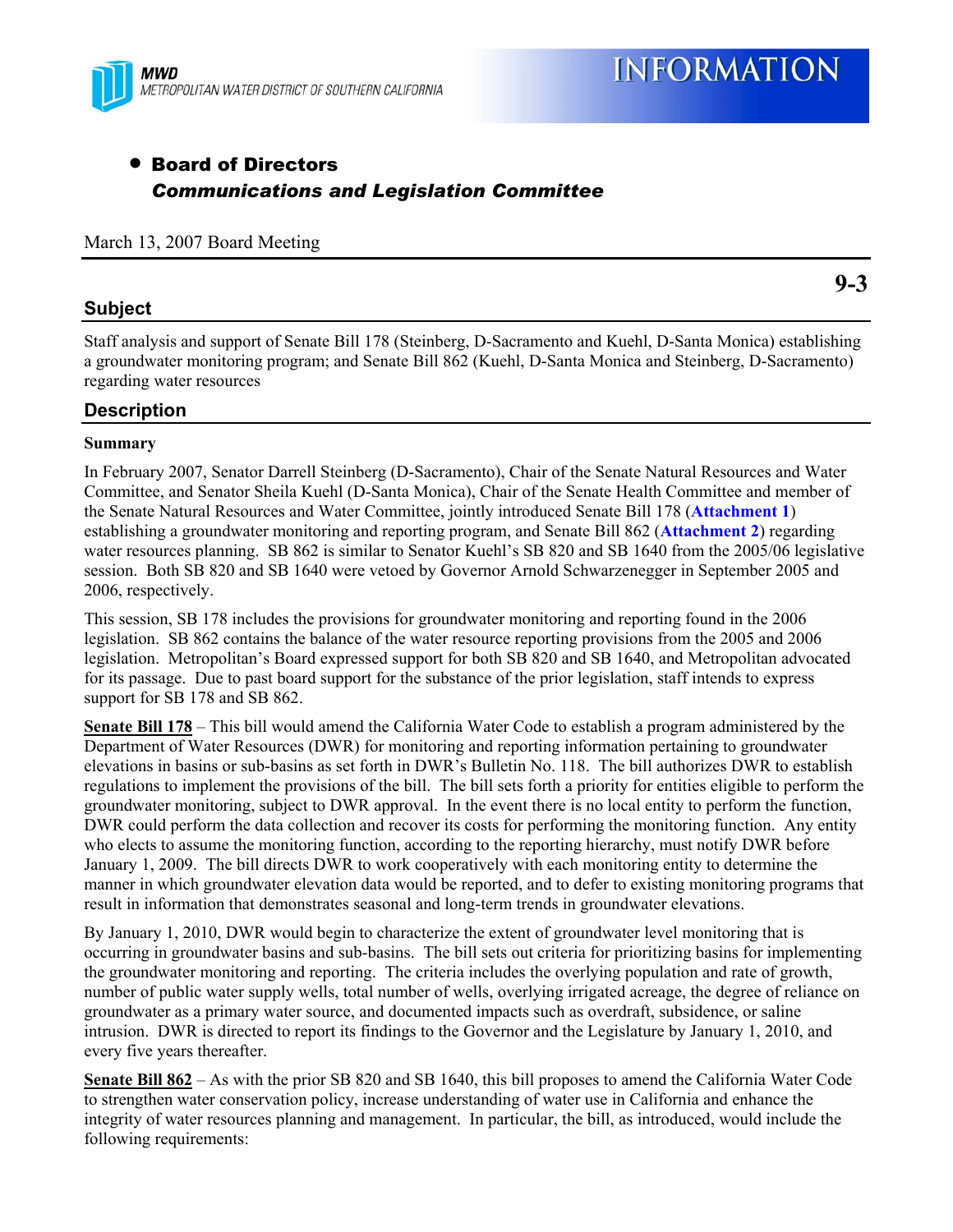## **State Water Project**

• Require DWR, commencing in 2009, to prepare a report every two years describing the overall delivery capability of the State Water Project facilities under a range of hydrologic conditions, including historic extended dry cycle and the long-term average, and the allocation delivery capability to each State Water Contractor.

## **Water Diversion Filing**

- Exempt from existing State Water Resources Control Board (SWRCB) water diversion filing requirements diversions covered by a registration of appropriation for small domestic or livestock or stock pond uses, specified diversions by DWR from State Water Project facilities to satisfy prior rights, and certain diversions that occurred prior to January 1, 2008.
- Expands civil liability provision for any person failing to file a statement of diversion or use on or after January 1, 2007.
- Makes any person who fails to file a statement for diversion or use by January 1, 2008, ineligible for funds from programs administered by SWRCB, DWR, or the California Bay-Delta Authority (CBDA).

## **California Water Plan**

• Requires DWR to include a discussion in the California Water Plan, by December 31, 2013, regarding the amount of energy both produced and required for each strategy in the Plan to meet the future water needs of the state.

## **Urban Water Management Plans**

- Requires urban water suppliers to include public utilities that provide electric or gas service among those coordinating agencies included in the plan.
- Requires urban water suppliers to describe water management tools and options relied upon to improve water supply reliability.
- Requires plan to include a quantification of the amount of energy both produced by and required by certain existing and planned water sources, including consideration of the costs and benefits of the energy with an energy cost-benefit analysis on conserved water during periods of peak and nonpeak use.
- Requires plan to include a discussion of supply sources and water management programs considered but rejected and the extent to which the urban water supplier has diversified its sources of supply as a means to improve overall reliability.
- Revises public notification requirements on adoption of the plan and requires submittal of the plans to additional entities, including any applicable groundwater management entity, agricultural water supplier, city/county library, and Local Agency Formation Commission.
- Prohibits urban water supplier from receiving funds administered by the SWRCB, DWR, or the CBDA if it fails to prepare, adopt, and submit a plan.

## **Groundwater Management Plans**

- Prohibits a local agency from receiving funds administered by SWRCB or CBDA (funds already are precluded from DWR) if it fails to prepare an AB 3030 groundwater management plan currently required by state law.
- Requires existing plans to be updated by December 31, 2008, and every five years thereafter, and requires submittal of the plan to additional entities, including any applicable city/county urban water supplier, agricultural water supplier, city/county library, the California State Library, and Local Agency Formation Commission.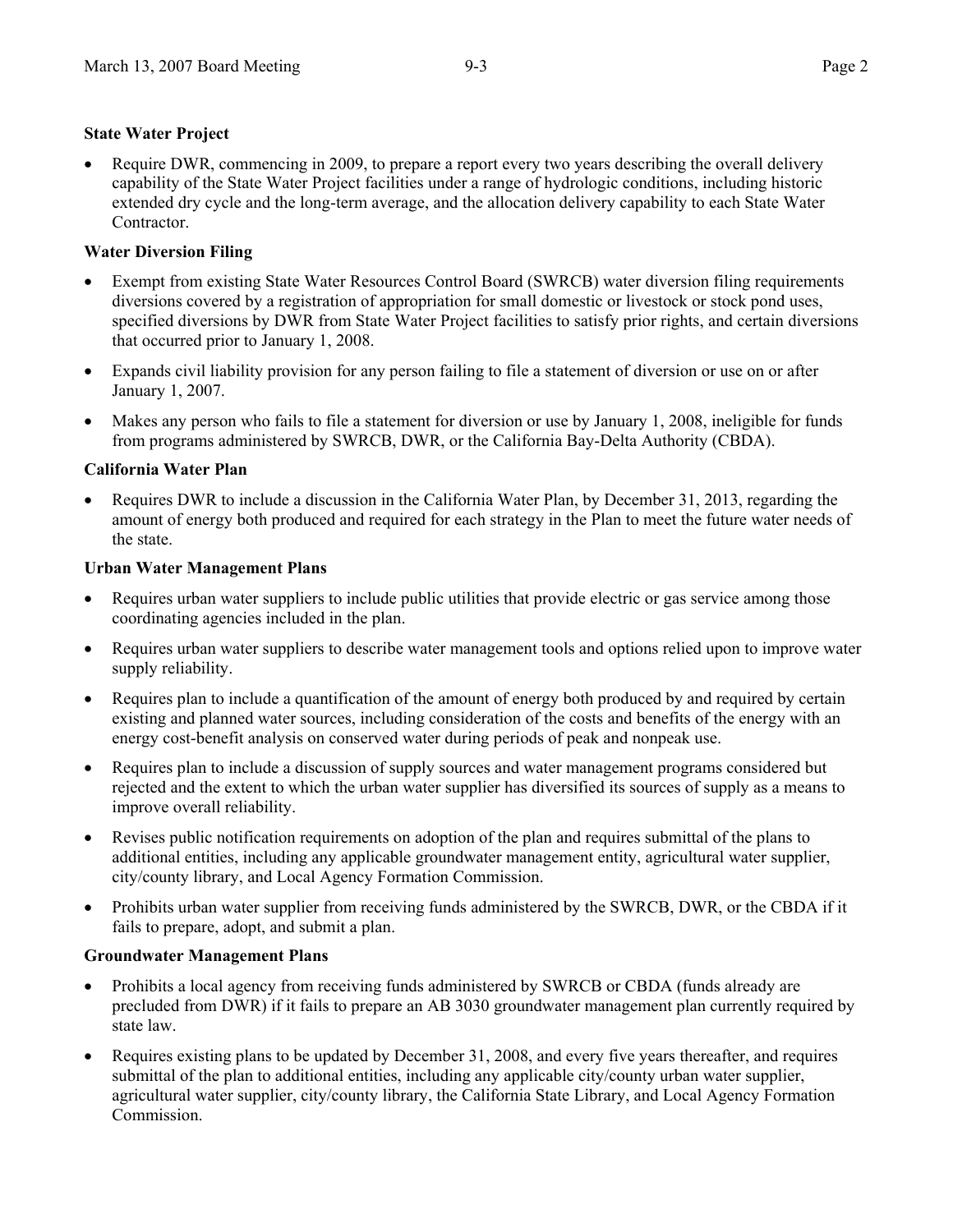## **Agricultural Water Management Plans**

- Requires DWR to conduct a survey of entities that supply water for agricultural purposes and recommend the appropriate minimum size of an "agricultural water supplier" by January 1, 2009.
- Requires each designated agricultural water supplier to prepare and adopt an agricultural water management plan, as set forth in the bill, by December 31, 2010, subject to update every five years.
- Requires agricultural water suppliers to submit to DWR a report assessing implementation of the plan a year prior to the submittal of the plan update.
- Allows agricultural water suppliers to satisfy the requirements for a plan by: (1) adoption of an urban water management plan, (2) submittal of a United States Bureau of Reclamation approved water conservation plan, or (3) submittal of a water management plan in accordance with the Agricultural Water Management Council Memorandum of Understanding.
- Prohibits agricultural water supplier from receiving funds administered by SWRCB, DWR, or CBDA if it fails to prepare, adopt, and submit an agricultural water management plan.

## **Impacts on Metropolitan**

This bill would have certain additional reporting and notification requirements for completing urban water management plans for Metropolitan and its member agencies. The bill would formalize existing Metropolitan relationships and partnerships with electric and gas utilities within Metropolitan's service area.

## **Policy**

By Minute Item 39978, dated December 8, 1992, the Board approved the principles cited in the General Manager's letter dated November 24, 1992, as initial positions on groundwater legislation.

By Minute Item 41222, January 10, 1995, the Board approved the Legislative Policy Principles presented in a letter signed by Deputy General Manager on behalf of the General Manager on December 20, 1994 that included amendments regarding source water quality protection related to Southern California Groundwater Management.

By Minute Item 45208, the Board adopted the CEQA determination and all of the proposed water conservation policy principles presented in the letter signed by the Chief Executive Officer on January 20, 2003, with three detailed items added to support increased agricultural water use efficiency in the proposed policy principles as shown in the revised attachment to the Chief Executive Officer's letter.

By Minute Item 46192, the Board adopted the CEQA determination and authorized the Chief Executive Officer to express Metropolitan's support of Senate Bill 820 (Kuehl, D-Santa Monica) regarding water planning, if it is amended, as described in the letter jointly signed by the General Counsel and the Interim Chief Executive Officer on April 6, 2005.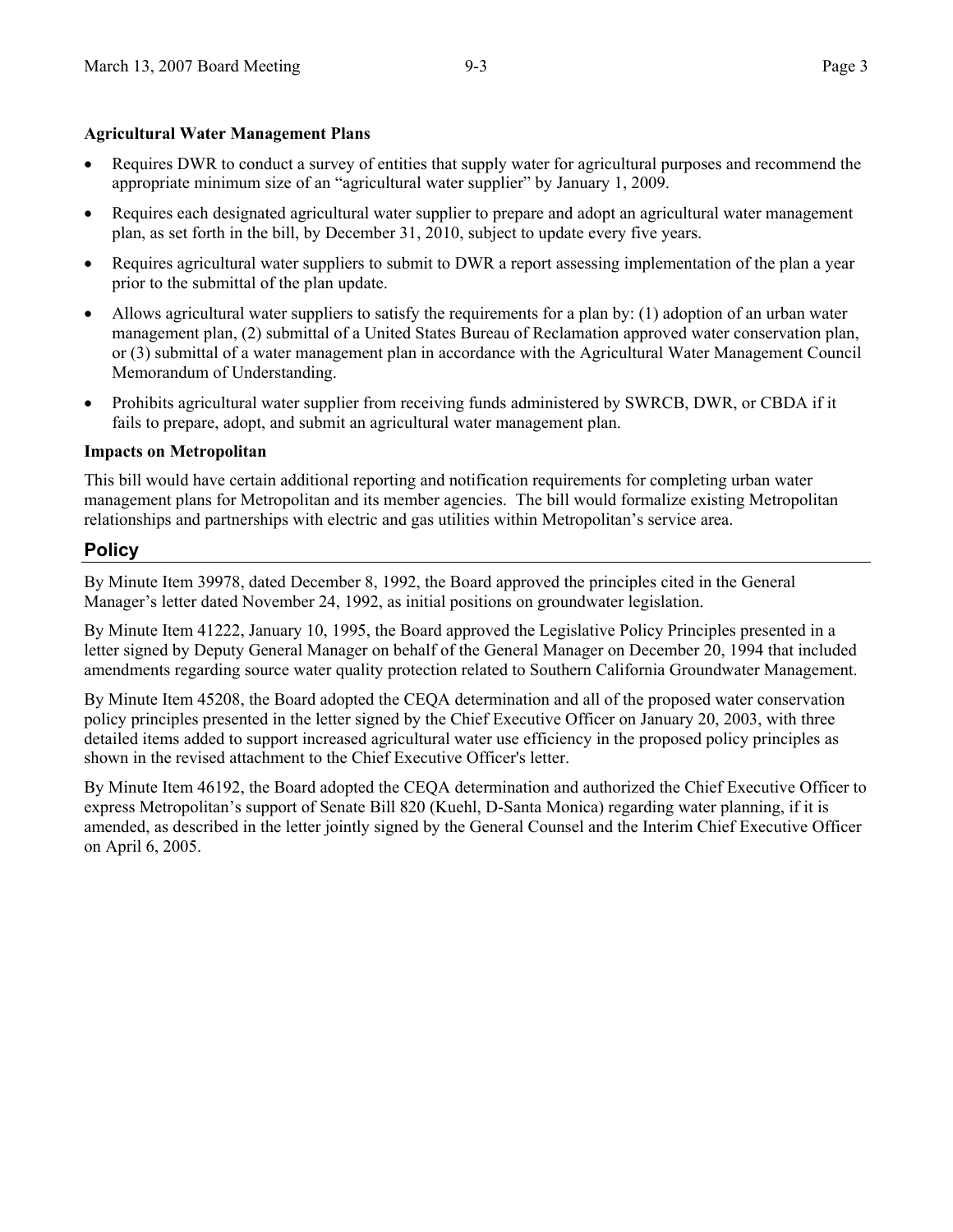## **Fiscal Impact**

Some financial impact due to added staff time for certain additional reporting and notification requirements for completing urban water management plans.

erher 3/7/2007 *Stephen N. Arakawa Date* 

*Manager, Water Resource Management* 

3/7/2007 *Jeffrey Kightlinger Geljeral Managér Date* 

**Attachment 1 – Senate Bill No. 178 Attachment 2 – Senate Bill No. 862**  BLA #5314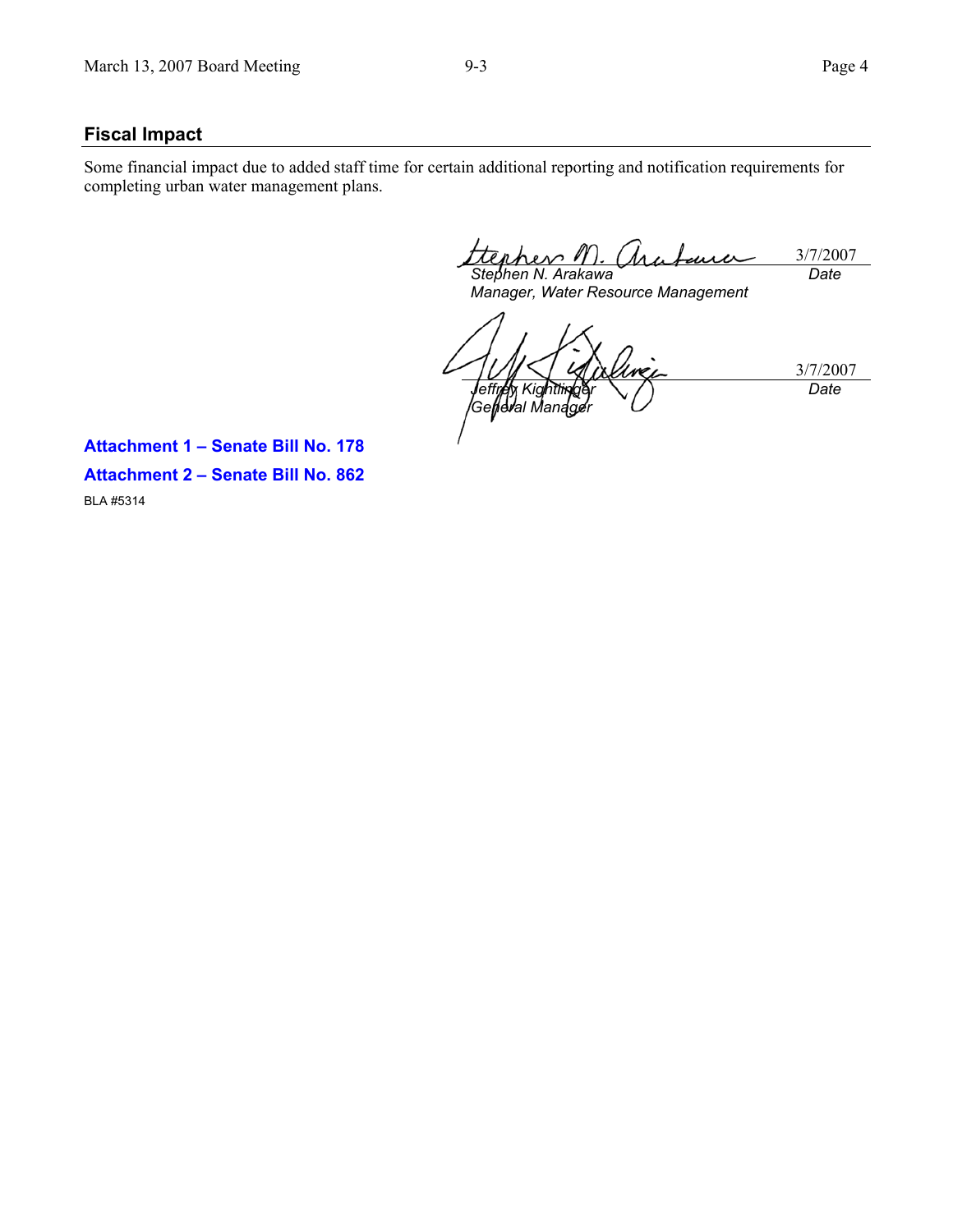**SENATE BILL** No. 178

### **Introduced by Senators Steinberg and Kuehl**

February 5, 2007

An act to amend Section 12924 of, and to add Part 2.11 (commencing with Section 10920) to Division 6 of, the Water Code, relating to water.

## legislative counsel' s digest

SB 178, as introduced, Steinberg. Groundwater.

(1) Existing law authorizes a local agency whose service area includes a groundwater basin that is not subject to groundwater management to adopt and implement a groundwater management plan pursuant to certain provisions of law. Existing law requires a groundwater management plan to include certain components to qualify as a plan for the purposes of those provisions, including a provision that establishes funding requirements for the construction of certain groundwater projects.

This bill would establish a groundwater monitoring program pursuant to which specified entities, in accordance with prescribed procedures, may propose to be designated by the Department of Water Resources as groundwater monitoring entities, as defined, for the purposes of monitoring and reporting with regard to groundwater elevations in all or part of a basin or subbasin, as defined. The bill would require the department to work cooperatively with each monitoring entity to determine the manner in which groundwater elevation information should be reported to the department. The bill would authorize the department to make recommendations for improving an existing monitoring program; require additional monitoring wells under certain circumstances; and require the department, under prescribed circumstances, to perform groundwater monitoring functions for those

99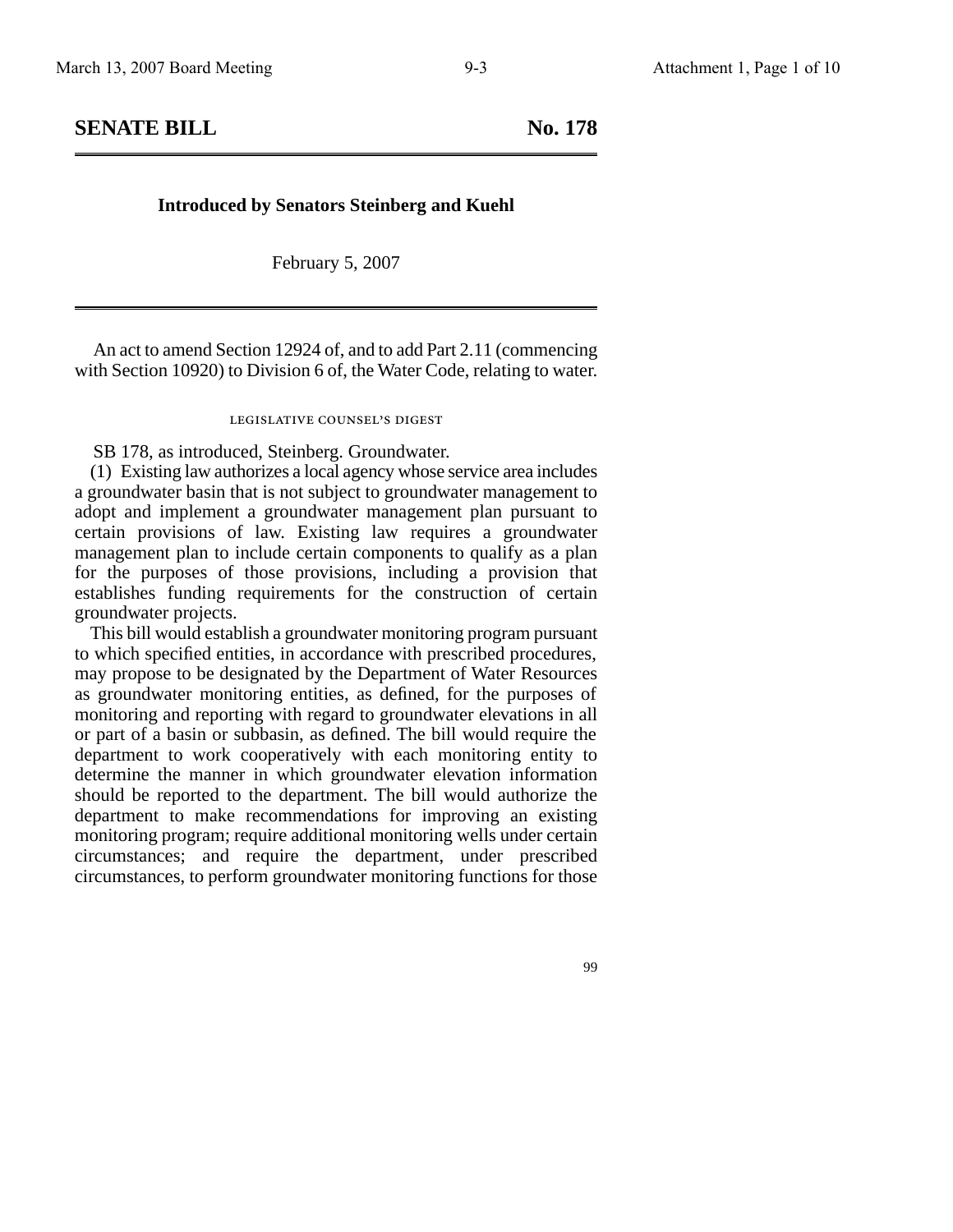# **SB** 178  $-2-$

portions of a basin or a subbasin for which no monitoring entity has agreed to perform those functions under this program.

(2) Existing law requires the department to conduct an investigation of the state's groundwater basins and to report its findings to the Governor and the Legislature not later than January 1, 1980.

This bill, instead, would require the department to submit that report not later than January 1, 2010, and every 5 years thereafter.

Vote: majority. Appropriation: no. Fiscal committee: yes. State-mandated local program: no.

### *The people of the State of California do enact as follows:*

1  $\mathfrak{D}$ 3 4 5 6 7 8 9 10 11 12 13 14 interests are unable or unwilling to perform the monitoring 15 16 17 18 19 20 continue to maintain its current network of monitoring wells, 21 22 23 SECTION 1. Part 2.11 (commencing with Section 10920) is added to Division 6 of the Water Code, to read: PART 2.11. GROUNDWATER MONITORING Chapter 1. General Provisions 10920. (a) It is the intent of the Legislature that on or before January 1, 2010, groundwater elevations in all groundwater basins and subbasins be regularly and systematically monitored locally and that the resulting groundwater information be made readily and widely available. (b) It is the intent of the Legislature that, if local groundwater functions described in this part, the department shall assume those monitoring functions and the department shall recover its costs for conducting the necessary monitoring from the local groundwater users. (c) It is further the intent of the Legislature that the department including groundwater elevation and groundwater quality monitoring wells, and that the department continue to coordinate monitoring with local entities.

24 25 26 10921. This part does not require the monitoring of groundwater elevations in an area that is not within a basin or subbasin.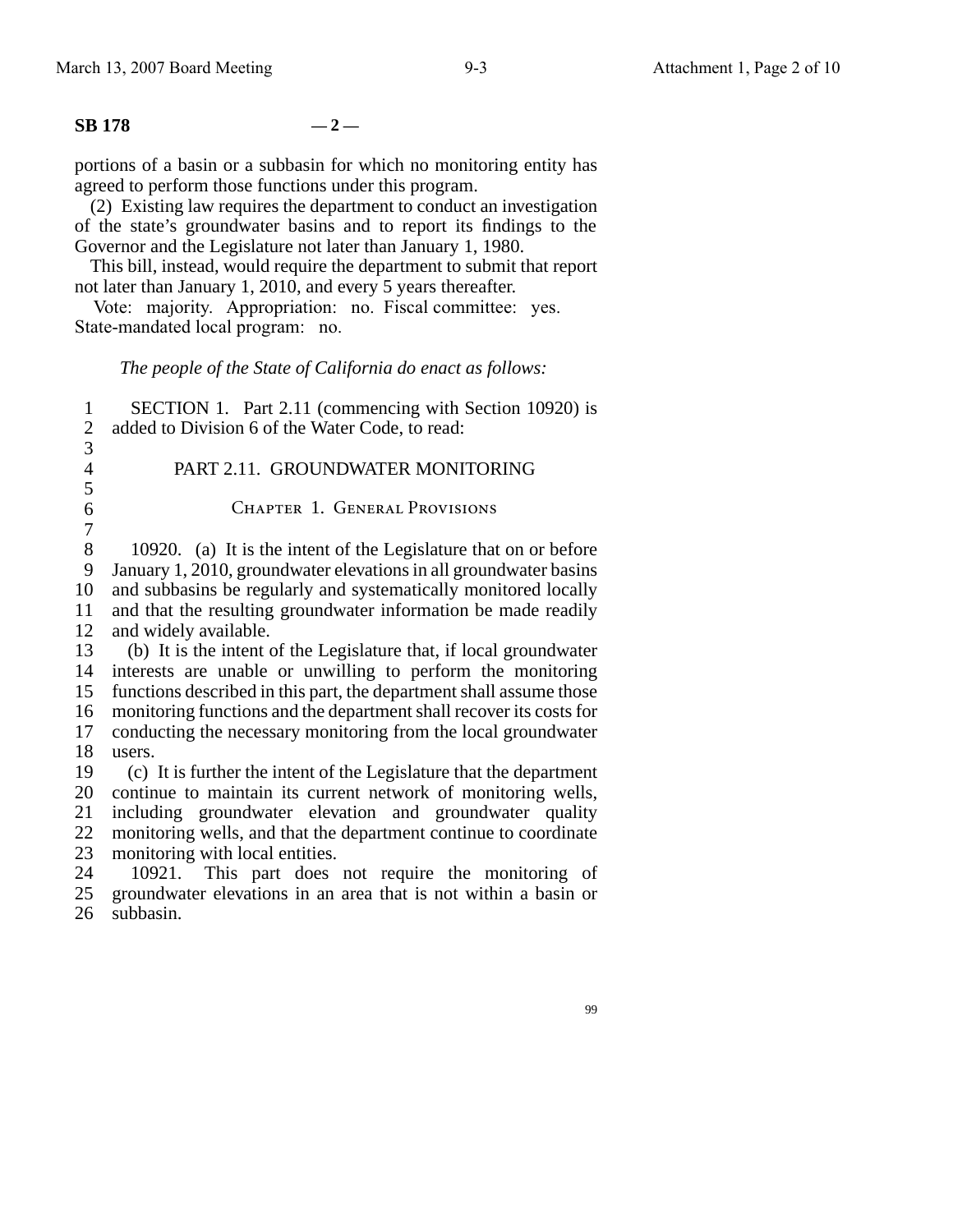$-3 -$  **SB 178** 

1 2 3 10922. This part does not expand or otherwise affect the powers or duties of the department relating to groundwater beyond those expressly granted by this part.

4 5 6 7 8 9 10 11 12 13 14 15 16 17 18 19 20 functions" means the monitoring of groundwater elevations, the 21 22 23 24 25 26 27 28 29 30 31 32 33 34 35 36 37 CHAPTER 2. DEFINITIONS 10925. Unless the context otherwise requires, the definitions set forth in this section govern the construction of this part. (a) "Basin" or "subbasin" means a groundwater basin or subbasin identified and defined in the department's Bulletin No. 118. (b) "Bulletin No. 118" means the department's report entitled "California's Groundwater: Bulletin 118" updated in 2003, or as it may be subsequently updated or revised in accordance with Section 12924. (c) "Monitoring entity" means a party conducting or coordinating the monitoring of groundwater elevations pursuant to this part. (d) "Monitoring functions" and "groundwater monitoring reporting of those elevations to the department, and other related actions required by this part. (e) "Monitoring groundwater elevations" means monitoring groundwater elevations, coordinating the monitoring of groundwater elevations, or both. (f) "Voluntary cooperative groundwater monitoring association" means an association formed for the purposes of monitoring groundwater elevations pursuant to Section 10935. Chapter 3. Groundwater Monitoring Program 10927. Any of the following entities may assume responsibility for monitoring and reporting groundwater elevations in all or a part of a basin or subbasin in accordance with this part: (a) A watermaster or water management engineer appointed by a court or pursuant to statute to administer a final judgment determining rights to groundwater.

38 39 (b) (1) A groundwater management agency with statutory authority to manage groundwater pursuant to its principle act that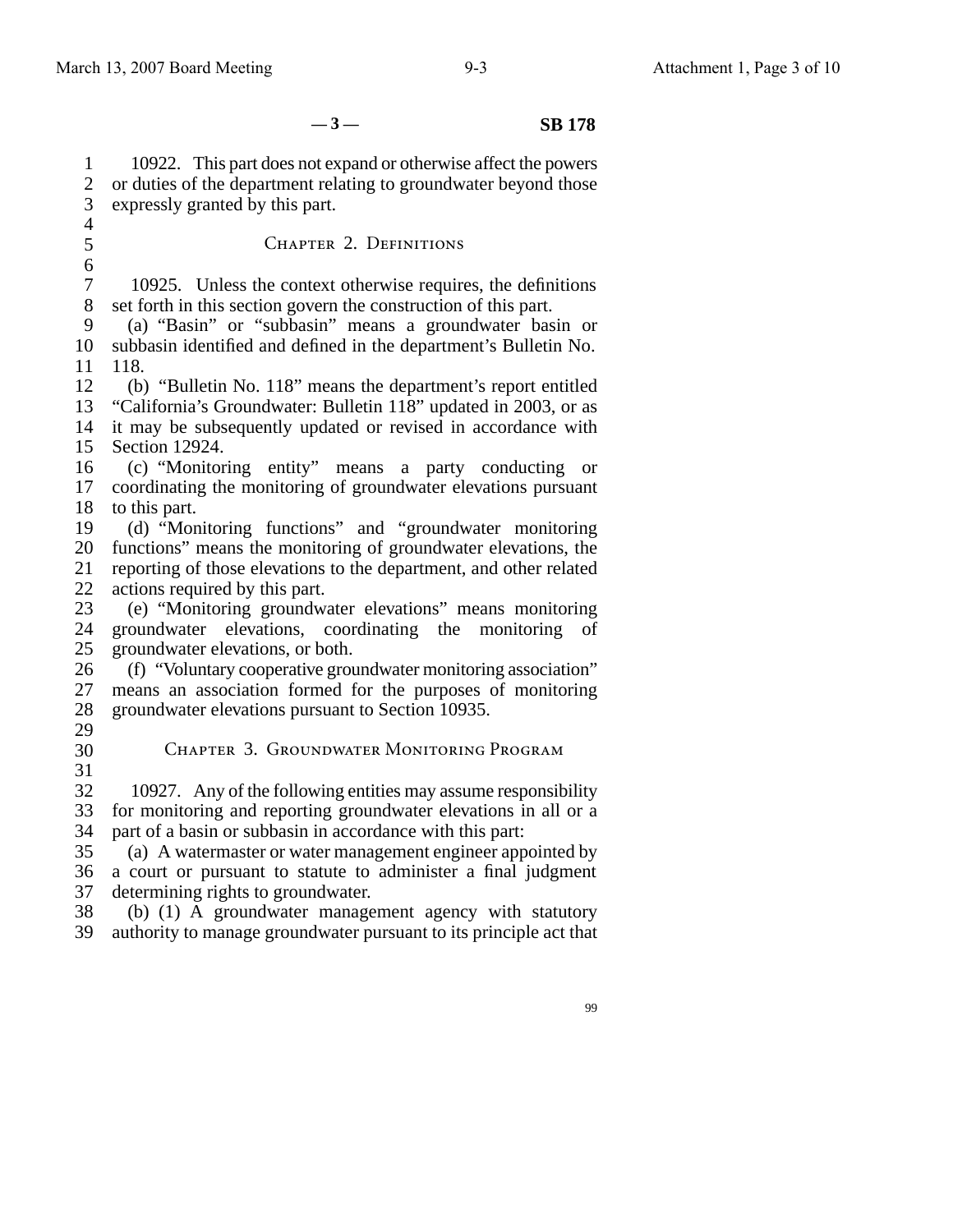#### **SB 178 — 4 —**

1 2 is monitoring groundwater elevations in all or a part of a groundwater basin or subbasin on or before January 1, 2008.

3 (2) A water replenishment district established pursuant to

4 5 Division 18 (commencing with Section 60000). This part does not expand or otherwise affect the authority of a water replenishment

6 district relating to monitoring groundwater elevations.

7 (c) A local agency that is managing all or part of a groundwater

8 basin or subbasin pursuant to Part 2.75 (commencing with Section

9 10750) and that was monitoring groundwater elevations in all or

10 11 a part of a groundwater basin or subbasin on or before January 1, 2008, or a local agency or county that is managing all or part of a

12 13 groundwater basin or subbasin pursuant to any other legally enforceable groundwater management plan with provisions that

14 15 are substantively similar to those described in that part and that was monitoring groundwater elevations in all or a part of a

16 groundwater basin or subbasin on or before January 1, 2008.

17 18 19 20 21 (d) A local agency that is managing all or part of a groundwater basin or subbasin pursuant to an integrated regional water management plan prepared pursuant to Part 2.2 (commencing with Section 10530) that includes a groundwater management component that complies with the requirements of Section 10753.7.

22 23 24 (e) A county that is not managing all or a part of a groundwater basin or subbasin pursuant to a legally enforceable groundwater management plan with provisions that are substantively similar to

25 those described in Part 2.75 (commencing with Section 10750).

26 27 (f) A voluntary cooperative groundwater monitoring association formed pursuant to Section 10935.

28 (g) The department pursuant to Section 10934.

29 30 31 32 33 10928. (a) Any entity described in subdivision (a) or (b) of Section 10927 that seeks to assume groundwater monitoring functions in accordance with this part shall notify the department, in writing, on or before January 1, 2009. The notification shall include all of the following information:

34 35 (1) The entity's name, address, telephone number, and any other relevant contact information.

36 (2) The specific authority described in Section 10927 pursuant

37 38 to which the entity qualifies to assume the groundwater monitoring functions.

39 40 (3) A map showing the area for which the entity is requesting to perform the groundwater monitoring functions.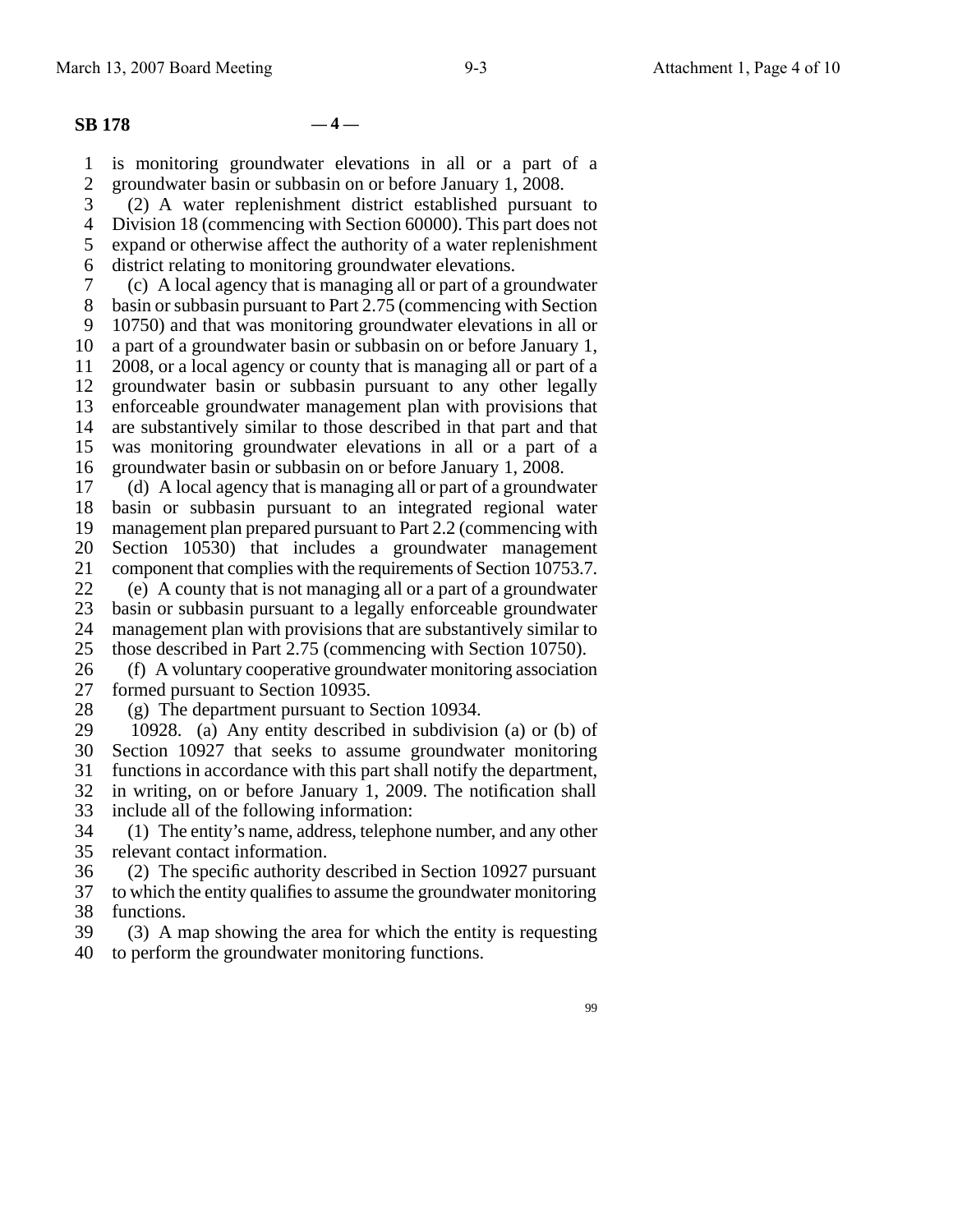$-5 -$  **SB 178** 

1 2 (4) A statement that the entity will comply with all of the requirements of this part.

3 4 5 6 7 (b) Any entity described in subdivision (c), (d), (e), or (f) of Section 10927 that seeks to assume groundwater monitoring functions in accordance with this part shall notify the department, in writing, by January 1, 2009. The information provided in the notification shall include all of the following:

8 9 (1) The entity's name, address, telephone number, and any other relevant contact information.

10 (2) The specific authority described in Section 10927 pursuant

11 12 to which the entity qualifies to assume the groundwater monitoring functions.

13 (3) For entities that seek to qualify pursuant to subdivision (c)

14 or (d) of Section 10927, the notification shall also include a copy

15 16 of the current groundwater management plan or the groundwater component of the integrated regional water management plan, as

17 appropriate.

18 (4) For entities that seek to qualify pursuant to subdivision (f)

19 20 of Section 10927, the notification shall include a statement of intention to meet the requirements of Section 10935.

21 22 (5) A map showing the area for which the entity is proposing to perform the groundwater monitoring functions.

23 24 (6) A statement that the entity will comply with all of the requirements of this part.

25 26 27 (7) A statement describing the ability and qualifications of the entity to conduct the groundwater monitoring functions required by this part.

28 (c) The department may request additional information that it

29 30 deems necessary for the purposes of determining the area that is proposed to be monitored or the qualifications of the entity to

- 31 perform the groundwater monitoring functions.
- 32 33 10929. (a) (1) The department shall review all notifications received pursuant to Section 10928.

34 (2) Upon the receipt of a notification pursuant to subdivision

35 (a) of Section 10928, the department shall verify that the notifying

36 37 entity has the appropriate authority under subdivision (a) or (b) of Section 10927.

38 (3) Upon the receipt of a notification pursuant to subdivision

39 (b) of Section 10928, the department shall do both of the following:

40 (A) Verify that each notification is complete.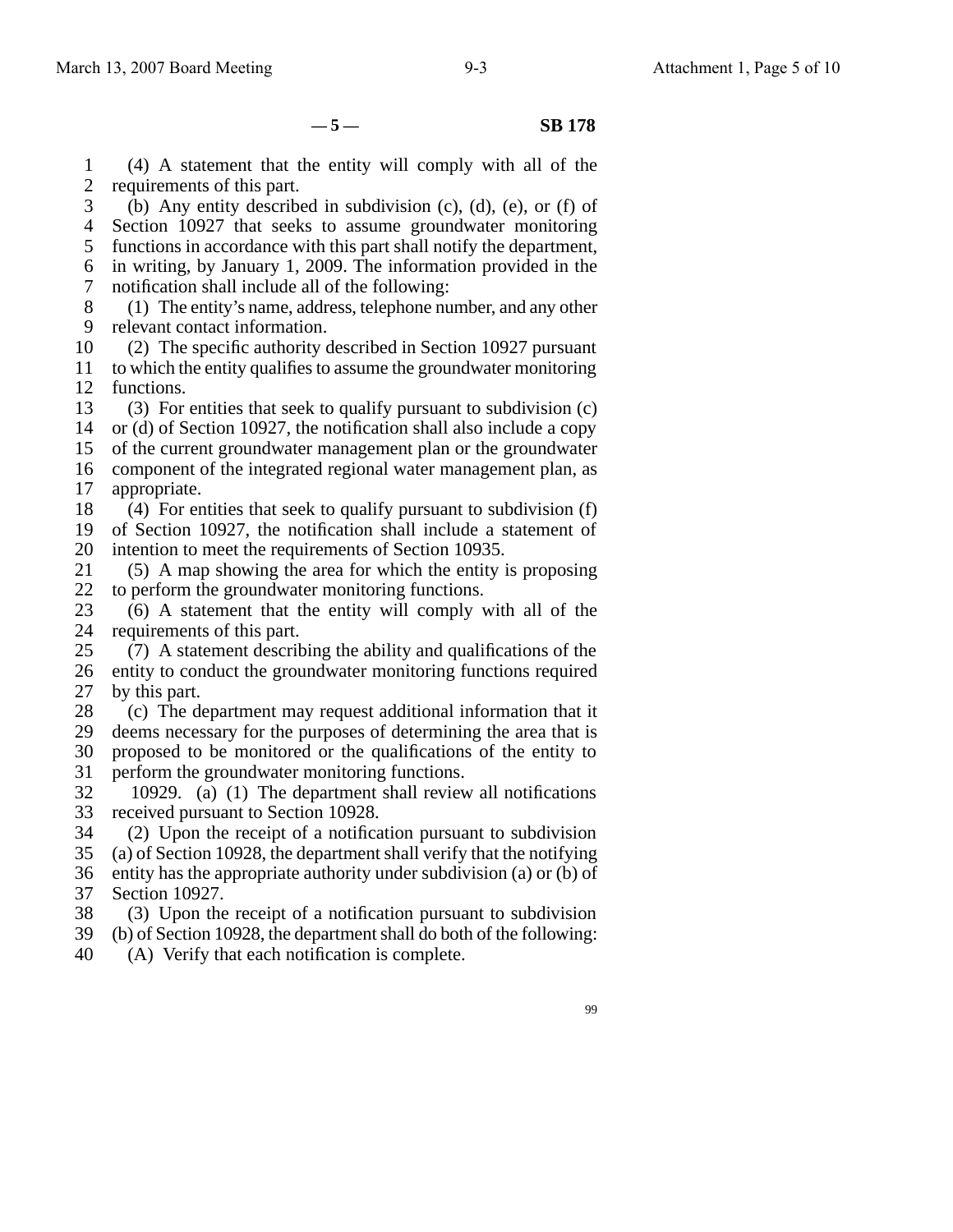### **SB** 178  $-6-$

1 (B) Assess the qualifications of the notifying party.

 $\mathcal{L}$ (b) If the department has questions about the completeness or

3 accuracy of a notification, or the qualifications of a party, the

4 department shall contact the party to resolve any deficiencies. If

5 6 the department is unable to resolve the deficiencies, the department shall notify the party in writing that the notification will not be

7 considered further until the deficiencies are corrected.

8 9 (c) If the department determines that more than one party seeks

10 11 to become the monitoring entity for the same portion of a basin or subbasin, the department shall consult with the interested parties to determine which party will perform the monitoring functions.

12 In determining which party will perform the monitoring functions

13 under this part, the department shall follow the order in which

14 entities are identified in Section 10927.

15 16 (d) The department shall advise each party on the status of its notification within three months of receiving the notification.

17 18 19 20 10930. Upon completion of each review pursuant to Section 10929, the department shall do both of the following if it determines that a party will perform monitoring functions under this part:

21 22 23 (a) Notify the party in writing that it is a monitoring entity and the specific portion of the basin or subbasin for which it shall assume groundwater monitoring functions.

24 25 26 (b) Post on the department's Internet Web site information that identifies the monitoring entity and the portion of the basin or subbasin for which the monitoring entity will be responsible.

27 28 29 30 31 32 33 34 35 36 37 38 10931. (a) The department shall work cooperatively with each monitoring entity to determine the manner in which groundwater elevation information should be reported to the department pursuant to this part. In determining what information should be reported to the department, the department shall defer to existing monitoring programs if those programs result in information that demonstrates seasonal and long-term trends in groundwater elevations. The department shall collaborate with the State Department of Public Health to ensure that the information reported to the department will not result in the inappropriate disclosure of the physical address or geographical location of drinking water sources, storage facilities, pumping operational data, or treatment facilities.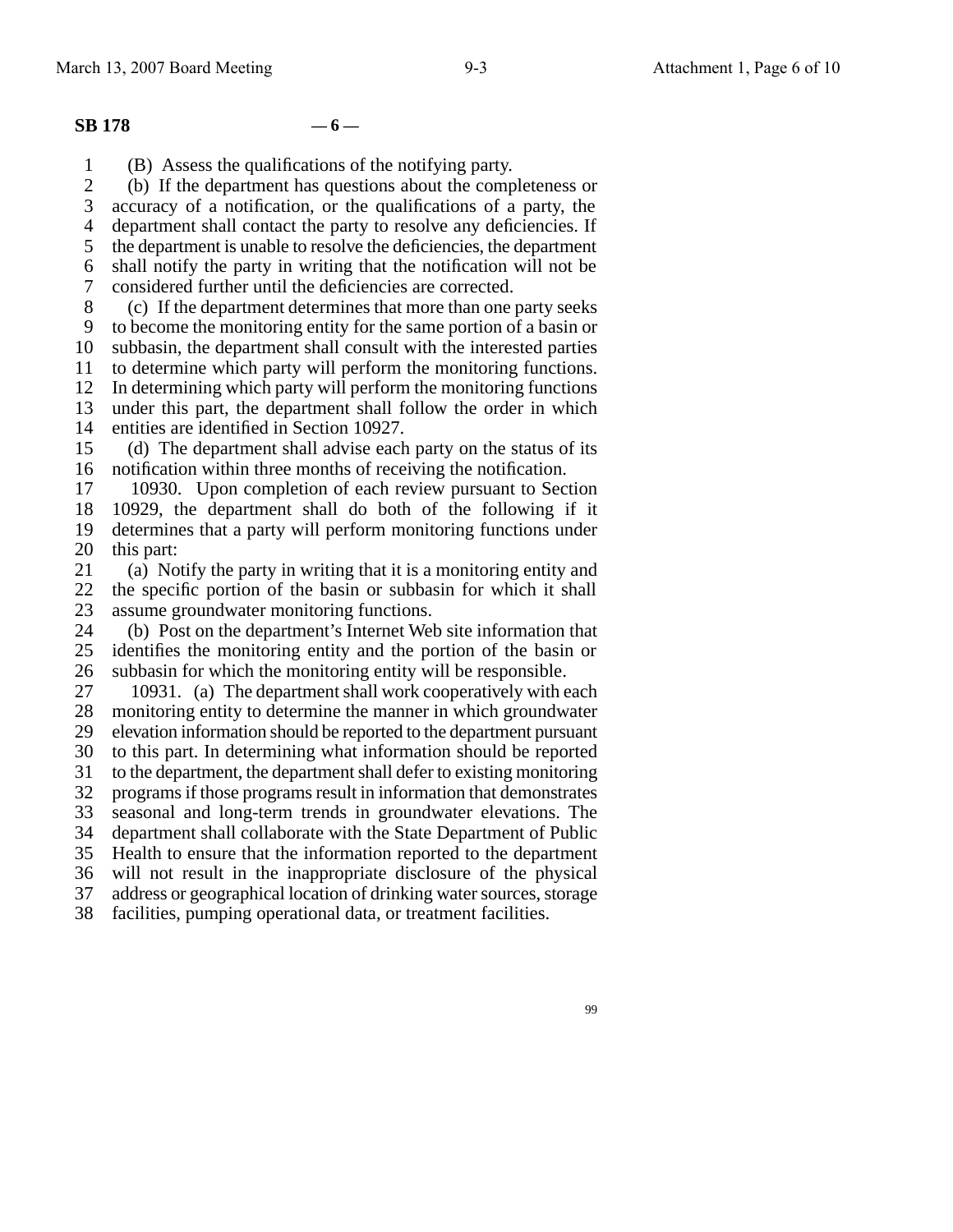**— 7 — SB 178**

1 2 3 (b) (1) For the purposes of this part, the department may recommend improvements to an existing monitoring program, including recommendations for additional monitoring wells.

4 5 (2) The department may not require additional monitoring wells unless funds are provided for that purpose.

6 7 8 10932. Monitoring entities shall commence monitoring and reporting groundwater elevations pursuant to this part on or before January 1, 2010.

9 10 11 10933. (a) On or before January 1, 2010, the department shall commence to identify the extent of monitoring of groundwater elevations that is being undertaken within each basin and subbasin.

12 13 14 15 (b) The department shall prioritize groundwater basins and subbasins for the purpose of implementing this section. In prioritizing the basins and subbasins, the department shall, to the extent data are available, consider all of the following:

16 (1) The population overlying the basin or subbasin.

17 18 (2) The rate of current and projected growth of the population overlying the basin or subbasin.

19 20 (3) The number of public supply wells that draw from the basin or subbasin.

21 22 (4) The total number of wells that draw from the basin or subbasin.

23 (5) The irrigated acreage overlying the basin or subbasin.

24 25 (6) The degree to which persons overlying the basin or subbasin rely on groundwater as their primary source of water.

26 27 28 (7) Any documented impacts on the groundwater within the basin or subbasin, including overdraft, subsidence, saline intrusion, and other water quality degradation.

29 30 (8) Any other information determined to be relevant by the department.

31 32 33 (c) If the department determines that all or part of a basin or subbasin is not being monitored pursuant to this part, the department shall do all of the following:

34 35 (1) Attempt to contact all well owners within the area not being monitored.

36 37 (2) Determine if there is an interest in establishing any of the following:

38 (A) A groundwater management plan pursuant to Part 2.75

39 (commencing with Section 10750).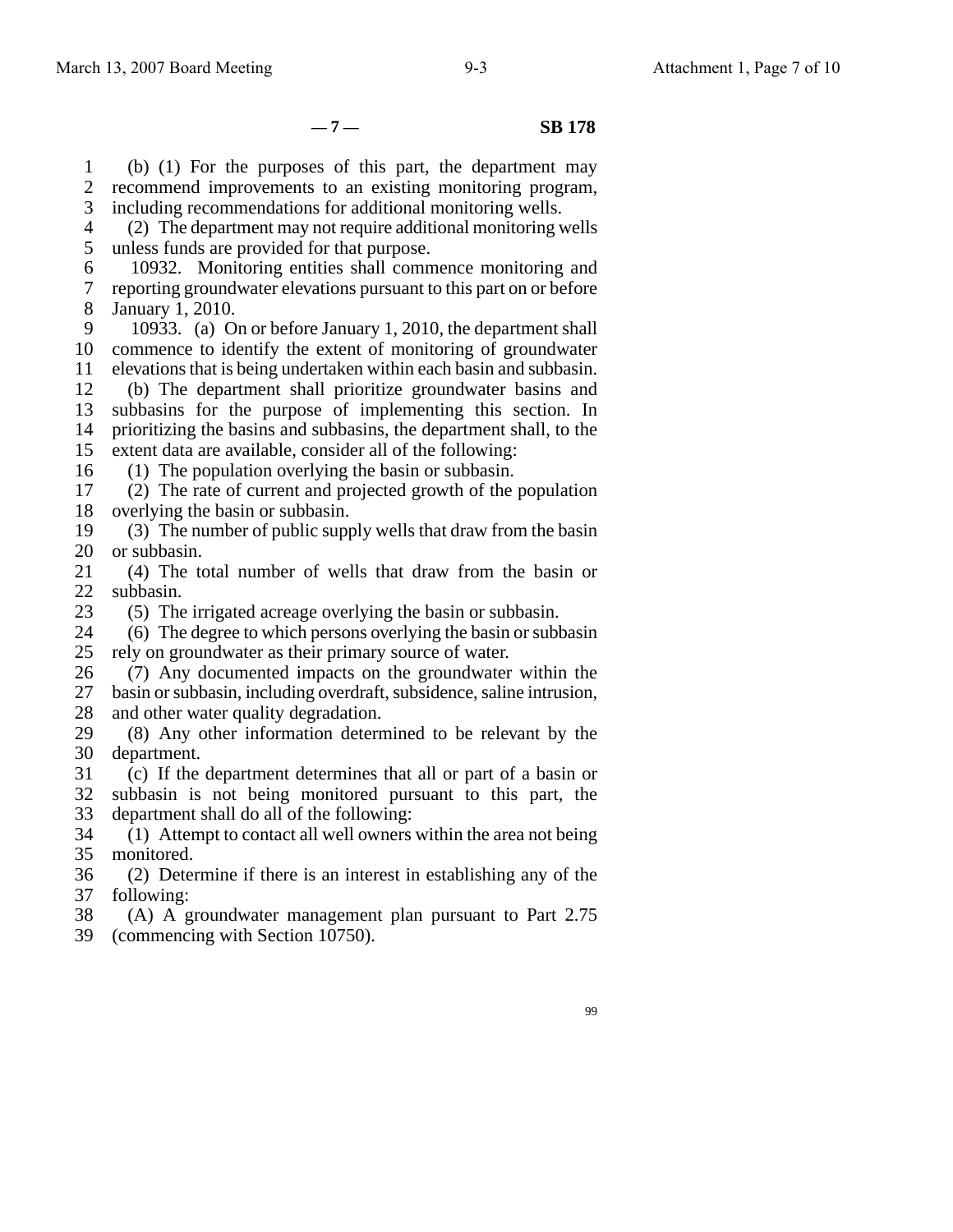## **SB 178 — 8 —**

1 (B) An integrated regional water management plan pursuant to

2 3 Part 2.2 (commencing with Section 10530) that includes a groundwater management component that complies with the

4 requirements of Section 10753.7.

5 6 (C) A voluntary groundwater monitoring association pursuant to Section 10935.

7 (d) If the department determines that there is sufficient interest

8 in establishing a plan or association described in paragraph (2) of

9 subdivision (c), or if the county agrees to perform the groundwater

10 monitoring functions in accordance with this part, the department

11 12 shall work cooperatively with the interested parties to comply with the requirements of this part within two years.

13 14 15 16 (e) If the department determines, with regard to a basin or subbasin, that there is insufficient interest in establishing a plan or association described in paragraph (2) of subdivision (c), and if the county decides not to perform the groundwater monitoring

17 18 and reporting functions of this part, the department shall do all of the following:

19 20 21 (1) Identify any existing monitoring wells that overly the basin or subbasin that are owned or operated by the department or any other state or federal agency.

22 23 24 (2) Determine whether the monitoring wells identified pursuant to paragraph (1) provide sufficient information to demonstrate seasonal and long-term trends in groundwater elevations.

25 26 27 28 29 (3) If the department determines that the monitoring wells identified pursuant to paragraph (1) provide sufficient information to demonstrate seasonal and long-term trends in groundwater elevations, the department shall not perform groundwater monitoring functions pursuant to Section 10934.

30 31 32 33 34 35 (4) If the department determines that the monitoring wells identified pursuant to paragraph (1) provide insufficient information to demonstrate seasonal and long-term trends in groundwater elevations, and the State Mining and Geology Board concurs with that determination, the department shall perform groundwater monitoring functions pursuant to Section 10934.

36 37 38 10934. (a) Consistent with Section 10933, the department shall perform the groundwater monitoring functions for those portions of a basin or subbasin for which no monitoring entity has agreed

39 to perform the groundwater monitoring functions.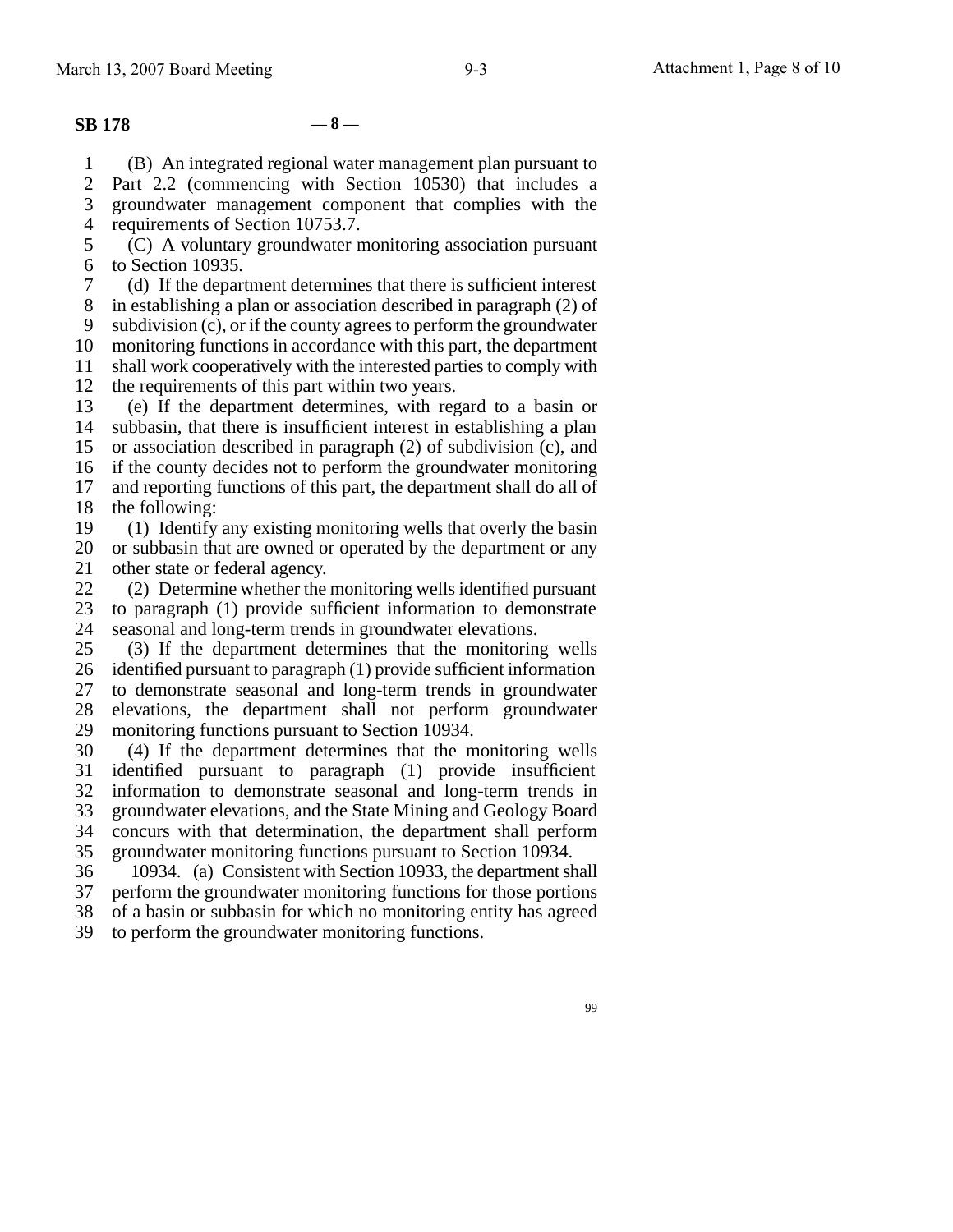$-9 -$  **SB 178** 

1 (b) Upon determining that it is required to perform groundwater

2 monitoring functions, the department shall notify both of the

3 4 following entities that it is forming the groundwater monitoring district:

5 (1) Each well owner within the affected area.

6 (2) Each county that contains all or a part of the affected area.

7 8 9 (c) The department shall impose a charge on each well owner for its share of the costs of the department to perform the groundwater monitoring required under this part.

10 11 12 (d) The department shall not assess a fee or charge to recover the costs for carrying out its power and duties under this part except as provided in subdivision (c).

13 14 (e) The department may establish regulations to implement this section.

15 16 17 18 19 20 10935. (a) A voluntary cooperative groundwater monitoring association may be formed for the purposes of monitoring groundwater elevations in accordance with this part. The association may be established by contract, a joint powers agreement, a memorandum of agreement, or other form of agreement deemed acceptable by the department.

21 22 23 24 (b) Upon notification to the department by one or more entities that seek to form a voluntary cooperative groundwater monitoring association, the department shall work cooperatively with the interested parties to facilitate the formation of the association.

25 (c) The contract or agreement shall include all of the following:

26 (1) The names of the participants.

27 (2) The boundaries of the area covered by the agreement.

28 29 (3) The name or names of the parties responsible for meeting the requirements of this part.

30 31 (4) The method of recovering the costs associated with meeting the requirements of this part.

32 (5) Other provisions that may be required by the department.

33 34 35 36 37 38 39 40 SEC. 2. Section 12924 of the Water Code is amended to read: 12924. (a) The department shall, in conjunction with other public agencies, *shall* conduct an investigation of the state's groundwater basins. The department shall identify the state's groundwater basins on the basis of geological and hydrological conditions and consideration of political boundary lines whenever practical. The department shall also investigate existing general patterns of groundwater pumping and groundwater recharge within

99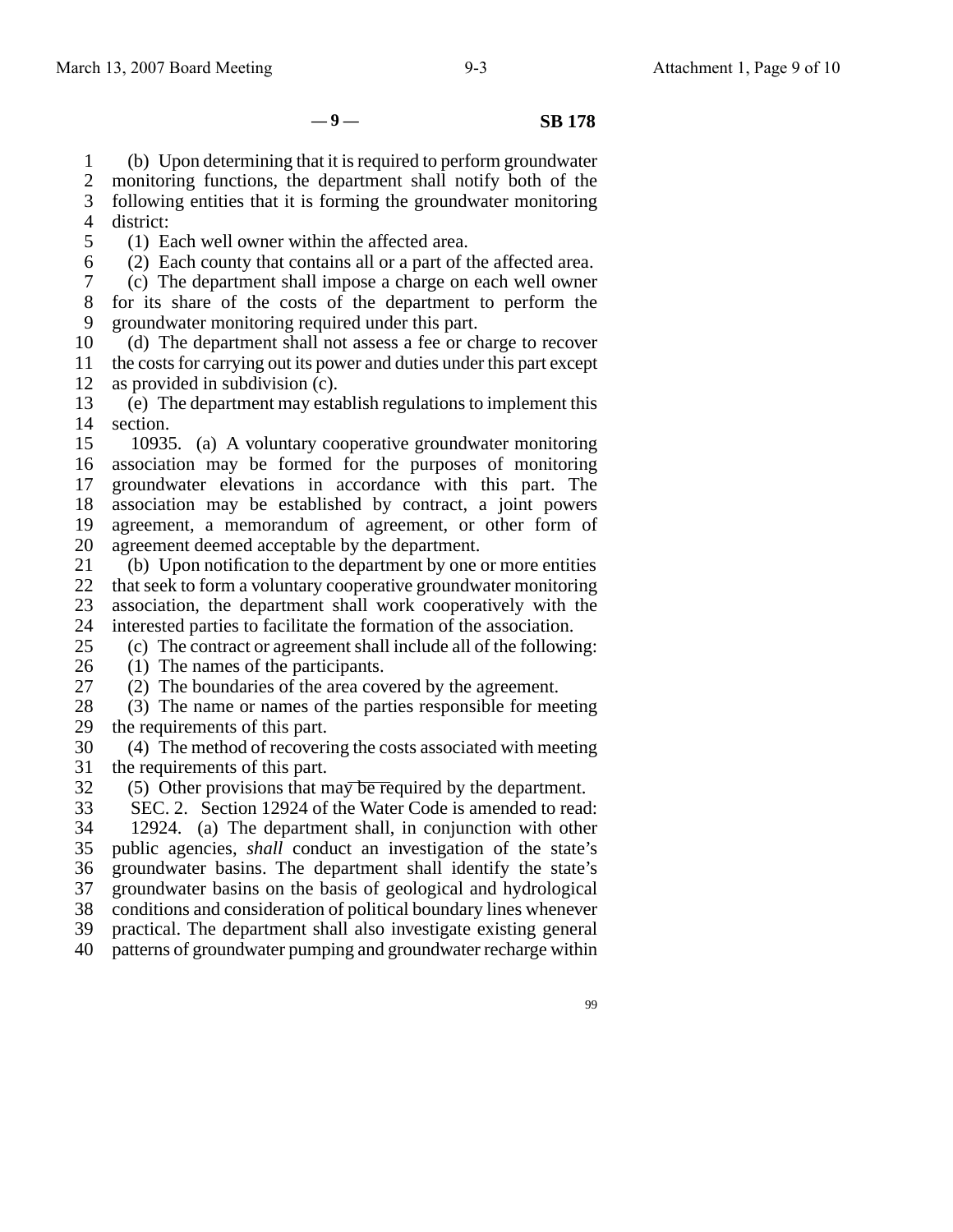# **SB 178 — 10 —**

- 1 such basins to the extent necessary to identify basins which *that*
- 2 are subject to critical conditions of overdraft.
- 3 (b) The department shall report its findings to the Governor and
- 4 the Legislature not later than January 1, 1980 *2010, and thereafter*
- 5 *in years ending in 5 and 0*.

O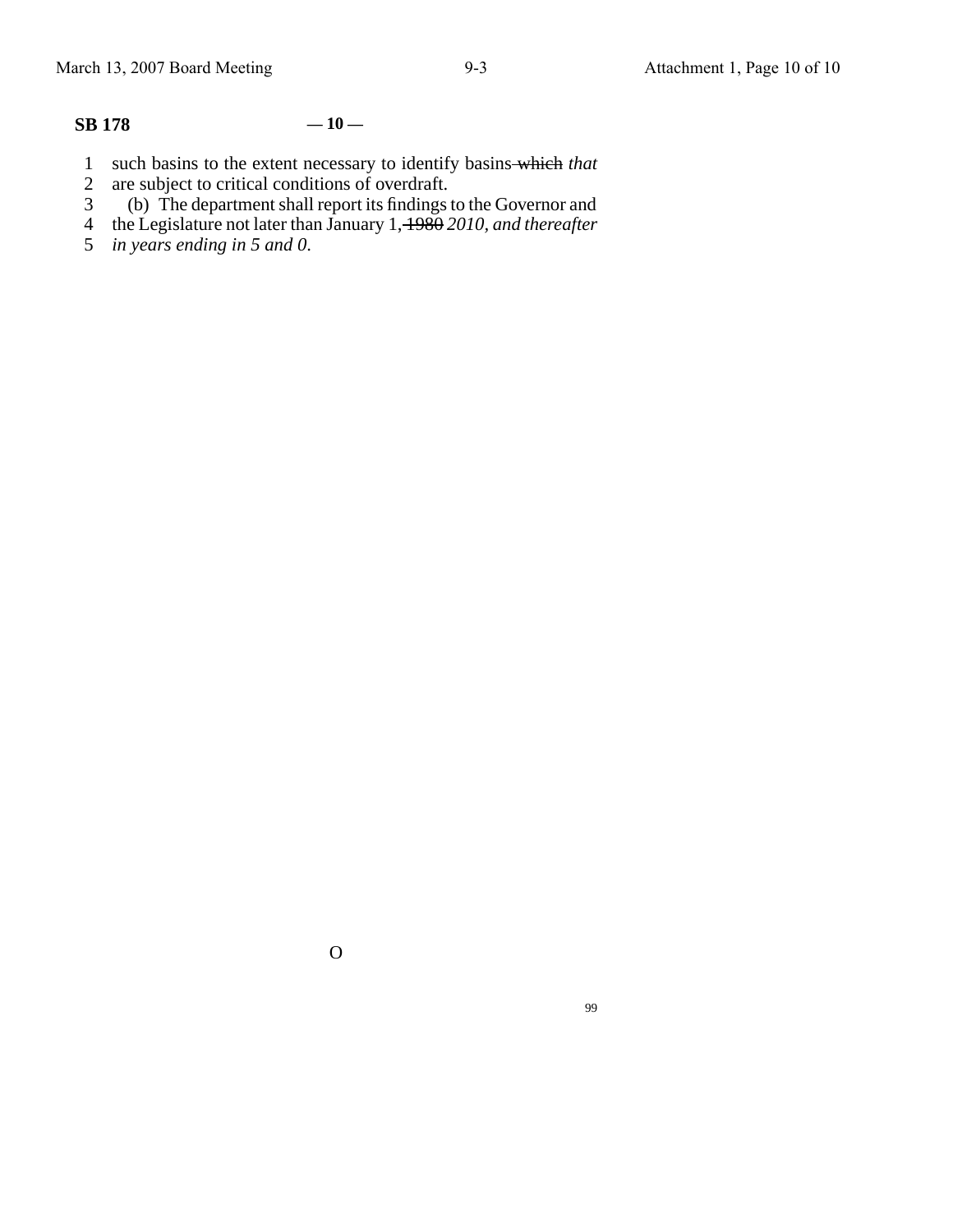**SENATE BILL** No. 862

### **Introduced by Senators Kuehl and Steinberg**

February 23, 2007

An act to amend Sections 5101, 5107, 10004.5, 10004.6, 10620, 10631, 10642, 10644, 10645, 10656, and 10753.7 of, to add Section 142 to, and to repeal and add Part 2.8 (commencing with Section 10800) of Division 6 of, the Water Code, relating to water.

#### legislative counsel's digest

SB 862, as introduced, Kuehl. Water resources.

(1) Under existing law, the Department of Water Resources operates the State Water Project, which includes state water facilities, as defined.

This bill would require the department, commencing in 2009, and every 2 years thereafter, to prepare and deliver to all State Water Project contractors, all city and county planning departments, and all regional and metropolitan planning departments within the project service area a report that accurately sets forth, under a range of hydrologic conditions, the then-existing overall delivery capability of the project facilities and the allocation of that capacity to each contractor.

(2) Existing law, except as specified, requires each person who, after December 31, 1965, diverts water to file with the State Water Resources Control Board, before July 1 of the succeeding year, a statement of diversion and use. Under existing law, the making of any willful misstatement regarding statements of diversion or use is a misdemeanor and any person who makes a material misstatement under these provisions may be civilly liable. Under existing law, statements filed pursuant to those provisions are for informational purposes only, and, except as specified, neither the failure to file a statement nor any error in the information filed have any legal consequences.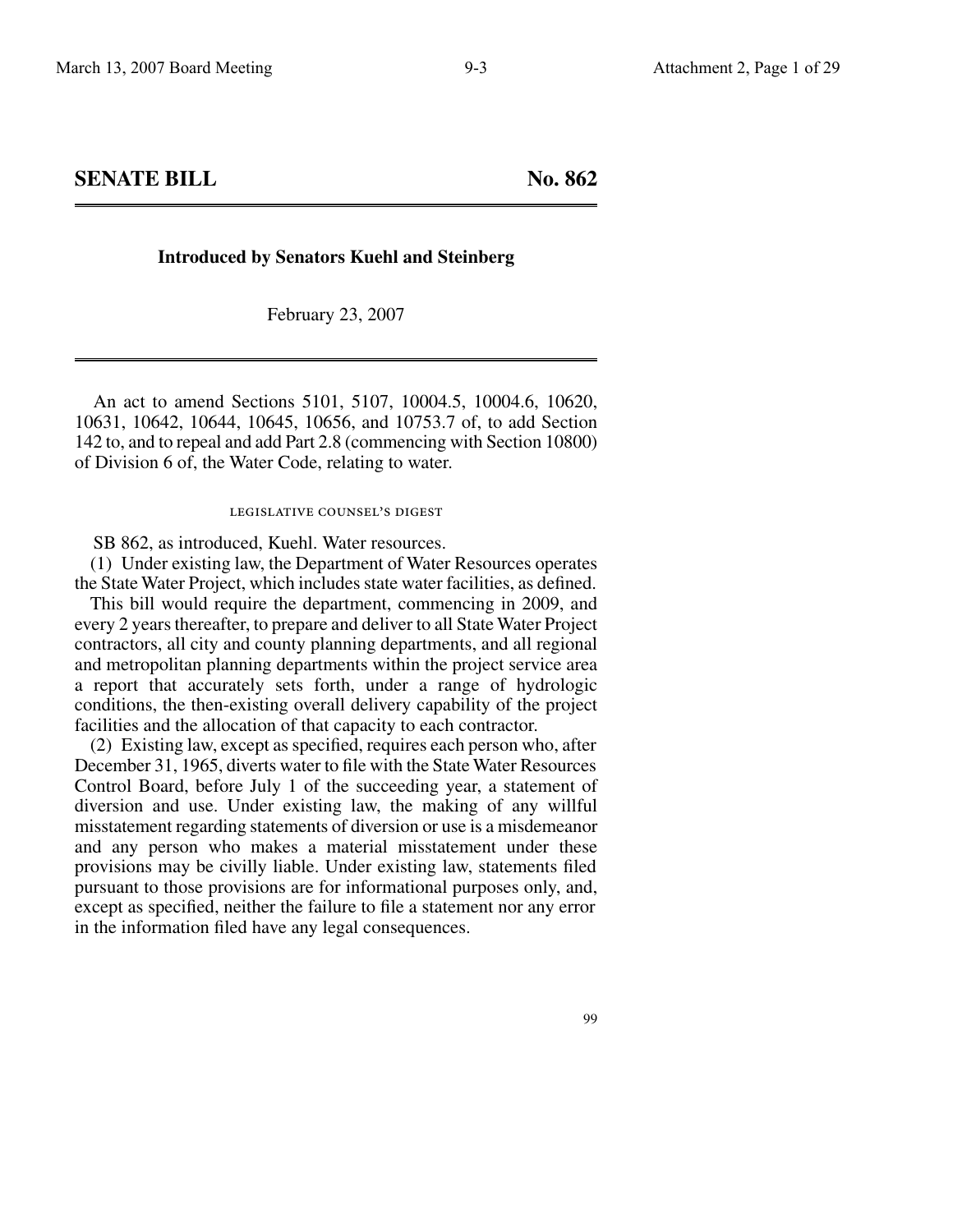## **SB 862 — 2 —**

This bill would exempt from these requirements diversions covered by a registration of appropriation for small domestic or livestock stockpond uses that are on file with the state board, specified diversions by the department from state water facilities, and certain diversions that occurred before January 1, 2008.

The bill would expand the civil liability provision to apply to any person who fails to file a statement for a diversion or use that occurs on or after January 1, 2007. The bill would also make any person who fails to file a statement for a diversion or use that occurs on or after January 1, 2008, ineligible for funds made available pursuant to any program administered by the state board, the department, or the California Bay-Delta Authority.

(3) Under existing law, a plan for the orderly and coordinated control, protection, conservation, development, and utilization of the water resources of the state is known as the California Water Plan. Existing law requires the department to update the plan on or before December 31, 2003, and every 5 years thereafter. Existing law requires the plan to include a discussion of specified topics.

This bill would require a plan that is due on or after December 31, 2013, to include a discussion of the amount of energy both produced by, and required by, each strategy, during peak and nonpeak use, that may be pursued to meet the future water needs of the state, and would require the department to release certain information regarding the amount of energy both produced by, and required to provide, current and projected water supplies.

(4) Existing law requires every urban water supplier to prepare and adopt an urban water management plan, and to coordinate the preparation of the plan with other appropriate agencies. Existing law requires an urban water supplier to submit a copy of its plan to certain entities.

This bill would include public utilities that provide electric or gas service among those coordinating agencies. The bill would require a plan to quantify the amount of energy both produced and required by certain existing and planned water sources and, with regard to a cost-benefit analysis for water demand management measures, to include energy costs and benefits of conserved water during periods of peak and nonpeak use. The bill would revise requirements relating to the provision of public notice with regard to the preparation and adoption of an urban water management plan. The bill would require an urban water supplier to submit a copy of its plan to additional entities.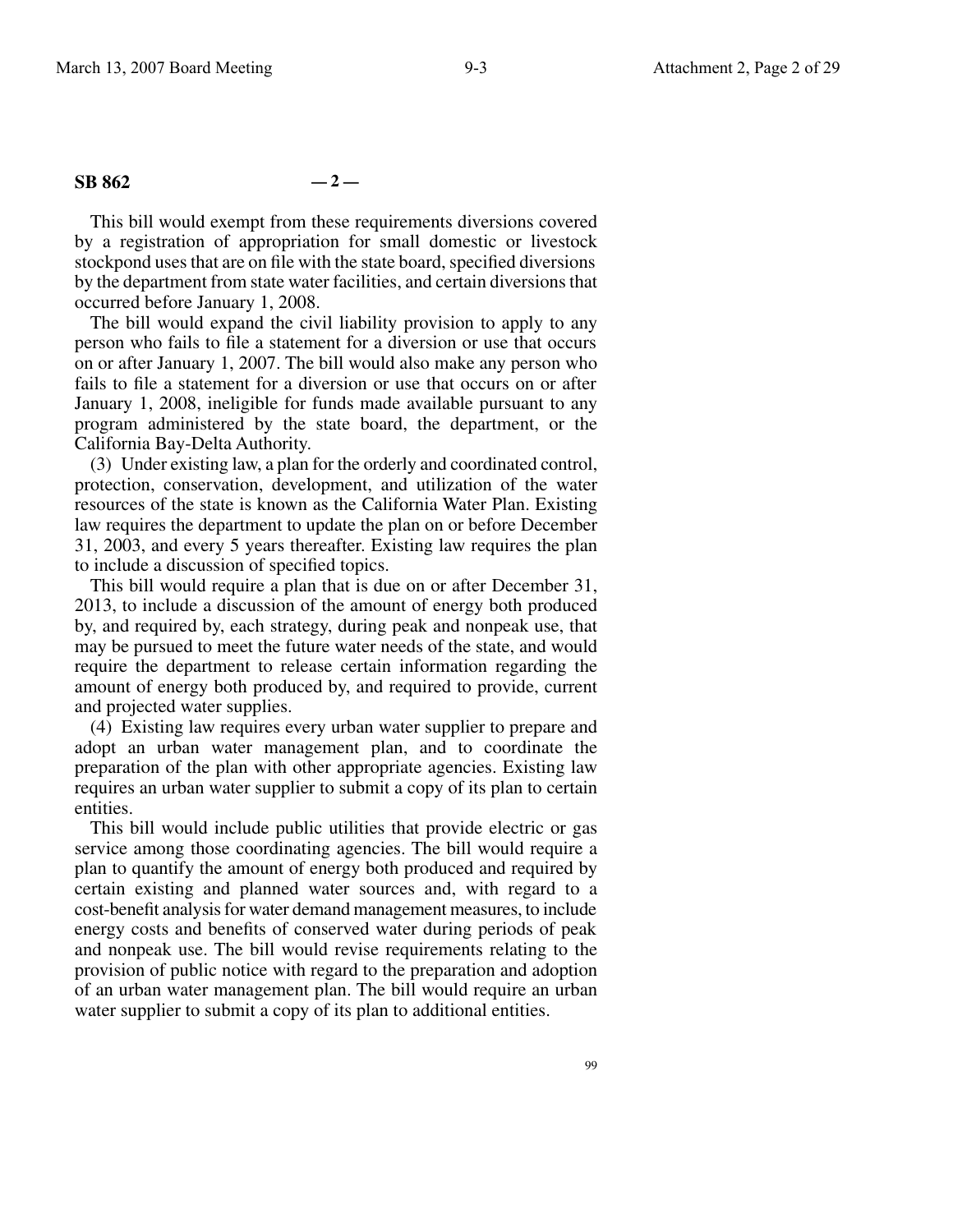**— 3 — SB 862**

(5) Under existing law, if an urban water supplier fails to prepare, adopt, and submit an urban water management plan, it is ineligible for certain bond funds and drought assistance until it does so.

This bill would make an urban water supplier that fails to prepare, adopt, and submit an urban water management plan ineligible for funds made available pursuant to any program administered by the state board, the department, or the California Bay-Delta Authority until it does so.

(6) Existing law authorizes a local agency whose service area includes a groundwater basin that is not subject to groundwater management to adopt and implement a groundwater management plan pursuant to certain provisions of law. Existing law requires a groundwater management plan to include certain components to qualify as a plan for the purposes of those provisions, including a provision that establishes funding requirements for the construction of certain groundwater projects.

This bill, except as specified, would require a local agency to update the plan on or before December 31, 2008, and every 5 years thereafter. The bill would require a local agency to submit a copy of its plan to specified entities not later than 30 days after the date of its adoption. By establishing requirements on a local agency, the bill would impose a state-mandated local program.

(7) Existing law relating to agricultural water management planning, until January 1, 1993, and thereafter only as specified, provides for the preparation and adoption of water management plans. That existing law defines "agricultural water supplier" or "supplier" to mean a supplier, either publicly or privately owned, supplying more than 50,000 acre-feet of water annually for agricultural purposes.

This bill would substantially revise existing law relating to agricultural water management planning to require every agricultural water supplier to prepare and adopt an agricultural water management plan, as prescribed, on or before December 31, 2010. The bill would delete the definition of "agricultural water supplier" or "supplier" and would, instead, require the department to conduct a survey of entities that supply water for agricultural purposes to gather data, and recommend the appropriate minimum size of a water agency that should prepare an agricultural water management plan. The bill would require the department to report its findings and recommendations, in writing, to the Governor and the Legislature before January 1, 2009. The bill would state the intent of the Legislature to respond to the department's report, and enact legislation defining the term "agricultural water supplier."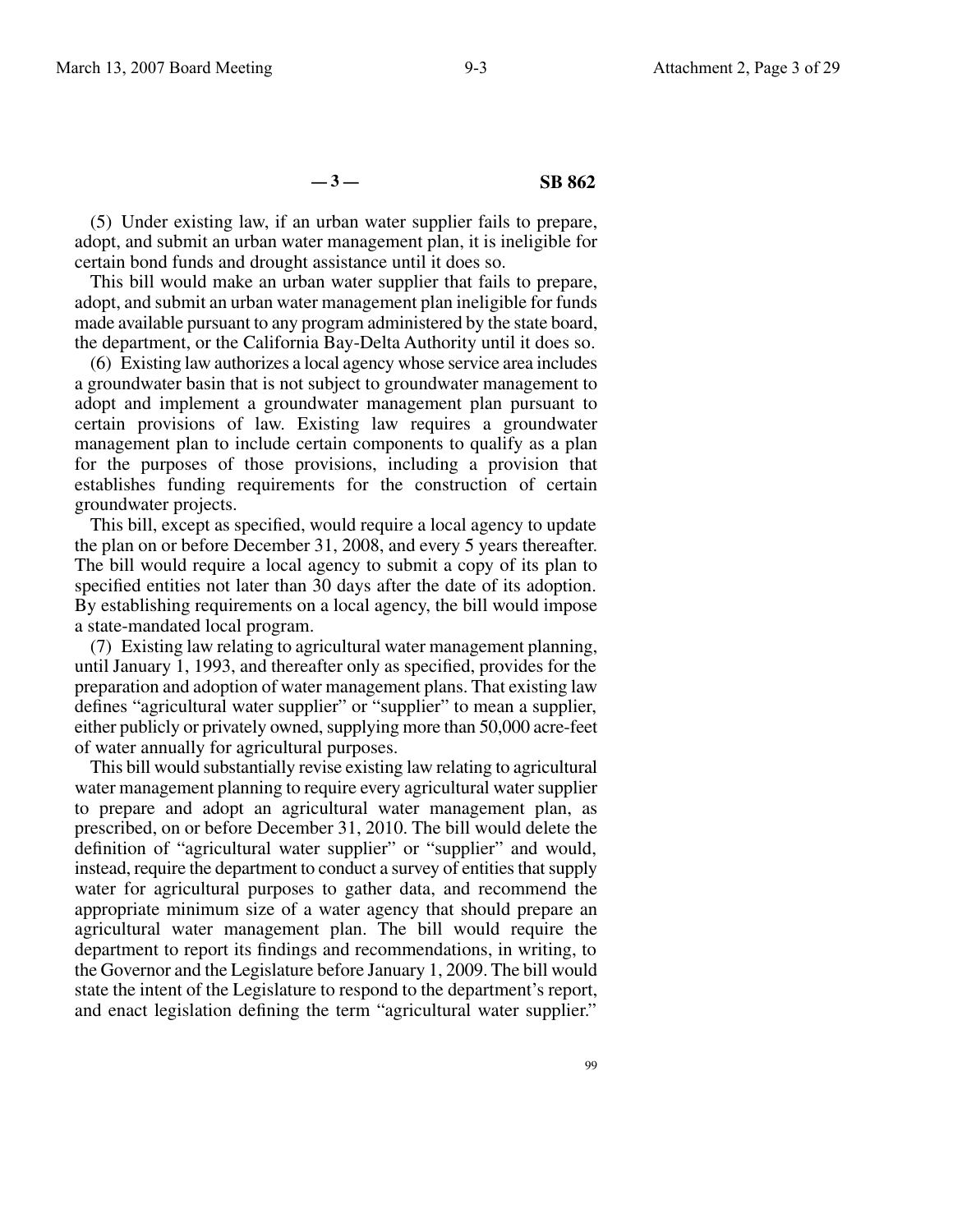#### **SB 862 — 4 —**

The bill would require every person that becomes an agricultural water supplier after December 31, 2011, to adopt an agricultural water management plan within one year after it has become an agricultural water supplier. The bill would require an agricultural water supplier to update the plan, submit the plan to the department and other entities, and make the plan available in a specified manner. The bill would make an agricultural water supplier that fails to prepare, adopt, and submit a plan ineligible for funds made available pursuant to any program administered by the state board, the department, or the California Bay-Delta Authority.

(8) The California Constitution requires the state to reimburse local agencies and school districts for certain costs mandated by the state. Statutory provisions establish procedures for making that reimbursement.

This bill would provide that, if the Commission on State Mandates determines that the bill contains costs mandated by the state, reimbursement for those costs shall be made pursuant to these statutory provisions.

Vote: majority. Appropriation: no. Fiscal committee: yes. State-mandated local program: yes.

### *The people of the State of California do enact as follows:*

1 2 3 4 5 6 7 8 9 10 11 12 13 14 15 16 SECTION 1. Section 142 is added to the Water Code, to read: 142. Commencing in 2009, and every two years thereafter, the department shall prepare and deliver to all State Water Project contractors, all city and county planning departments, and all regional and metropolitan planning departments within the project service area, a report that accurately sets forth, under a range of hydrologic conditions, the then-existing overall delivery capability of the project facilities and the allocation of that capacity to each contractor. The range of hydrologic conditions shall include the historic extended dry cycle and the long-term average. The biennial report shall also disclose, for each of the 10 years immediately preceding the report, the total amount of project water delivered and the amount of project water delivered to each contractor. The information presented in each report shall be presented in a manner readily understandable by the public. SEC. 2. Section 5101 of the Water Code is amended to read:

17 5101. Each person who, after December 31, 1965, diverts water

18 shall file with the board, prior to July 1 of the succeeding year, a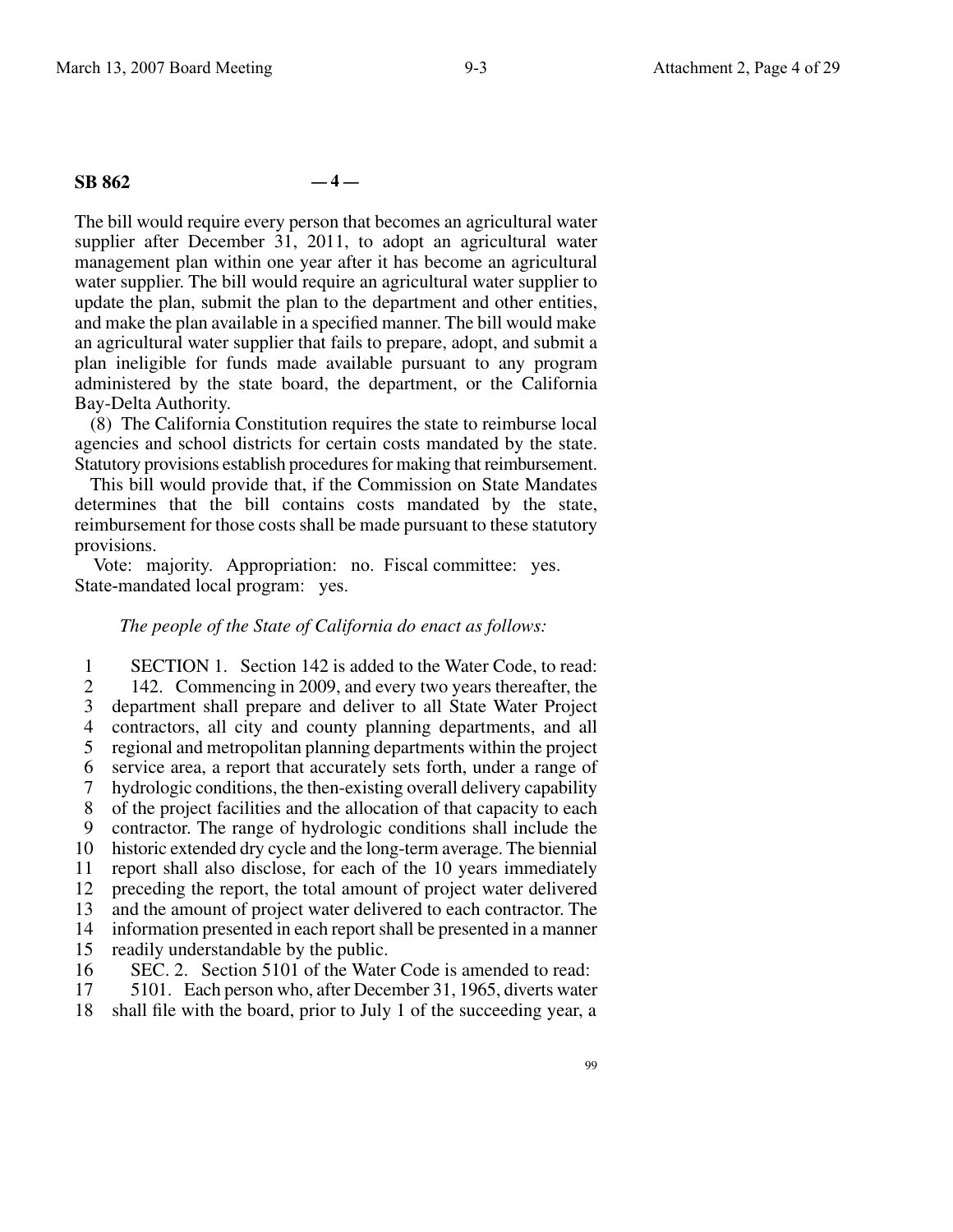**— 5 — SB 862**

1 statement of his *or her* diversion and use; provided, however, that

2 3 no*. A* statement need *not* be filed if the diversion is any of the following:

4 5 (a) From a spring which *that* does not flow off the property on which it is located.

6 (b) Covered by an application, *a* permit or license to appropriate

7 8 water*, or a registration of appropriation for small domestic or livestock stockpond uses,* on file with the board.

9 10 (c) Included in a notice filed pursuant to Part 5 (commencing with Section 4999) of this division.

11 (d) Regulated by a watermaster appointed by the department.

12 (e) Reported by the department in its hydrologic data bulletins.

13 (f) Included in the consumptive use data for the delta lowlands

- 14 15 published by the department in its hydrologic data bulletins.  $\left(\frac{\mathbf{g}}{\mathbf{g}}\right)$
- 16 17 18 19 20 21 *(e)* Included in annual reports filed with a court or the board by a watermaster appointed by a court or pursuant to statute to administer a final judgment determining rights to water, which reports identify the persons who have diverted water and give the general place of use and the quantity of water which *that* has been diverted from each source.

22  $f_{\text{th}}$ 

23 24 25 *(f)* For use in compliance with the provisions of Article 2.5 (commencing with Section 1226) of Chapter 1 of Part  $2$ -of this division.

26 27 28 *(g) A diversion by the department from state water facilities to satisfy prior rights as reported in the department's annual bulletin 132, entitled "Management of the California State Water Project."*

29 30 *(h) A diversion that occurs before January 1, 2008, if any of the following applies:*

31 32 *(1) The diversion is covered by an application to appropriate water on file with the board.*

33 34 *(2) The diversion is reported by the department in its hydrologic data bulletins.*

35 36 37 *(3) The diversion is included in the consumptive use data for the delta lowlands published by the department in its hydrologic data bulletins.*

38 SEC. 3. Section 5107 of the Water Code is amended to read:

39 5107. (a) The making of any willful misstatement pursuant to

40 this part is a misdemeanor punishable by a fine not exceeding one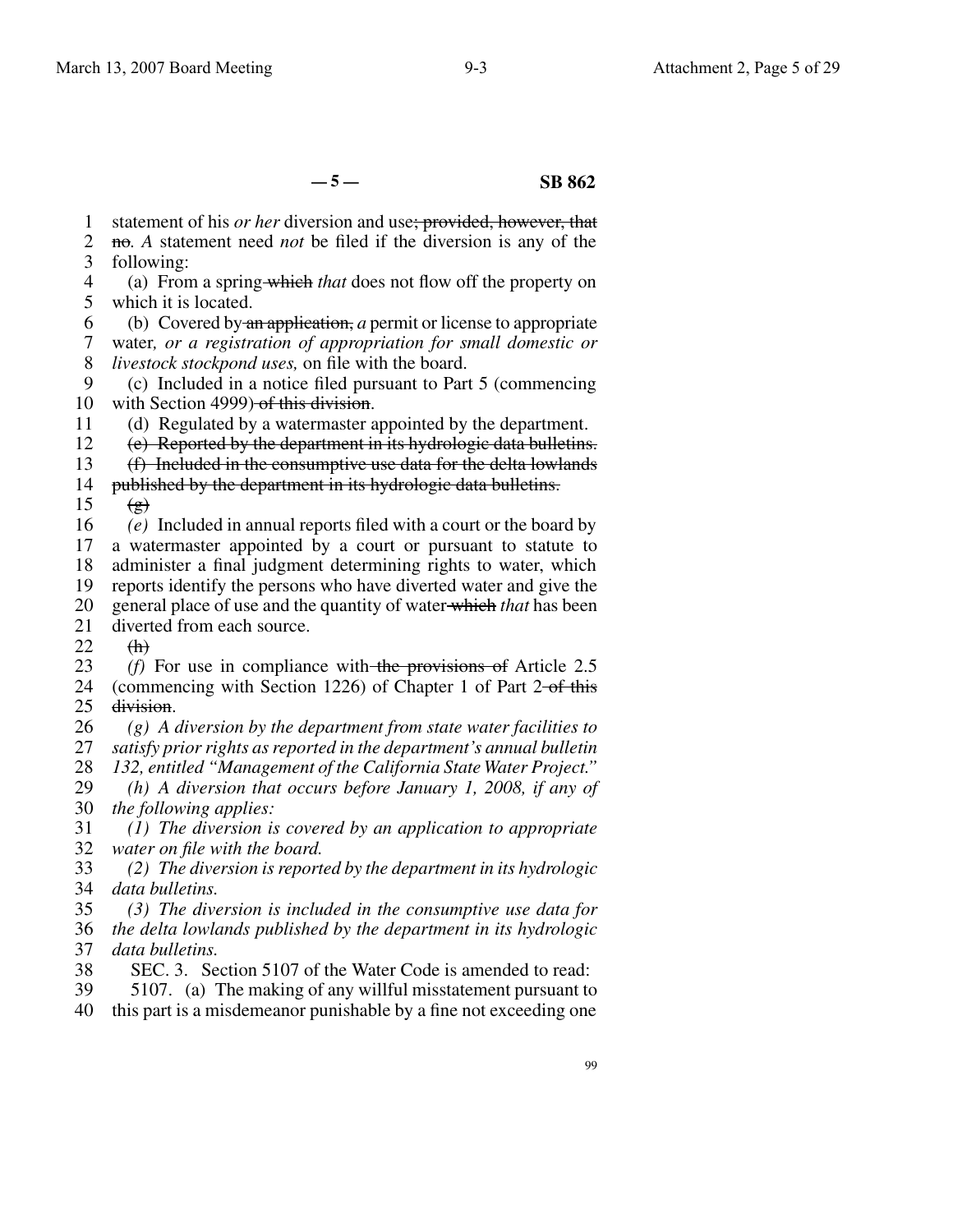## **SB 862 — 6 —**

1 thousand dollars (\$1,000) or by imprisonment in the county jail

2 for not to exceed six months, or both.

3 (b) Any person who *fails to file a statement required to be filed*

4 5 *under this part for a diversion or use that occurs on or after January 1, 2007, or who* makes a material misstatement pursuant

6 to this part may be liable civilly as provided in subdivision (c).

7 *Nothing in this subdivision or in subdivision (c) shall be construed*

8 *to prevent the board from issuing a warning upon the first offense.*

9 (c) Civil liability may be administratively imposed by the board

10 pursuant to Section 1055 in an amount not to exceed five hundred

11 dollars (\$500) for each violation. In determining the appropriate

12 amount, the board shall consider all relevant circumstances,

13 including, but not limited to, all of the following factors:

14 (1) *The circumstances that led to the violation.*

15 *(2)* The extent of harm caused by the violation.

16  $(2)$ 

17 *(3)* The nature and persistence of the violation.

18  $\left(3\right)$ 

19 *(4)* The length of time over which the violation occurs.

20  $(4)$ 

21 *(5)* Any corrective action undertaken by the violator.

22 23 24 (d) All funds recovered pursuant to this section shall be deposited in the Water Rights Fund established pursuant to Section 1550.

25 *(e) Any person who fails to file a statement required to be filed*

26 27 *under this part for a diversion or use that occurs on or after*

28 *January 1, 2008, is ineligible for funds made available pursuant to any program administered by the board, the department, or the*

29 *California Bay-Delta Authority.*

30 31 SEC. 4. Section 10004.5 of the Water Code is amended to read: 10004.5. As part of the requirement of the department to update

32 33 The *the* California Water Plan pursuant to subdivision (b) of Section 10004, the department shall include in the plan a discussion

34 of various *all of the following:*

35 36 37 *(a) Various* strategies, including, but not limited to, those relating to the development of new water storage facilities, water conservation, water recycling, desalination, conjunctive use, and

38 water transfers that may be pursued in order to meet the future

39 water needs of the state. The department shall also include a

40 discussion of the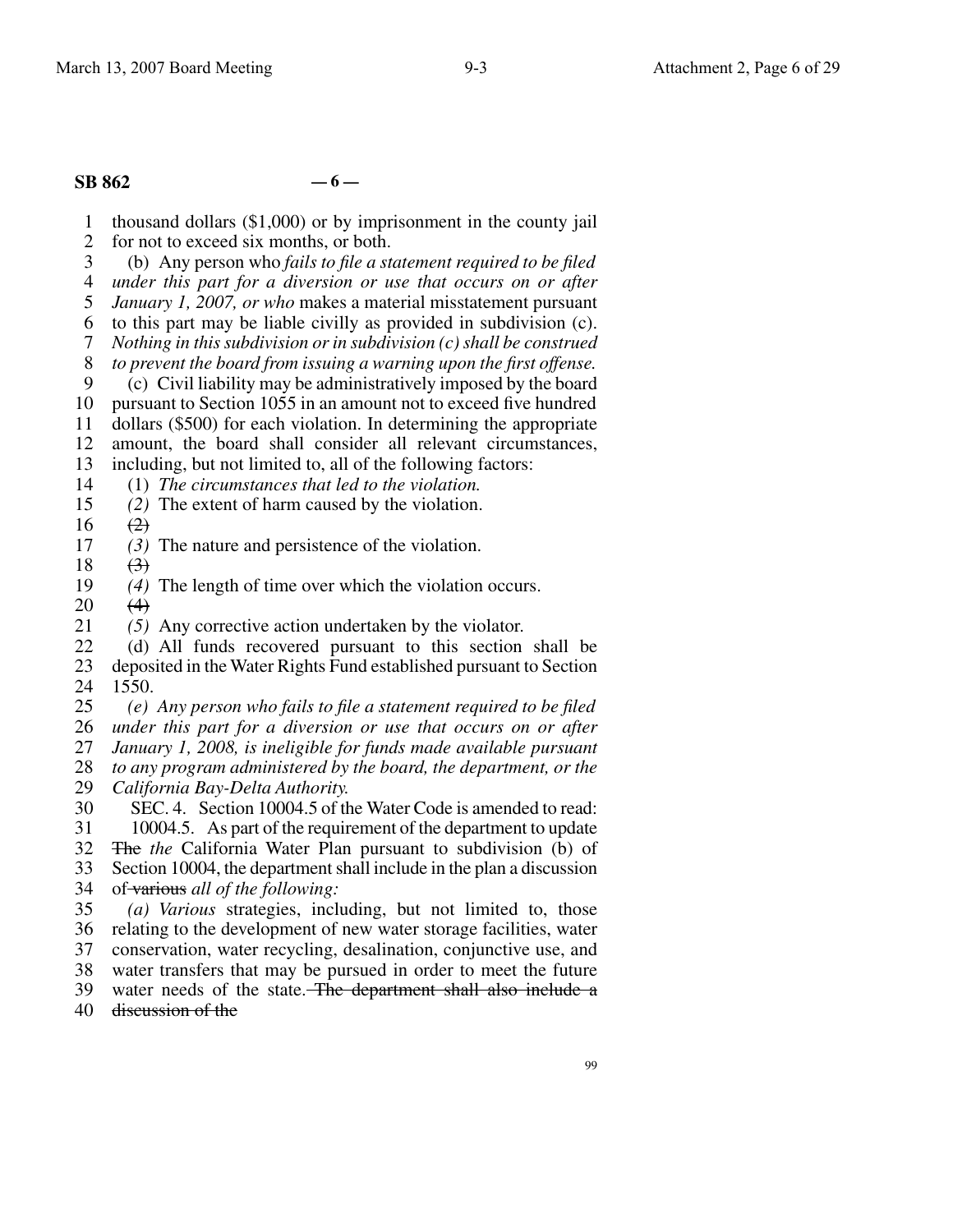## **— 7 — SB 862**

1 2 3 4 5 *(b) For a plan that is due on or after December 31, 2013, the amount of energy both produced by, and required by, each strategy during periods of both peak and nonpeak use, including consideration of the costs and benefits of the energy both produced and required by each strategy.*

6 7 8 *(c) The* potential for alternative water pricing policies to change current and projected uses. The department shall include in the plan a discussion of the

9 10 11 12 *(d) The* potential advantages and disadvantages of each strategy and an identification of all federal and state permits, approvals, or entitlements that are anticipated to be required in order to implement the various components of the strategy.

13 14 15 16 17 SEC. 5. Section 10004.6 of the Water Code is amended to read: 10004.6. (a) As part of updating The *the* California Water Plan every five years pursuant to subdivision (b) of Section 10004, the department shall conduct a study to determine the amount of water needed to meet the state's future needs and to recommend

18 programs, policies, and facilities to meet those needs.

19 20 21 (b) The department shall consult with the advisory committee established pursuant to subdivision (b) of Section 10004 in carrying out this section.

22 23 24 25 26 27 28 29 30 31 32 33 (c) On or before January 1, 2002, and one *One* year prior to issuing each successive update to The *the* California Water Plan, the department shall release a preliminary draft of the assumptions and other estimates upon which the study will be based, to interested persons and entities throughout the state for their review and comments. The department shall provide these persons and entities an opportunity to present written or oral comments on the preliminary draft. The department shall consider these documents when adopting the final assumptions and estimates for the study. For the purpose of carrying out this subdivision, the department shall release, at a minimum, assumptions and other estimates relating to all of the following:

34 35 (1) Basin hydrology, including annual rainfall, estimated unimpaired stream flow, depletions, and consumptive uses.

36 37 (2) Groundwater supplies, including estimates of sustainable yield, supplies necessary to recover overdraft basins, and supplies

38 lost due to pollution and other groundwater contaminants.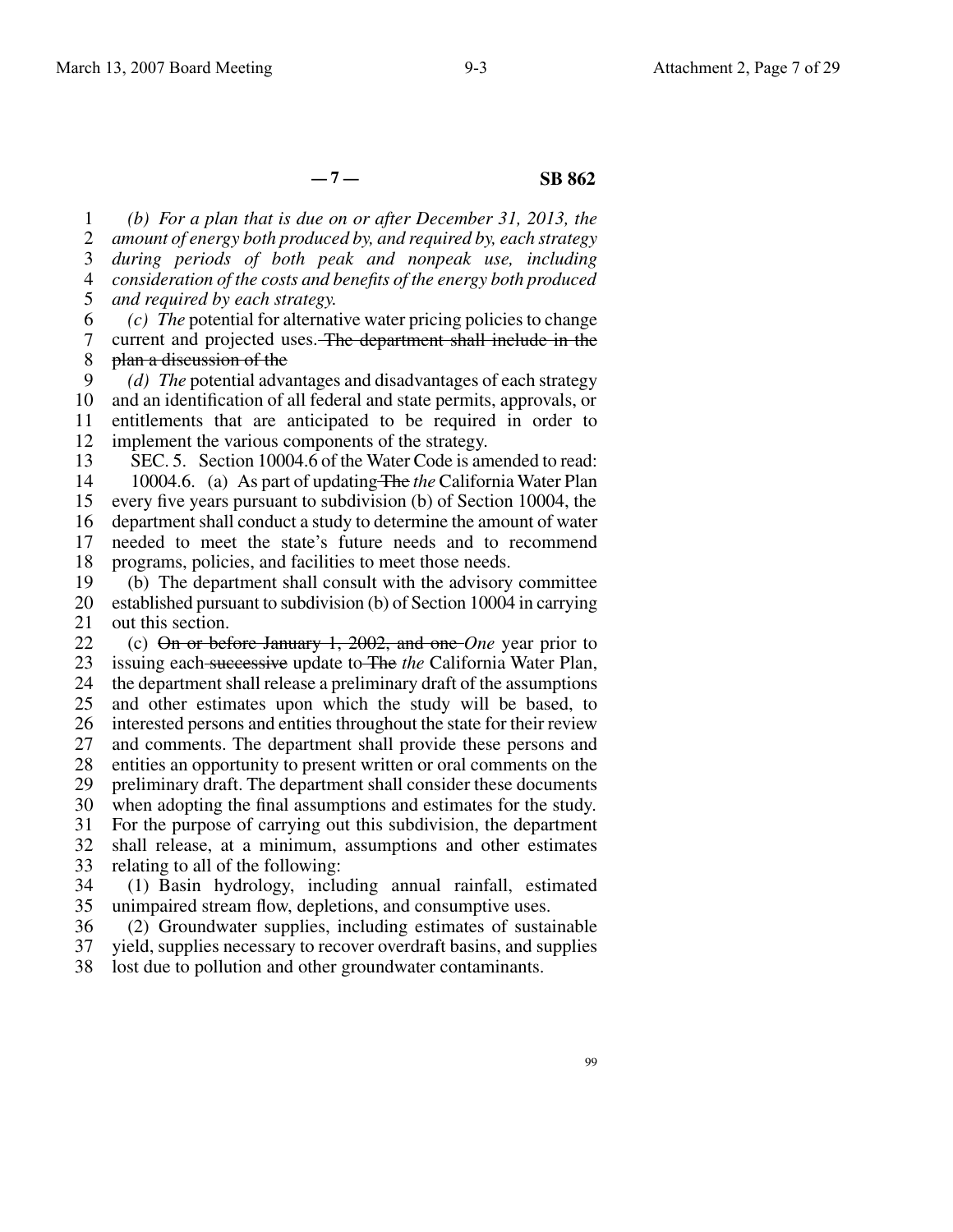# **SB 862 — 8 —**

1 2 3 (3) Current and projected land use patterns, including the mix of residential, commercial, industrial, agricultural, and undeveloped lands.

4 (4) Environmental water needs, including regulatory instream

5 flow requirements, nonregulated instream uses, and water needs

6 by wetlands, preserves, refuges, and other managed and unmanaged

- 7 natural resource lands.
- 8 (5) Current and projected population.
- 9 (6) Current and projected water use for all of the following:
- 10 (A) Interior uses in a single-family dwelling.
- 11 (B) Exterior uses in a single-family dwelling.
- 12 (C) All uses in a multifamily dwelling.
- 13 (D) Commercial uses.
- 14 (E) Industrial uses.
- 15 (F) Parks and open spaces.
- 16 (7) Evapotranspiration rates for major crop types, including

17 estimates of evaporative losses by irrigation practice and the extent

- 18 to which evaporation reduces transpiration.
- 19 20 (8) Current and projected adoption of urban and agricultural conservation practices.

21 22 recycling and reuse. (9) Current and projected supplies of water provided by water

23 24 *(10) For a preliminary draft of the assumptions and other estimates due on or after December 31, 2012, the amount of energy*

25 *both produced by and required to provide current and projected*

26 *water supplies during periods of both peak and nonpeak use,*

27 *including consideration of the costs and benefits of the energy both*

28 *produced and required by the current and projected water supplies.*

29 30 31 32 (d) The department shall include a discussion of the potential for alternative water pricing policies to change current and projected water uses identified pursuant to paragraph (6) of subdivision (c).

33 34 35 (e) Nothing in this section requires or prohibits the department from updating any data necessary to update The *the* California Water Plan pursuant to subdivision (b) of Section 10004.

36 SEC. 6. Section 10620 of the Water Code is amended to read:

- 37 10620. (a) Every urban water supplier shall prepare and adopt
- 38 an urban water management plan in the manner set forth in Article
- 39 3 (commencing with Section 10640).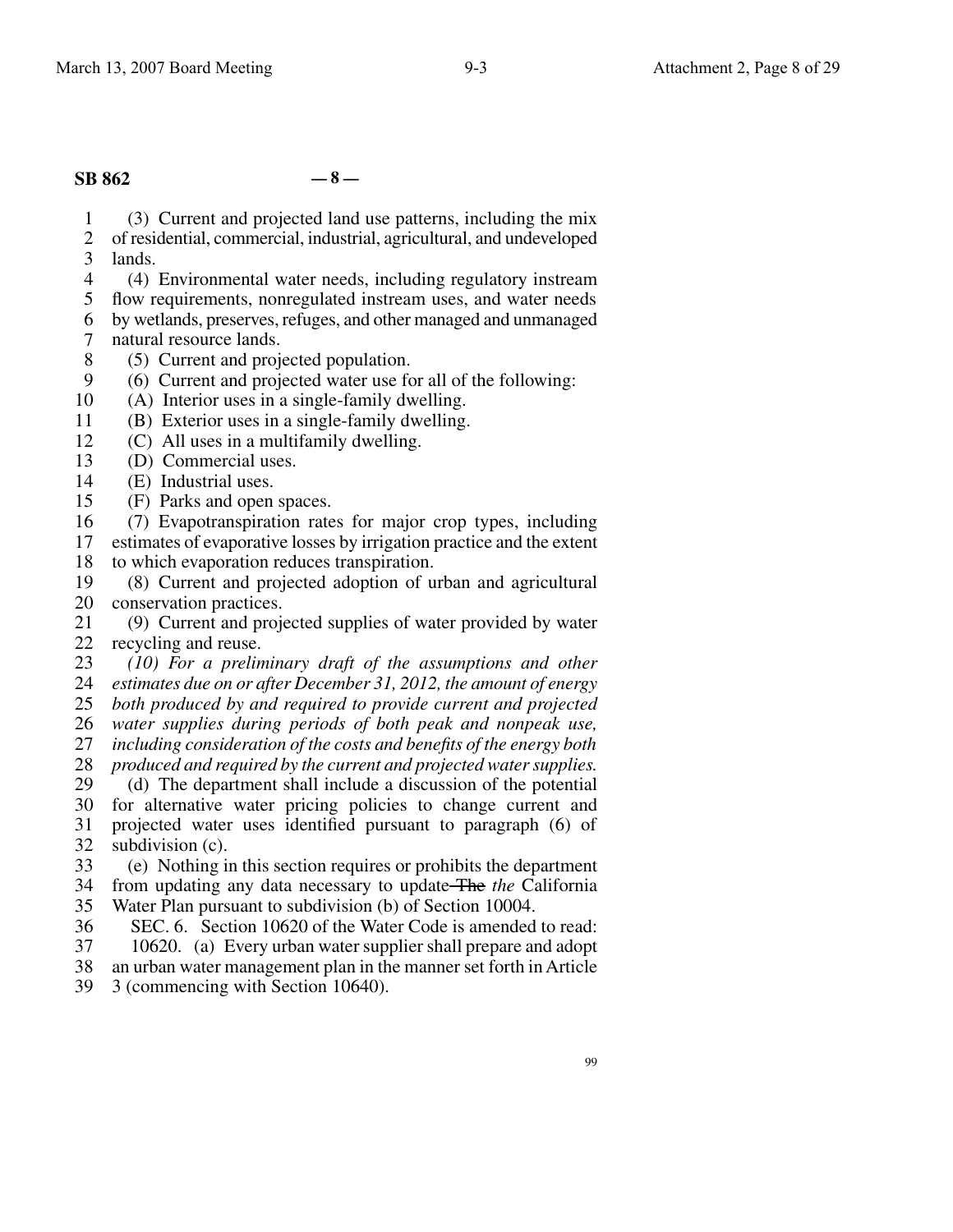**— 9 — SB 862**

1 2 3 (b) Every person that becomes an urban water supplier shall adopt an urban water management plan within one year after it has become an urban water supplier.

4 5 6 7 8 9 (c) An urban water supplier indirectly providing water shall not include planning elements in its water management plan as provided in Article 2 (commencing with Section 10630) that would be applicable to urban water suppliers or public agencies directly providing water, or to their customers, without the consent of those suppliers or public agencies.

10 11 12 13 14 (d) (1) An urban water supplier may satisfy the requirements of this part by participation in areawide, regional, watershed, or basinwide urban water management planning where those plans will reduce preparation costs and contribute to the achievement of conservation and efficient water use.

15 16 of its plan with other appropriate agencies in the area, including 17 18 19 20 (2) Each urban water supplier shall coordinate the preparation other water suppliers that share a common source, water management agencies, *public utilities that provide electric or gas service,* and *other* relevant public agencies, to the extent practicable.

21 22 23 (e) The urban water supplier may prepare the plan with its own staff, by contract, or in cooperation with other governmental agencies.

24 25 26 27 (f) An urban water supplier shall describe in the plan water management tools and options used by that entity that will maximize resources*, improve water supply reliability,* and minimize the need to import water from other regions.

28 29 30 SEC. 7. Section 10631 of the Water Code is amended to read: 10631. A plan shall be adopted in accordance with this chapter and shall do all of the following:

31 32 33 34 35 36 37 (a) Describe the service area of the supplier, including current and projected population, climate, and other demographic factors affecting the supplier's water management planning. The projected population estimates shall be based upon data from the state, regional, or local service agency population projections within the service area of the urban water supplier and shall be in five-year increments to 20 years or as far as data is available.

38 39 40 (b) Identify and quantify, to the extent practicable, the existing and planned sources of water available to the supplier over the same five-year increments described in subdivision (a). If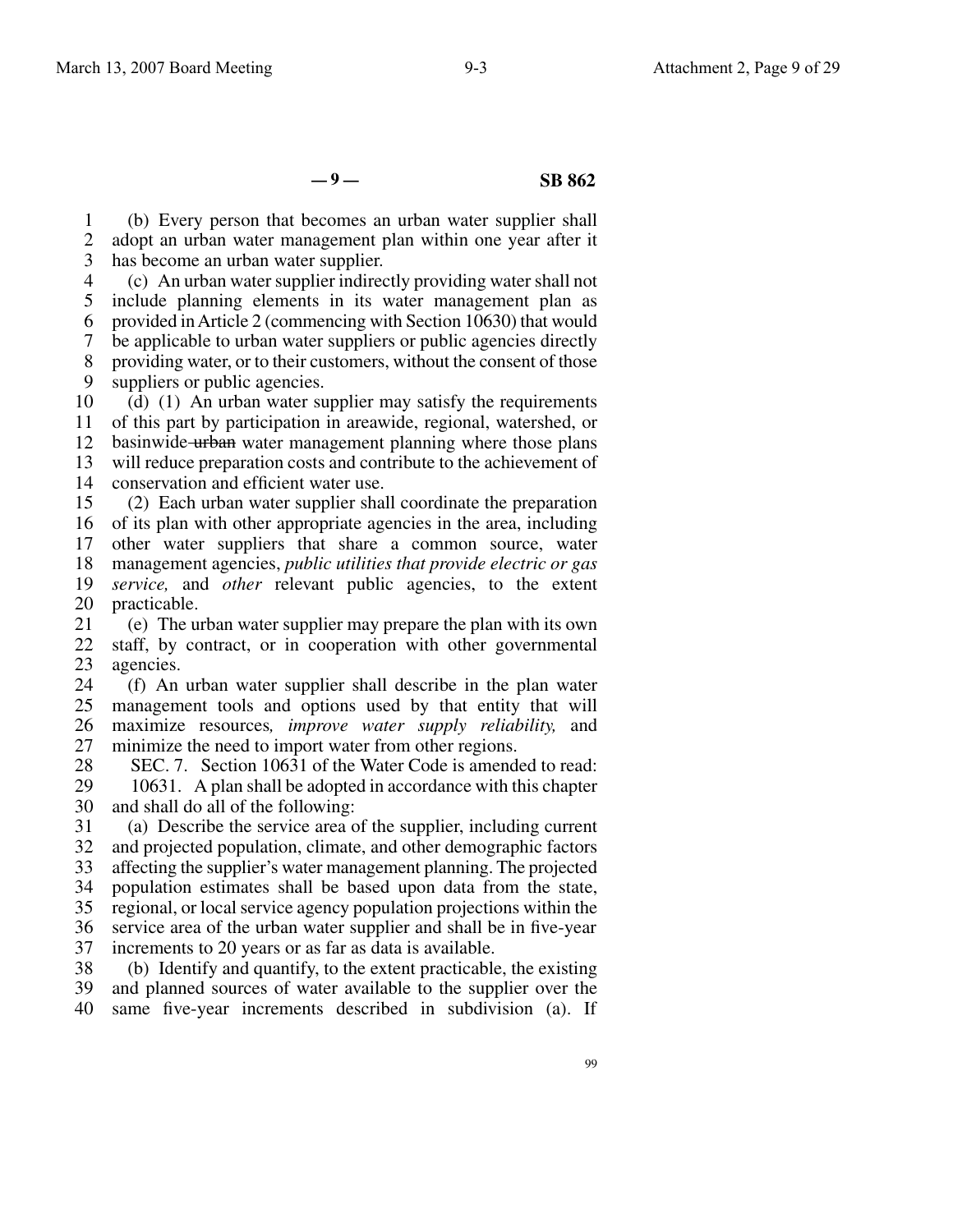**SB 862 — 10 —**

1 groundwater is identified as an existing or planned source of water

2 3 available to the supplier, all of the following information shall be included in the plan:

4 (1) A copy of any groundwater management plan adopted by

5 6 the urban water supplier, including plans adopted pursuant to Part

7 2.75 (commencing with Section 10750), or any other specific authorization for groundwater management.

8 9 10 11 12 13 14 15 16 17 18 19 20 21 22 (2) A description of any groundwater basin or basins from which the urban water supplier pumps groundwater. For those basins for which a court or the board has adjudicated the rights to pump groundwater, a copy of the order or decree adopted by the court or the board and a description of the amount of groundwater the urban water supplier has the legal right to pump under the order or decree. For basins that have not been adjudicated, information as to whether the department has identified the basin or basins as overdrafted or has projected that the basin will become overdrafted if present management conditions continue, in the most current official departmental bulletin that characterizes the condition of the groundwater basin, and a detailed description of the efforts being undertaken by the urban water supplier to eliminate the long-term overdraft condition.

23 24 25 26 (3) A detailed description and analysis of the location, amount, and sufficiency of groundwater pumped by the urban water supplier for the past five years. The description and analysis shall be based on information that is reasonably available, including, but not limited to, historic use records.

27 28 29 30 31 (4) A detailed description and analysis of the amount and location of groundwater that is projected to be pumped by the urban water supplier. The description and analysis shall be based on information that is reasonably available, including, but not limited to, historic use records.

32 33 34 (c) (1) Describe the reliability of the water supply and vulnerability to seasonal or climatic shortage, to the extent practicable, and provide data for each of the following:

35 (A) An average water year.

36 (B) A single dry water year.

37 (C) Multiple dry water years.

38 (2) For any water source that may not be available at a consistent

39 level of use, given specific legal, environmental, water quality, or

40 climatic factors, describe plans to supplement or replace that source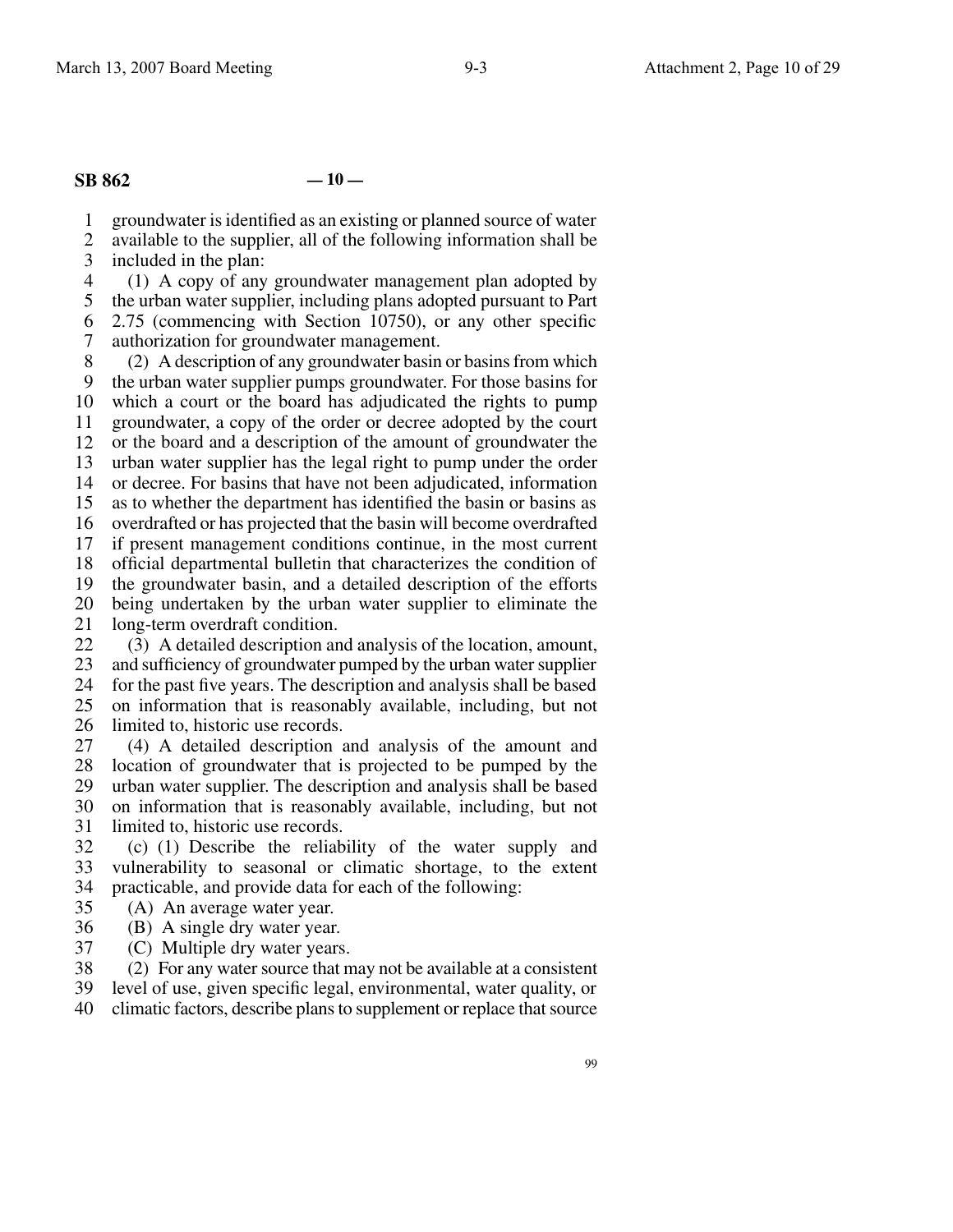**— 11 — SB 862**

- 1 with alternative sources or water demand management measures,
- 2 to the extent practicable.
- 3 4 water on a short-term or long-term basis. (d) Describe the opportunities for exchanges or transfers of
- 5 6 7 *(e) Quantify the amount of energy both produced by, and required by, each existing and planned water source identified in subdivisions (b) and (d) during periods of both peak and nonpeak*
- 8 *use, including consideration of the costs and benefits of the energy*
- 9 *both produced by, and required by, each source.*
- 10  $\left(\mathrm{e}\right)$

11 12 13 *(f)* (1) Quantify, to the extent records are available, past and current water use, over the same five-year increments described in subdivision (a), and projected water use, identifying the uses

14 among water use sectors, including, but not necessarily limited to,

- 15 all of the following uses:
- 16 (A) Single-family residential.
- 17 (B) Multifamily.
- 18 (C) Commercial.
- 19 (D) Industrial.
- 20 (E) Institutional and governmental.
- 21 (F) Landscape.
- 22 (G) Sales to other agencies.

23 (H) Saline water intrusion barriers, groundwater recharge, or

- 24 conjunctive use, or any combination thereof.
- 25 (I) Agricultural.
- 26 27 (2) The water use projections shall be in the same five-year increments described in subdivision (a).
- 28  $\bigoplus$

29 30 management measures. This description shall include all of the 31 *(g)* Provide a description of the supplier's water demand following:

- 32 33 34 35 36 (1) A description of each water demand management measure that is currently being implemented, or scheduled for implementation, including the steps necessary to implement any proposed measures, including, but not limited to, all of the following:
- 37 38 multifamily residential customers. (A) Water survey programs for single-family residential and
- 39 (B) Residential plumbing retrofit.
- 40 (C) System water audits, leak detection, and repair.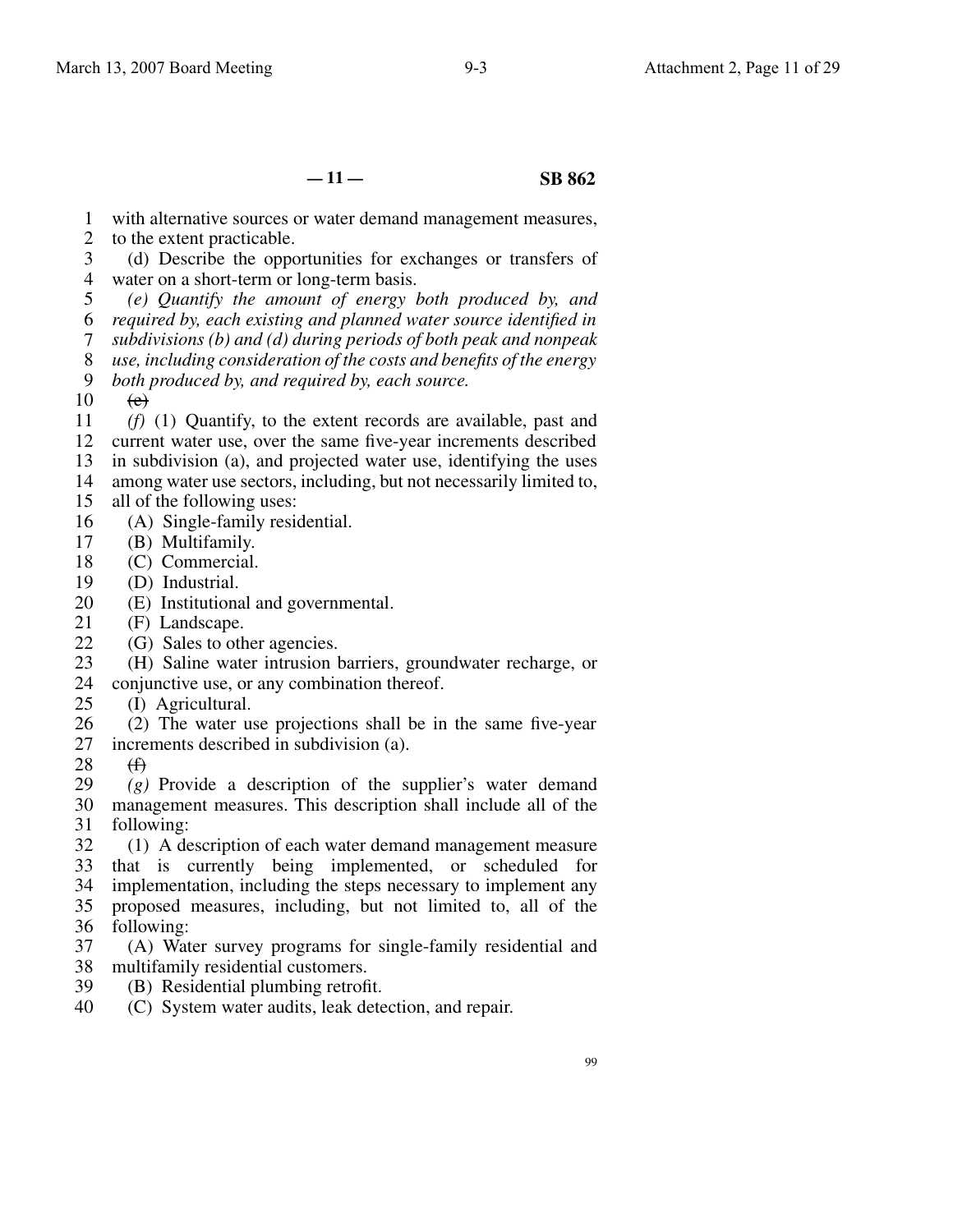# **SB 862 — 12 —**

1 (D) Metering with commodity rates for all new connections and

- 2 retrofit of existing connections.
- 3 (E) Large landscape conservation programs and incentives.
- 4 (F) High-efficiency washing machine rebate programs.
- 5 (G) Public information programs.
- 6 (H) School education programs.
- 7 8 (I) Conservation programs for commercial, industrial, and institutional accounts.
- 9 (J) Wholesale agency programs.
- 10 (K) Conservation pricing.
- 11 (L) Water conservation coordinator.
- 12 (M) Water waste prohibition.
- 13 (N) Residential ultra-low-flush toilet replacement programs.
- 14 15 (2) A schedule of implementation for all water demand management measures proposed or described in the plan.
- 16 (3) A description of the methods, if any, that the supplier will
- 17 18 use to evaluate the effectiveness of water demand management measures implemented or described under the plan.
- 19 (4) An estimate, if available, of existing conservation savings
- 20 21 on water use within the supplier's service area, and the effect of the savings on the supplier's ability to further reduce demand.

22  $\left(\frac{\mathbf{e}}{\mathbf{e}}\right)$ 

- 23 24 25 26 27 28 *(h)* An evaluation of each water demand management measure listed in paragraph (1) of subdivision  $(f)(g)$  that is not currently being implemented or scheduled for implementation. In the course of the evaluation, first consideration shall be given to water demand management measures, or combination of measures, that offer lower incremental costs than expanded or additional water supplies.
- 29 This evaluation shall do all of the following:
- 30 31 32 (1) Take into account economic and noneconomic factors, including environmental, social, health, customer impact, and technological factors.
- 33 34 35 36 (2) Include a cost-benefit analysis, identifying total benefits and total costs*, including, but not limited to, the energy costs and benefits of conserved water during periods of peak and nonpeak use*.
- 37 38 39 (3) Include a description of funding available to implement any planned water supply project that would provide water at a higher unit cost.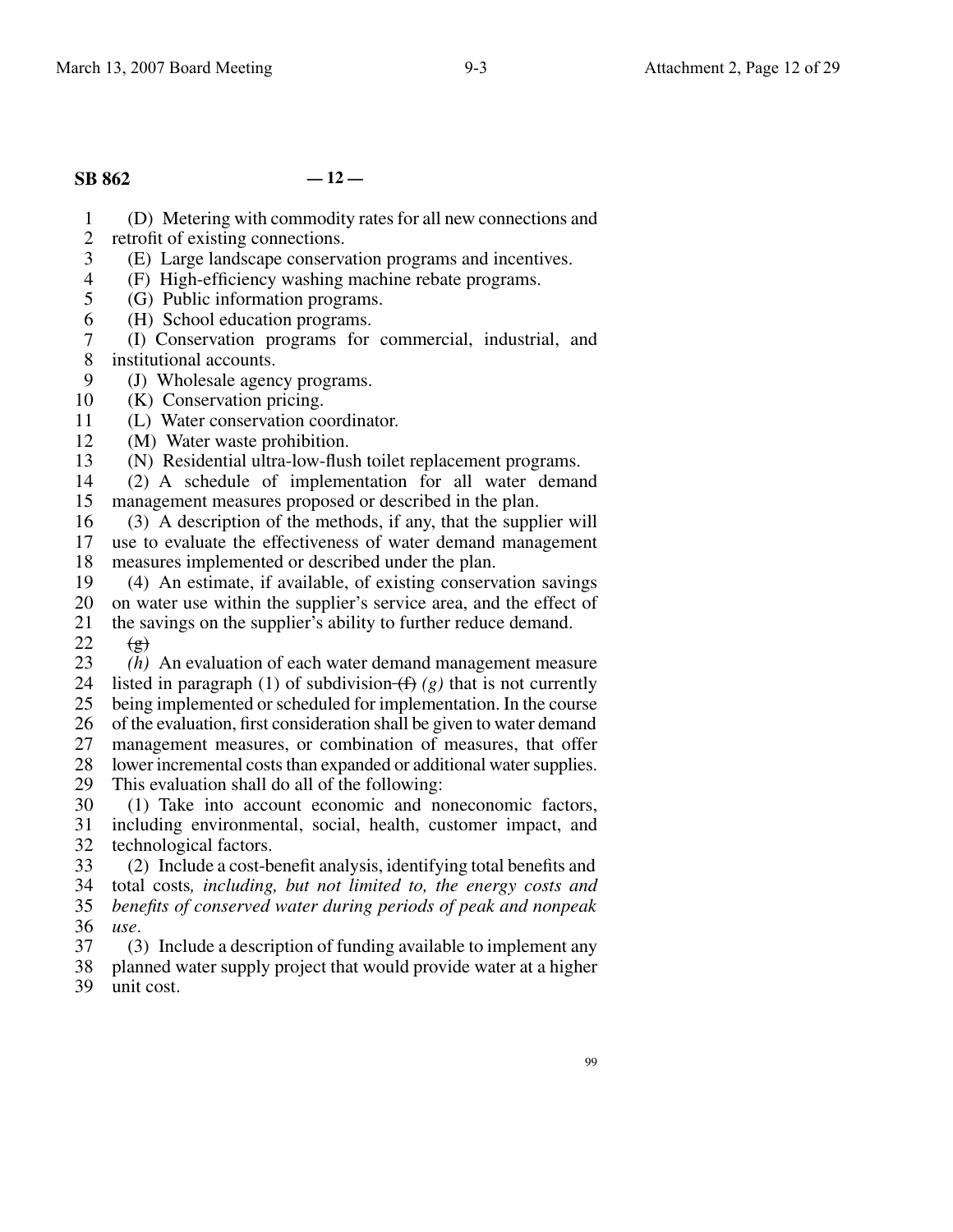**— 13 — SB 862**

1 2 3 4 (4) Include a description of the water supplier's legal authority to implement the measure and efforts to work with other relevant agencies to ensure the implementation of the measure and to share the cost of implementation.

5

 $(h)$ 

6 7 8 9 10 11 12 13 14 15 16 17 18 19 20 21 22 23 24 25 *(i)* Include a description of all water supply projects and water supply programs that may be undertaken by the urban water supplier to meet the total projected water use as established pursuant to subdivision (a) of Section 10635*, including a discussion of supply sources and management programs considered but rejected and the extent to which the urban water supplier has diversified its sources of supply as a means to improve overall reliability*. The urban water supplier shall include a detailed description of expected future projects and programs, other than the demand management programs identified pursuant to paragraph (1) of subdivision  $(f)(g)$ , that the urban water supplier may implement to increase the amount*, improve the reliability, or improve the quality,* of the water supply available to the urban water supplier in average, single-dry, and multiple-dry water years. The description shall identify specific projects and include a description of the increase in *the amount of* water *supply, improvements to water quality, if any, and the planned reliability of the* supply that is expected to be available from each project. The description shall include an estimate with regard to the implementation timeline for each project or program.

26  $\Theta$ 

27 28 *(j)* Describe the opportunities for development of desalinated water, including, but not limited to, ocean water, brackish water,

- 29 and groundwater, as a long-term supply.
- 30  $\leftrightarrow$

31 32 33 34 35 36 37 38 39 40 *(k)* Urban water suppliers that are members of the California Urban Water Conservation Council and submit annual reports to that council in accordance with the "Memorandum of Understanding Regarding Urban Water Conservation in California," dated September 1991, may submit the annual reports identifying water demand management measures currently being implemented, or scheduled for implementation, *if those reports document measures that are consistent with the requirements of that memorandum,* to satisfy the requirements of subdivisions  $(f)$  $(g)$  and  $(g)$  *(h)*.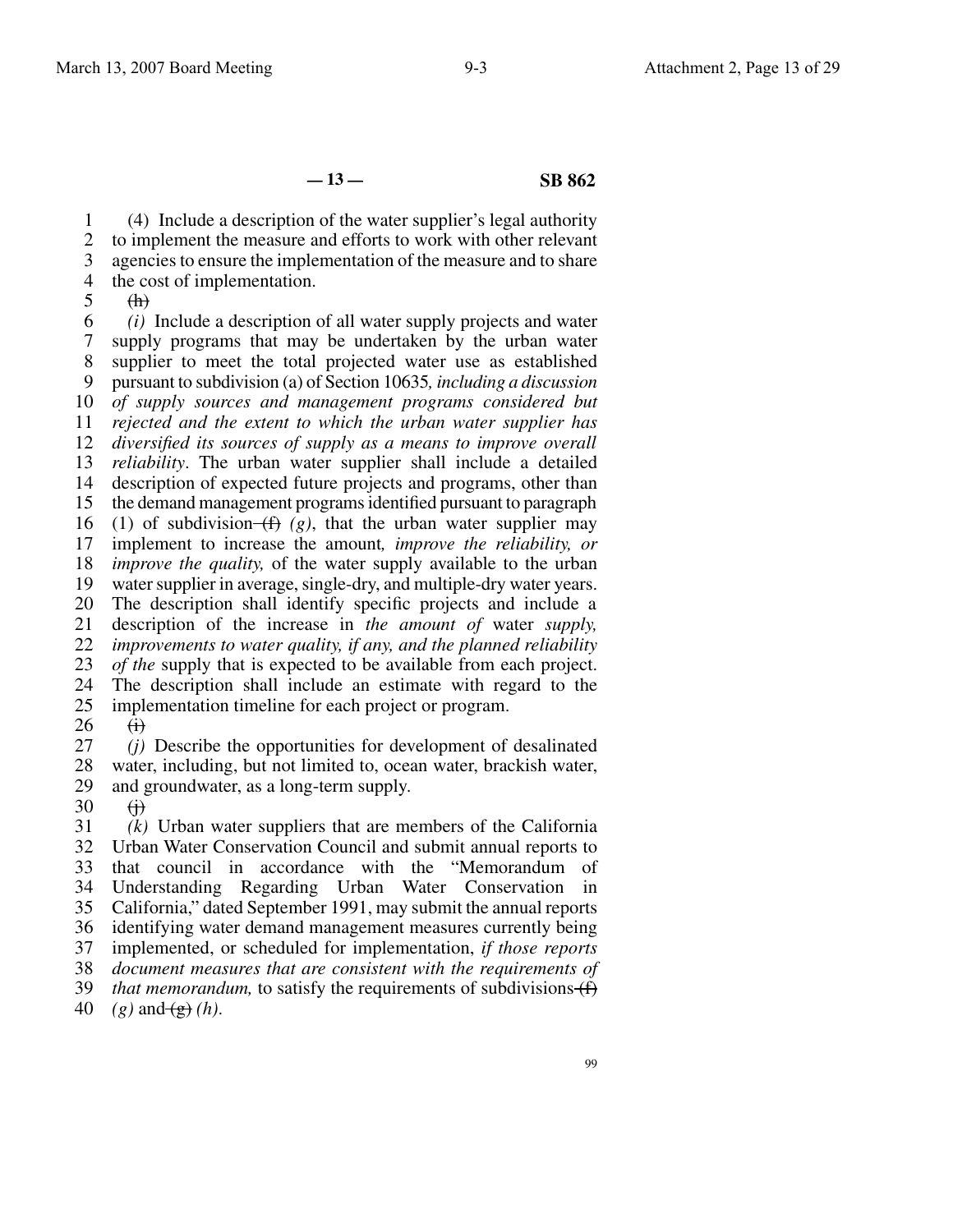## **SB 862 — 14 —**

1 2 3 4 5 6 7 8 9 10 11 12 13 14 15 16 17 18 19 20 21 22 23 24 25 26 27 28 29 30 31 32 33  $\bigoplus$ *(l)* Urban water suppliers that rely upon a wholesale agency for a source of water shall provide the wholesale agency with water use projections from that agency for that source of water in five-year increments to 20 years or as far as data is available. The wholesale agency shall provide information to the urban water supplier for inclusion in the urban water supplier's plan that identifies and quantifies, to the extent practicable, the existing and planned sources of water as required by subdivision (b), available from the wholesale agency to the urban water supplier over the same five-year increments, and during various water-year types in accordance with subdivision (c). An urban water supplier may rely upon water supply information provided by the wholesale agency in fulfilling the plan informational requirements of subdivisions (b) and (c). SEC. 8. Section 10642 of the Water Code is amended to read: 10642. *(a)* Each urban water supplier shall encourage the active involvement of diverse social, cultural, and economic elements of the population within the service area prior to and during the preparation of the plan. Prior to adopting a plan, the urban water supplier shall make the plan available for public inspection and shall hold a public hearing thereon. Prior to the hearing, notice of the time and place of hearing shall be published within the jurisdiction of the publicly owned water supplier pursuant to Section 6066 of the Government Code. The urban water supplier shall provide notice of the time and place of hearing to any city or county within which the supplier provides water supplies. A privately owned water supplier shall provide an equivalent notice within its service area. After the hearing, the plan shall be adopted as prepared or as modified after the hearing. *Before adopting the plan, the urban water supplier shall do all of the following: (1) Publish notice of the availability for review of a proposed*

34 35 36 37 38 39 40 *plan one time in a newspaper of general circulation in the jurisdiction of the urban water supplier and by first-class mail to organizations and individuals who have previously requested notice in writing. The notice shall also set forth the dates of the public review period for the proposed plan; the date, time, and place of a scheduled public meeting to receive input concerning the contents of the plan; and the date, time, and place of a*

99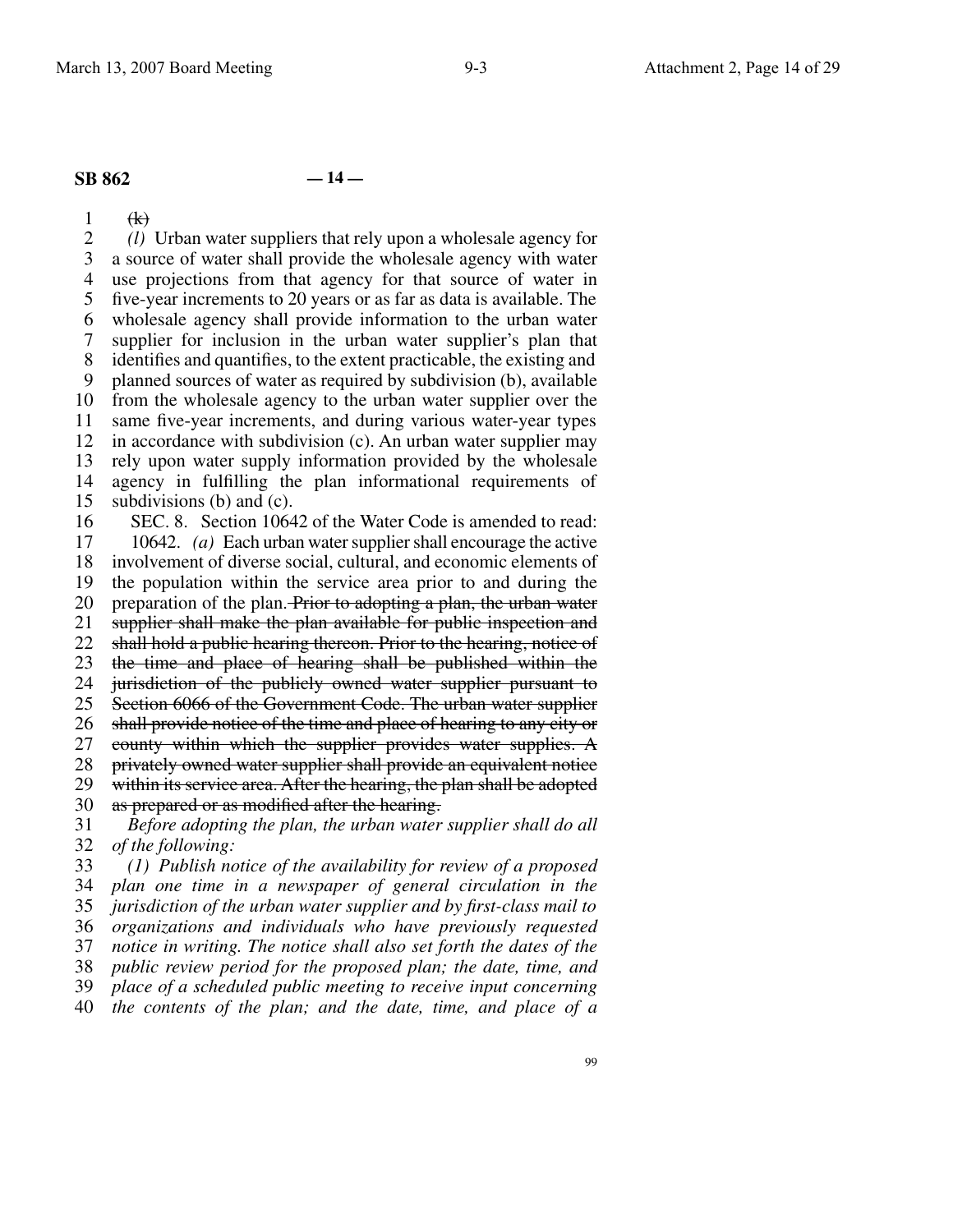**— 15 — SB 862**

1 2 *scheduled public hearing at which the adoption of the proposed plan will be considered.*

3 4 *(2) Provide a public review period for the proposed plan of not less than 30 days.*

5 6 *(3) Hold a public meeting during the noticed public review period.*

7 8 9 10 11 12 *(4) Provide notice of the time and place of the plan adoption hearing to the legislative body of any city or county within which the supplier provides water supplies. A privately owned water supplier shall provide an equivalent notice within its service area. After the hearing, the plan shall be adopted as prepared or as modified after the hearing.*

13 14 15 16 17 18 19 20 21 22 23 24 25 26 *(b) Before the adoption of the plan, an urban water supplier shall evaluate and respond only to those written comments it receives during the noticed public review period. The responses shall describe the disposition of each significant issue raised by commenters that is properly the subject of the plan. If an urban water supplier does not make revisions in response to a comment or group of similar comments raising a major issue on which the supplier's position is at variance with the recommendations or objections raised in the comment, the supplier shall state the reasons therefor, or determine that the comment or comments do not raise issues that are relevant to the subject of the plan. Revisions or responses may be set forth in a separate section of, or appendix to, the plan. (c) Once a plan has been adopted in accordance with*

27 28 29 30 *subdivision (a), a plan may be amended or changed at any time within the five-year update period, if the requirements described in subdivision (b) of Section 10621 are met and a public hearing is held to consider those amendments or changes.*

31 32 33 34 35 36 37 38 SEC. 9. Section 10644 of the Water Code is amended to read: 10644. (a) An urban water supplier shall submit to the department, the California State Library, and any city or county within which the supplier provides water supplies *entities listed in subdivision (b)* a copy of its plan no later than 30 days after adoption. Copies of amendments or changes to the plans shall be submitted to the department, the California State Library, and any city or county within which the supplier provides water supplies

39 *entities listed in subdivision (b)* within 30 days after adoption.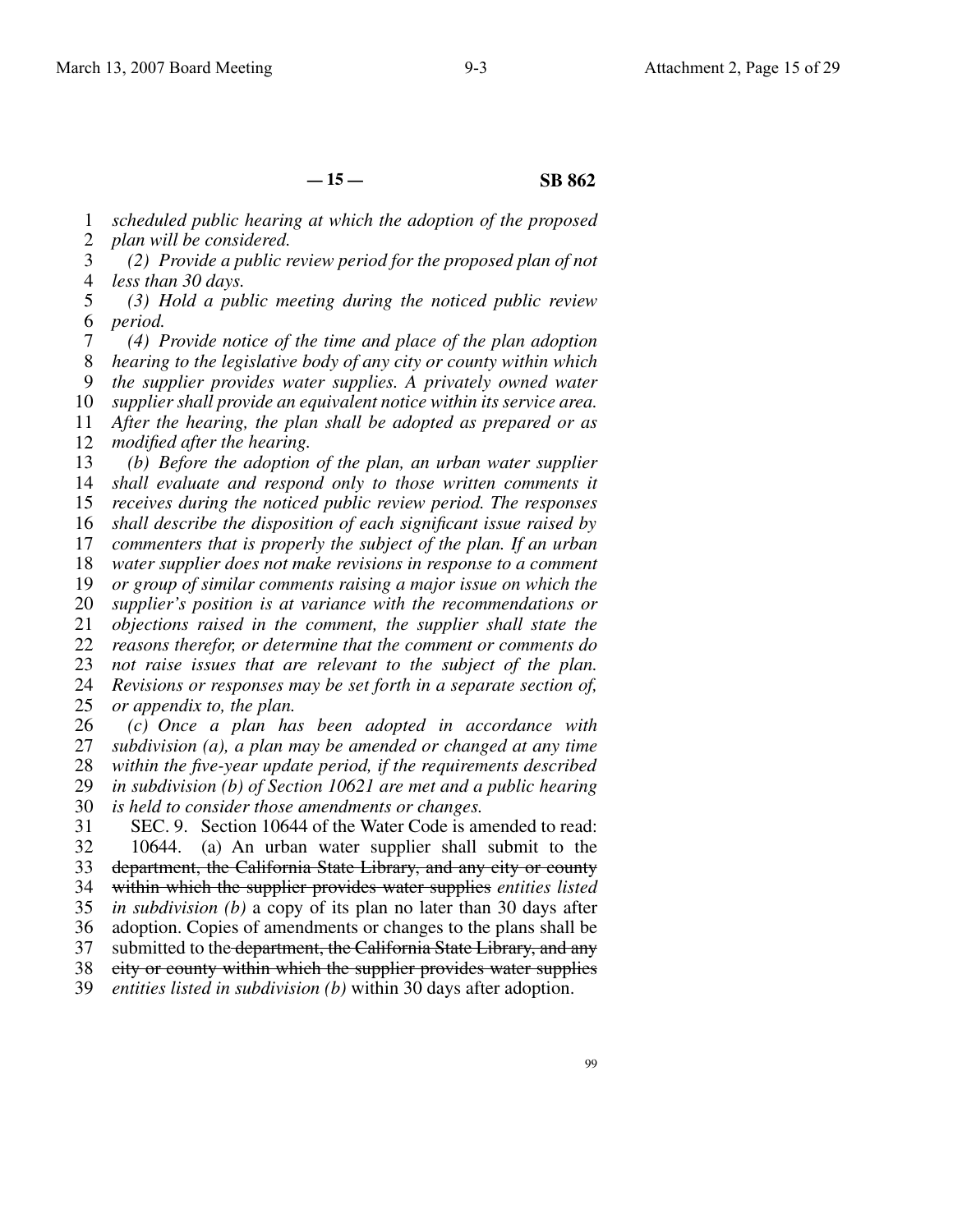# **SB 862 — 16 —**

1 2 (b) *An urban water supplier shall file a copy of its plan and amendments or changes with each of the following entities:*

3 *(1) The department.*

4 5 *(2) Any city or county within which the urban water supplier provides water supplies.*

6 7 *(3) Any groundwater management entity within which the urban water supplier extracts or provides water supplies.*

8 9 *(4) Any agricultural water supplier within which district the urban water supplier provides water supplies.*

10 *(5) Any city or county library within which district the urban*

11 *water supplier provides water supplies.*

12 *(6) The California State Library.*

13 14 *(7) Any local agency formation commission within which county the urban water supplier provides water supplies.*

15 *(c)* The department shall prepare and submit to the Legislature,

16 on or before December 31, in the years ending in six and *or* one,

17 18 a report summarizing the status of the plans adopted pursuant to this part. The report prepared by the department shall identify the

19 outstanding elements of the individual plans. The department shall

20 provide a copy of the report to each urban water supplier that has

21 submitted its plan to the department. The department shall also

22 23 prepare reports and provide data for any legislative hearings designed to consider the effectiveness of plans submitted pursuant

24 to this part.

25 SEC. 10. Section 10645 of the Water Code is amended to read:

26 10645. *(a)* Not later than 30 days after filing a copy of *adopting*

27 its plan with the department, the urban water supplier and the

28 29 department shall make the plan available for public review during normal business hours *on the Internet Web site of the urban water*

30 *supplier*.

31 *(b) An urban water supplier that does not have an Internet Web*

32 *site shall submit to the department, not later than 30 days after*

33 *the date of the adoption of its plan, a copy of the adopted plan in*

34 *an electronic format. The department shall make the plan available*

35 36 *for public review by means of the department's Internet Web site.* SEC. 11. Section 10656 of the Water Code is amended to read:

37 10656. An urban water supplier that does not prepare, adopt,

38 and submit its urban water management plan to the department in

39 accordance with this part, is ineligible to receive funding *funds*

40 *made available* pursuant to Division 24 (commencing with Section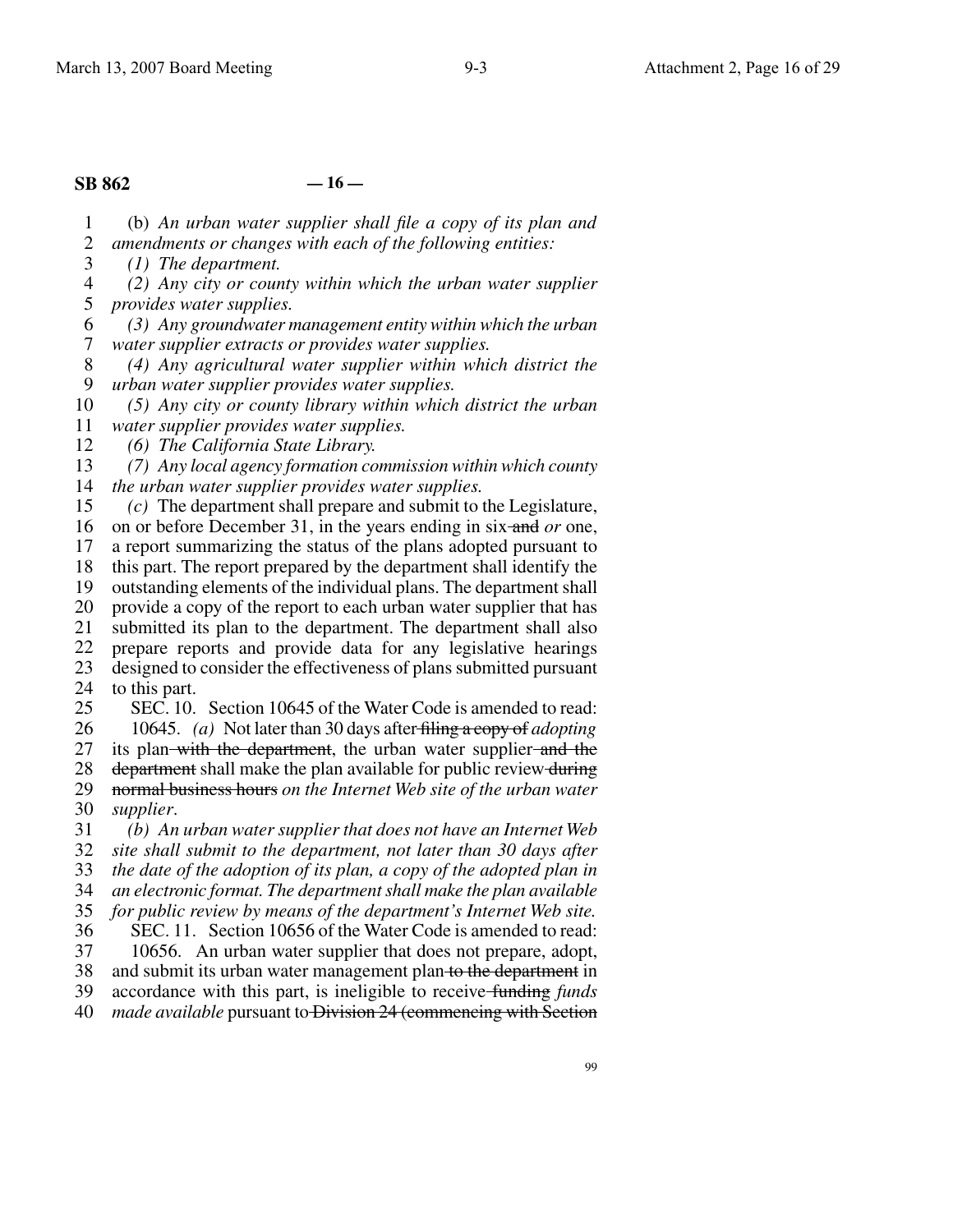**— 17 — SB 862**

1 2 3 4 5 78500) or Division 26 (commencing with Section 79000), or receive drought assistance from the state *any program administered by the board, the department, or the California Bay-Delta Authority,* until the urban water management plan is submitted pursuant to this article.

6 7 SEC. 12. Section 10753.7 of the Water Code is amended to read:

8 9 10 11 12 13 14 15 16 10753.7. (a) For the purposes of qualifying as a groundwater management plan under this section, a plan shall contain the components that are set forth in this section. In addition to the requirements of a specific funding program, any local agency seeking state funds administered by the department*, the board, or the California Bay-Delta Authority* for the construction of groundwater projects or groundwater quality projects, excluding programs that are funded under Part 2.78 (commencing with Section 10795), shall do all of the following:

17 18 19 20 21 22 23 24 (1) Prepare and implement a groundwater management plan that includes basin management objectives for the groundwater basin that is subject to the plan. The plan shall include components relating to the monitoring and management of groundwater levels within the groundwater basin, groundwater quality degradation, inelastic land surface subsidence, and changes in surface flow and surface water quality that directly affect groundwater levels or quality or are caused by groundwater pumping in the basin.

25 26 27 28 (2) For the purposes of carrying out paragraph (1), the local agency shall prepare a plan to involve other agencies that enables the local agency to work cooperatively with other public entities whose service area or boundary overlies the groundwater basin.

29 30 31 32 33 34 (3) For the purposes of carrying out paragraph (1), the local agency shall prepare a map that details the area of the groundwater basin, as defined in the department's Bulletin No. 118, and the area of the local agency, that will be subject to the plan, as well as the boundaries of other local agencies that overlie the basin in which the agency is developing a groundwater management plan.

35 36 37 38 39 (4) The local agency shall adopt monitoring protocols that are designed to detect changes in groundwater levels, groundwater quality, inelastic surface subsidence for basins for which subsidence has been identified as a potential problem, and flow and quality of surface water that directly affect groundwater levels

40 or quality or are caused by groundwater pumping in the basin. The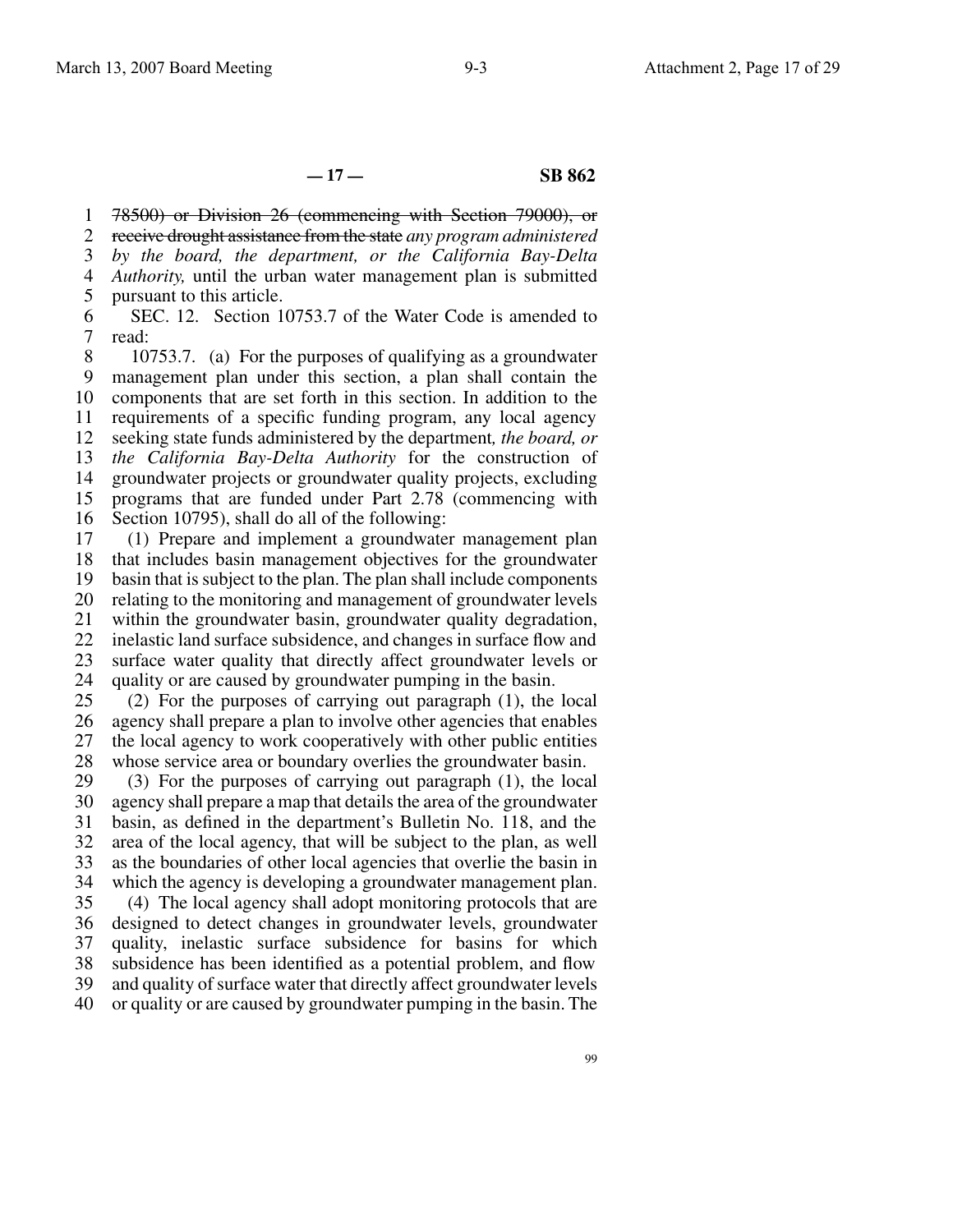## **SB 862 — 18 —**

1 2 monitoring protocols shall be designed to generate information that promotes efficient and effective groundwater management.

3 4 5 6 7 (5) Local agencies that are located in areas outside the groundwater basins delineated on the latest edition of the department's groundwater basin and subbasin map shall prepare groundwater management plans incorporating the components in this subdivision, and shall use geologic and hydrologic principles

8 appropriate to those areas.

9 10 11 12 13 14 15 16 17 18 *(6) (A) The local agency shall update the plan on or before December 31, 2008, and every five years thereafter. For the purpose of carrying out this subparagraph, the local agency shall evaluate the progress made in achieving the adopted basin management objectives, identify successes and shortcomings in meeting those objectives, revise the basin management objectives as appropriate, and develop a plan to achieve the basin management objectives as they may or may not be revised. The updated plans are due on or before December 31 in years ending in three or eight.*

19 20 21 22 *(B) Notwithstanding subparagraph (A), a local agency is not required to update a groundwater management plan on or before December 31, 2008, if its plan was adopted on or after January 1, 2004.*

23 24 25 26 27 28 29 30 31 32 33 34 35 36 37 38 (b) (1) (A) A local agency may receive state funds administered by the department for the construction of groundwater projects or for other projects that directly affect groundwater levels or quality if it prepares and implements, participates in, or consents to be subject to, a groundwater management plan, a basinwide management plan, or other integrated regional water management program or plan that meets, or is in the process of meeting, the requirements of subdivision (a). A local agency with an existing groundwater management plan that meets the requirements of subdivision (a), or a local agency that completes an upgrade of its plan to meet the requirements of subdivision (a) within one year of applying for funds, shall be given priority consideration for state funds administered by the department over local agencies that are in the process of developing a groundwater management plan. The department shall withhold funds from the project until the upgrade of the groundwater management plan is complete.

39 40 (B) Notwithstanding subparagraph (A), a local agency that manages groundwater under any other provision of existing law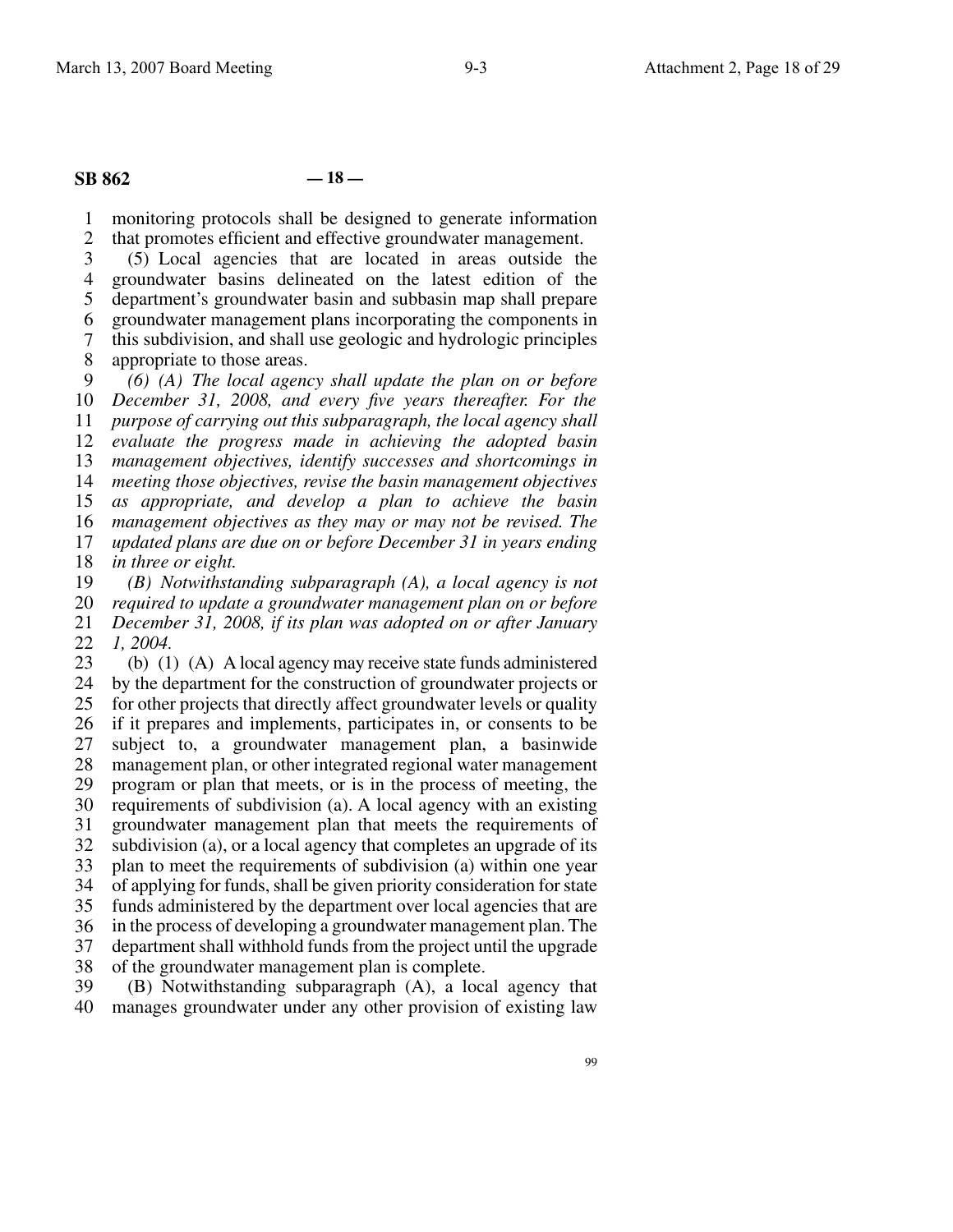**— 19 — SB 862**

1 2 3 4 5 6 7 8 9 10 11 that meets the requirements of subdivision (a), or that completes an upgrade of its plan to meet the requirements of subdivision (a) within one year of applying for funding, shall be eligible for funding administered by the department. The department shall withhold funds from a project until the upgrade of the groundwater management plan is complete. (C) Notwithstanding subparagraph (A), a local agency that conforms to the requirements of an adjudication of water rights in the groundwater basin is in compliance with subdivision (a). For purposes of this section, an "adjudication" includes an adjudication under Section 2101, an administrative adjudication, and an

12 adjudication in state or federal court.

13 14 15 (D) Subparagraphs (A) and (B) do not apply to proposals for funding under Part 2.78 (commencing with Section 10795), or to funds authorized or appropriated prior to September 1, 2002.

16 17 18 (2) Upon the adoption of a groundwater management plan in accordance with this part, the local agency shall submit a copy of the plan to the department, in an electronic format, if practicable,

19 approved by the department*, not later than 30 days after the date*

20 *of adoption, to the entities identified in paragraph (3). The local*

21 *agency shall submit copies of amendments or changes to the plan*

22 *to the entities identified in paragraph (3) not later than 30 days*

23 *after the date of adoption*. The department shall make available

24 to the public copies of the plan received pursuant to this part.

25 26 *(3) A local agency shall submit a copy of its plan and amendments to each of the following:*

27 *(A) The department.*

28 29 *(B) Any city or county within which the groundwater basin lies in whole or in part.*

30 31 *(C) Any urban water supplier that extracts or provides water supplies within the groundwater basin.*

32 33 *(D) Any agricultural water supplier that extracts or provides water supplies within the groundwater basin.*

34 35 *(E) Any city or county library within which district the groundwater basin lies in whole or in part.*

36 *(F) The California State Library.*

37 *(G) Any local agency formation commission within which county*

38 *the groundwater basin lies in whole or in part.*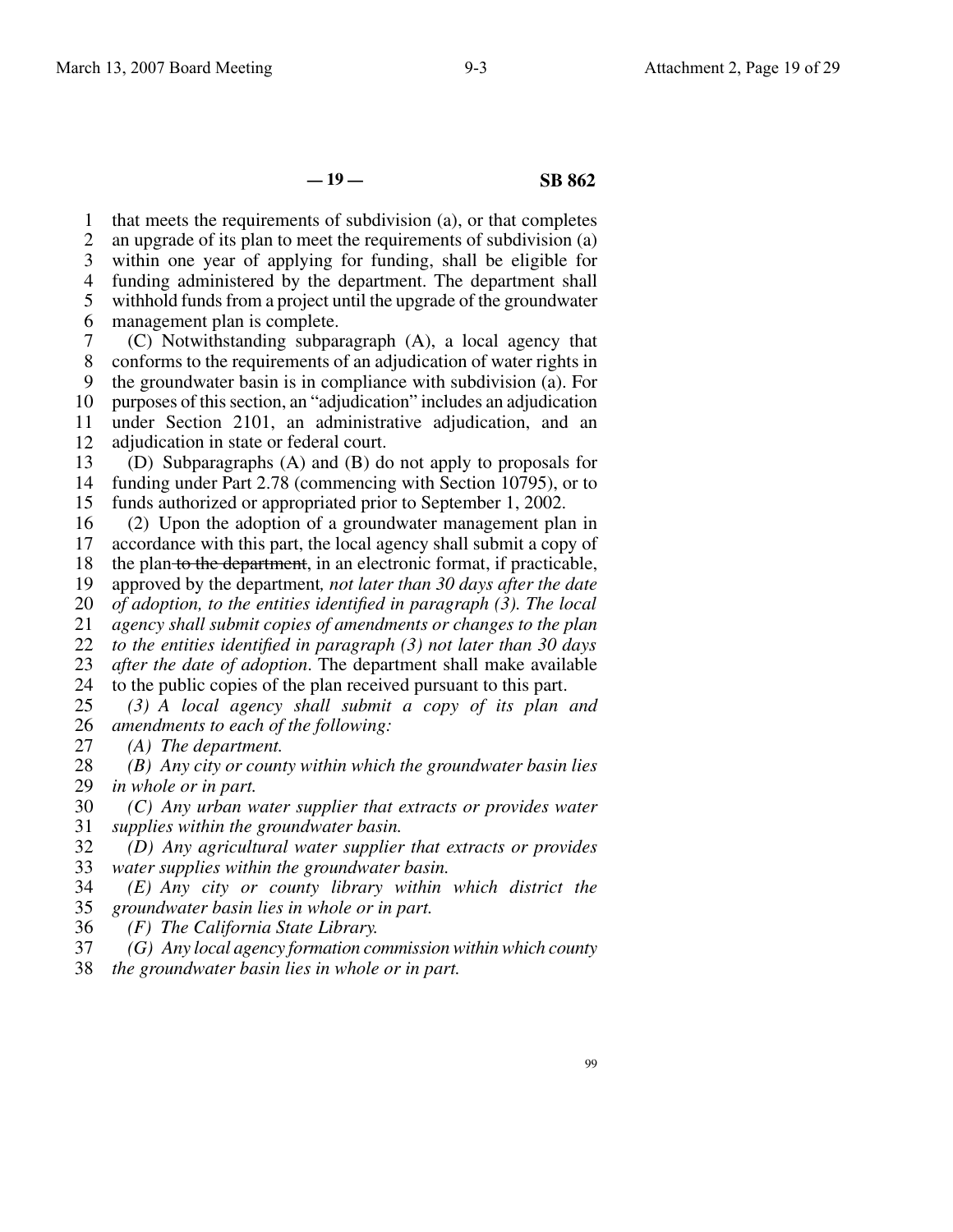# **SB 862 — 20 —**

| $\mathbf{1}$             | (4) Not later than 30 days after the date of adopting its plan,       |
|--------------------------|-----------------------------------------------------------------------|
| $\mathbf{2}$             | the local agency shall make the plan available for public review      |
| 3                        | on the local agency's Internet Web site.                              |
| $\overline{\mathcal{A}}$ | SEC. 13. Part 2.8 (commencing with Section 10800) of                  |
| 5                        | Division 6 of the Water Code is repealed.                             |
| 6                        | SEC. 14. Part 2.8 (commencing with Section 10800) is added            |
| $\tau$                   | to Division 6 of the Water Code, to read:                             |
| 8                        |                                                                       |
| 9                        | PART 2.8. AGRICULTURAL WATER MANAGEMENT                               |
| 10                       | <b>PLANNING</b>                                                       |
| 11                       |                                                                       |
| 12                       | CHAPTER 1. GENERAL DECLARATIONS AND POLICY                            |
| 13                       |                                                                       |
| 14                       | 10800. This part shall be known and may be cited as the               |
| 15                       | Agricultural Water Management Planning Act.                           |
| 16                       | 10801. The Legislature finds and declares all of the following:       |
| 17                       | (a) The waters of the state are a limited and renewable resource.     |
| 18                       | (b) The California Constitution requires that water in the state      |
| 19                       | be used in a reasonable and beneficial way.                           |
| 20                       | (c) Urban water districts are required to adopt water management      |
| 21                       | plans.                                                                |
| 22                       | (d) More than three-fourths of the water used in the state is used    |
| 23                       | for agricultural purposes.                                            |
| 24                       | (e) The conservation of agricultural water supplies is of great       |
| 25                       | statewide concern.                                                    |
| 26                       | (f) There is a great amount of reuse of delivered water, both         |
| 27                       | inside and outside the water service areas.                           |
| 28                       | (g) Significant noncrop beneficial uses are associated with           |
| 29                       | agricultural water use, including streamflows and wildlife habitat.   |
| 30                       | (h) Significant opportunities exist in some areas, through            |
| 31                       | improved irrigation water management, to conserve water or to         |
| 32                       | reduce the quantity of highly saline or toxic drainage water.         |
| 33                       | (i) Changes in water management practices should be carefully         |
| 34                       | planned and implemented to minimize adverse effects on other          |
| 35                       | beneficial uses currently being served.                               |
| 36                       | (i) Agricultural water suppliers that receive water from the          |
| 37                       | federal Central Valley Project are required by federal law to prepare |

38 and implement water conservation plans.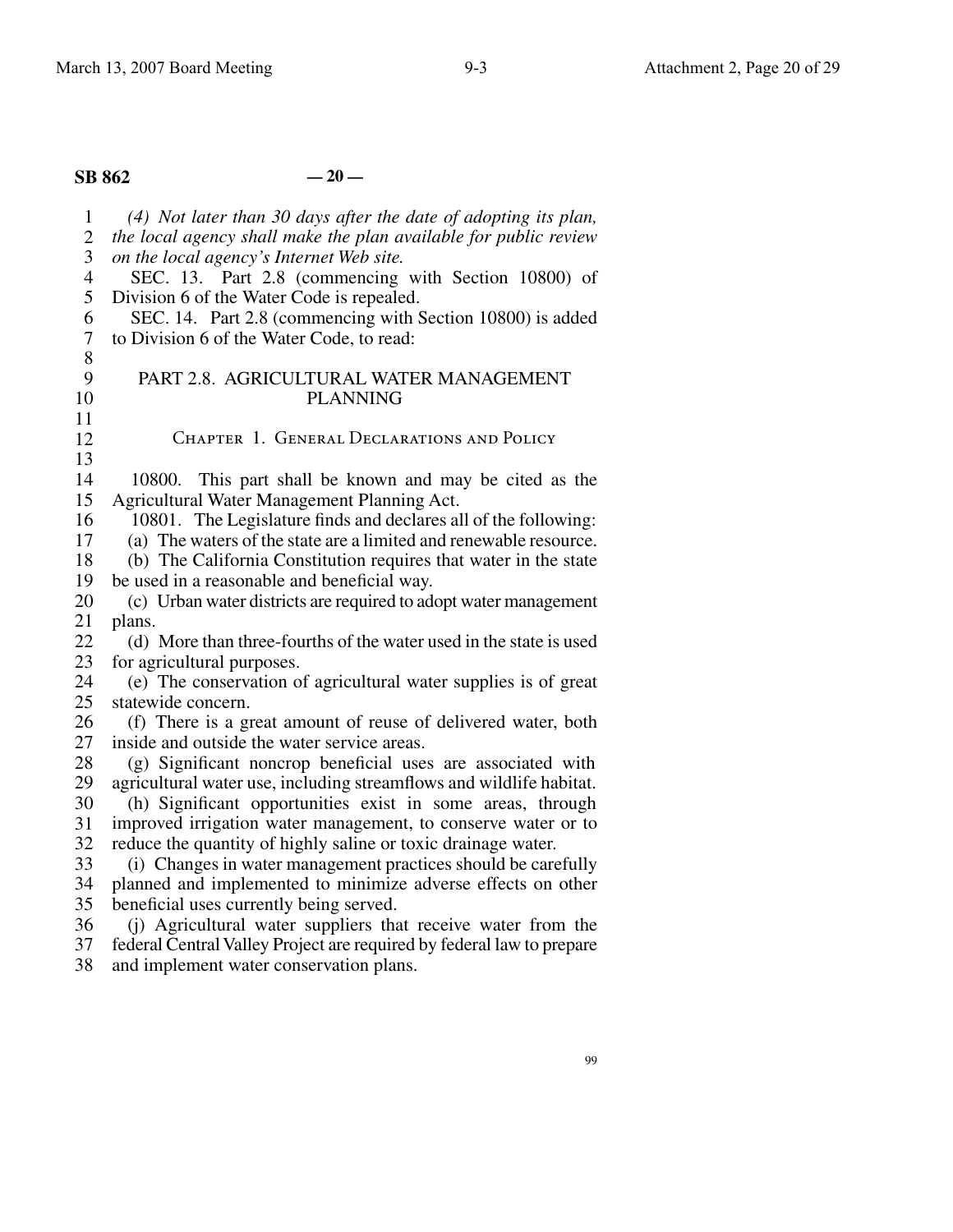| $\mathbf{1}$   | (k) Agricultural water users applying for a permit to appropriate     |
|----------------|-----------------------------------------------------------------------|
| $\overline{c}$ | water from the board are required to prepare and implement water      |
| $\overline{3}$ | conservation plans.                                                   |
| $\overline{4}$ | 10802. The Legislature finds and declares that all of the             |
| 5              | following is the policy of the state:                                 |
| 6              | (a) The conservation of water shall be pursued actively to protect    |
| $\tau$         | both the people of the state and the state's water resources.         |
| $8\,$          | (b) The conservation of agricultural water supplies shall be an       |
| 9              | important criterion in public decisions with regard to water.         |
| 10             | (c) Agricultural water suppliers shall be required to prepare         |
| 11             | water management plans to achieve conservation of water.              |
| 12             |                                                                       |
| 13             | CHAPTER 2. DEFINITIONS                                                |
| 14             |                                                                       |
| 15             | 10810. Unless the context otherwise requires, the definitions         |
| 16             | set forth in this chapter govern the construction of this part.       |
| 17             | 10811. "Agricultural water management plan" or "plan" means           |
| 18             | an agricultural water management plan prepared pursuant to this       |
| 19             | part.                                                                 |
| 20             | 10812. "Customer" means a purchaser of water from a water             |
| 21             | supplier who uses water for agricultural purposes.                    |
| 22             | "Person" means any individual, firm, association,<br>10813.           |
| 23             | organization, partnership, business, trust, corporation, company,     |
| 24             | public agency, or any agency of that entity.                          |
| 25             | "Public agency" means any city, county, city and<br>10814.            |
| 26             | county, special district, or other public entity.                     |
| 27             | "Water conservation" means the use of practices,<br>10815.            |
| 28             | techniques, and technologies that improve water use efficiency.       |
| 29             | 10816. (a) The Legislature finds and declares that there are          |
| 30             | insufficient objective data to determine the proper size of an        |
| 31             | agricultural water supplier that should prepare an agricultural water |
| 32             | management plan pursuant to this part. The Legislature further        |
| 33             | finds and declares that the factors that should be considered in      |
| 34             | making such a determination include all of the following:             |
| 35             | (1) The amount of water delivered by the supplier.                    |
| 36             | (2) The number of customers of the supplier.                          |
| 37             | (3) The technical and financial capacity of the supplier to prepare   |
| 38             | a plan.                                                               |
| 39             | (4) The potential contribution of the plan to the improvement         |

40 of the local and regional efficiency of agricultural water use.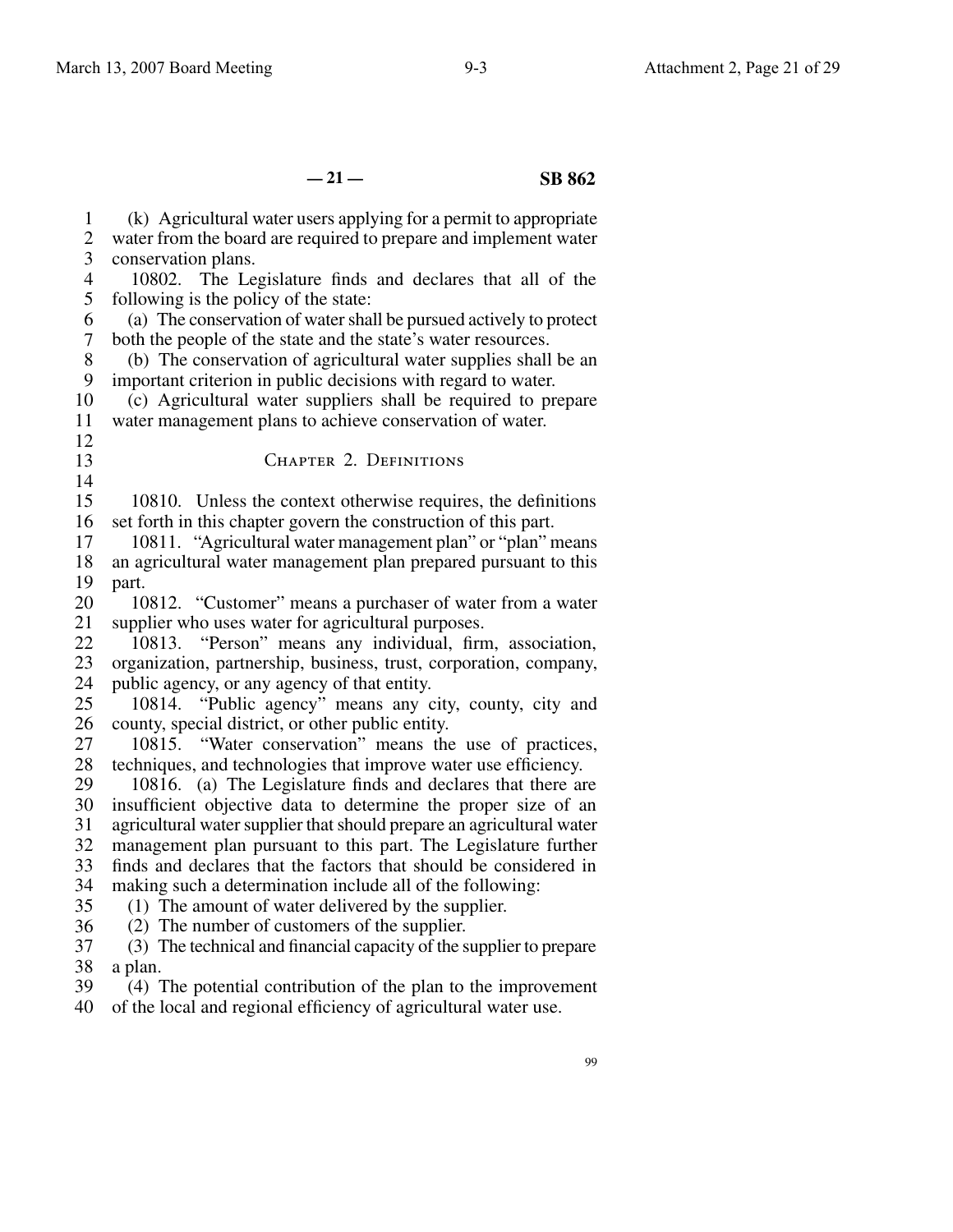# **SB 862 — 22 —**

1  $\mathcal{L}$ 3 4 5 6 (b) (1) The department shall conduct a survey of entities that supply water for agricultural purposes to gather data, assess and analyze that data, and recommend the appropriate minimum size of an agricultural water supplier that should prepare an agricultural water management plan pursuant to this part. (2) It is the intent of the Legislature that, in finalizing its

7 8 9 recommendations, the department consult with those agricultural water suppliers that would meet or narrowly exceed the recommended threshold, as well as other interested parties.

10 11 recommendations, in writing, to the Governor and the Legislature 12 (3) The department shall report its findings and before January 1, 2009.

13 14 15 16 (c) It is the intent of the Legislature to respond to the report prepared pursuant to subdivision (b) by enacting legislation defining the term "agricultural water supplier" for the purposes of this part.

- 17
- 18 19 20 21 Chapter 3. Agricultural Water Management Plans Article 1. General Provisions

22 23 24 10820. (a) An agricultural water supplier shall prepare and adopt an agricultural water management plan in the manner set forth in this part on or before December 31, 2010.

25 26 27 28 (b) Every person that becomes an agricultural water supplier after December 31, 2010, shall adopt an agricultural water management plan within one year after the date it has become an agricultural water supplier.

29 30 31 32 (c) A water supplier that indirectly provides water to customers for agricultural purposes shall not prepare a plan pursuant to this part without the consent of each agricultural water supplier that directly provides that water to its customers.

33 34 35 36 37 (d) An agricultural water supplier, to the extent practicable, shall coordinate the preparation of its plan with other appropriate entities in the area, including, but not limited to, other water suppliers that share a common source, water management agencies, and relevant public agencies.

38 39 (e) An agricultural water supplier may prepare the plan with its own staff, by contract, or in cooperation with public agencies.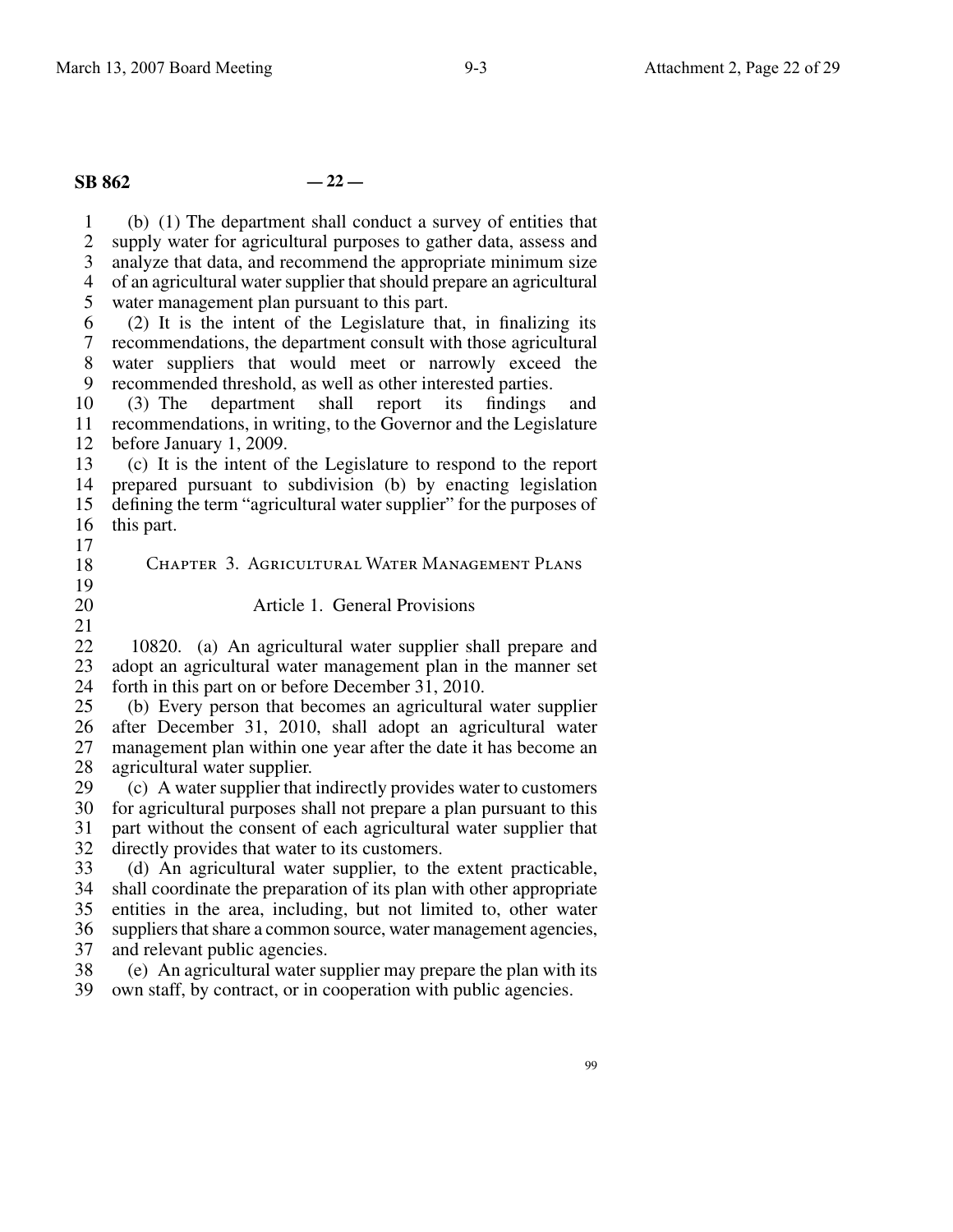**— 23 — SB 862**

1 2 3 10821. (a) An agricultural water supplier shall update its plan at least once every five years on or before December 31, in years ending in five or zero.

4 5 6 7 8 9 10 (b) An agricultural water supplier required to prepare a plan pursuant to this part shall notify each city or county within which the supplier provides water supplies that the agricultural water supplier will be preparing the plan, or reviewing the plan and considering amendments or changes to the plan. The agricultural water supplier may consult with, and obtain comments from, each city or county that receives notice pursuant to this subdivision.

11 12 13 (c) The amendments to, or changes in, the plan shall be adopted and submitted in the manner set forth in Article 3 (commencing with Section 10840).

14 15 16 17 18 19 (d) An agricultural water supplier shall prepare and submit to the department, in years ending in four and nine, a report assessing progress in implementing the plan. The progress report shall include a discussion of the specific water management programs that have been or are planned to be implemented, any variations from the adopted plan, and factors affecting the implementation

- 20 of the plan.
- 21 22

23

35

## Article 2. Contents of Plans

24 25 26 27 10825. (a) It is the intent of the Legislature in enacting this part to allow levels of water management planning commensurate with the numbers of customers served and the volume of water supplied.

28 29 30 (b) This part does not require the implementation of water conservation programs or practices that are not locally cost effective.

31 32 10826. A plan shall be adopted in accordance with this chapter. That plan shall do all of the following:

33 34 (a) Describe the agricultural water supplier and the service area, including all of the following:

(1) History and size of the service area.

36 37 (2) Location of the service area and its water management facilities.

- 38 (3) Terrain and soils.
- 39 (4) Climate.
- 40 (5) Operating rules and regulations.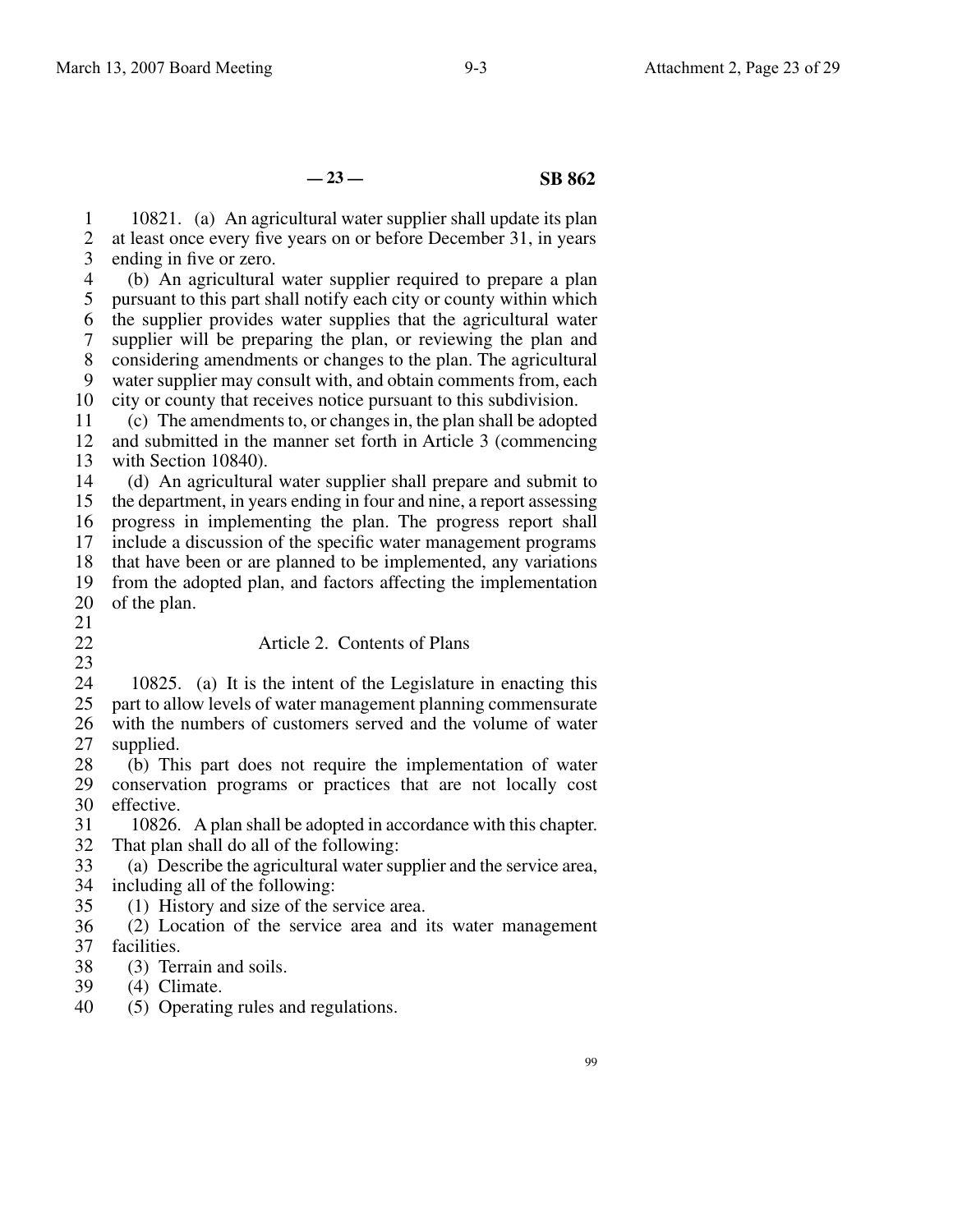# **SB 862 — 24 —**

- 1 (6) Water delivery measurements or calculations.
- $\mathfrak{D}$ (7) Water rate schedules and billing.
- 3 (8) Water shortage allocation policies.
- 4 (b) Describe the quantity and quality of water resources of the
- 5 agricultural water supplier, including all of the following:
- 6 (1) Surface water supply.
- 7 (2) Groundwater supply.
- 8 (3) Other water supplies.
- 9 (4) Source water quality monitoring practices.
- 10 (5) Water uses within the agricultural water supplier's service
- 11 area, including all of the following:
- 12 (A) Agricultural.
- 13 (B) Environmental.
- 14 (C) Recreational.
- 15 (D) Municipal and industrial.
- 16 (E) Groundwater recharge.
- 17 (F) Transfers and exchanges.
- 18 (G) Other water uses.
- 19 (6) Drainage from the water supplier service area.
- 20 (7) Water accounting, including:
- 21 (A) Quantifying the water supplier's water supplies.
- $22$ (B) Tabulating water uses.
- 23 (C) Overall water budget.
- 24 (8) Water supply reliability.
- 25 (c) Describe previous water management activities.
- 26 (d) Identify efficient water management practices, including
- 27 28 the use of tools and strategies that maximize resources and minimize the need to import water from other regions.
- 29 30 (e) Include a cost-benefit analysis of all applicable water management practices.
- 31 (f) Develop a strategy and schedule for implementation of water
- 32 management practices that are locally cost effective, estimate the
- 33 budget needed for implementation, and identify the results expected
- 34 from full implementation of the plan.
- 35 10827. Agricultural water suppliers that are members of the
- 36 Agricultural Water Management Council, and that submit water
- 37 38 management plans to that council in accordance with the
- 39 "Memorandum of Understanding Regarding Efficient Water
- 40 Management Practices By Agricultural Water Suppliers In California," dated January 1, 1999, may submit the water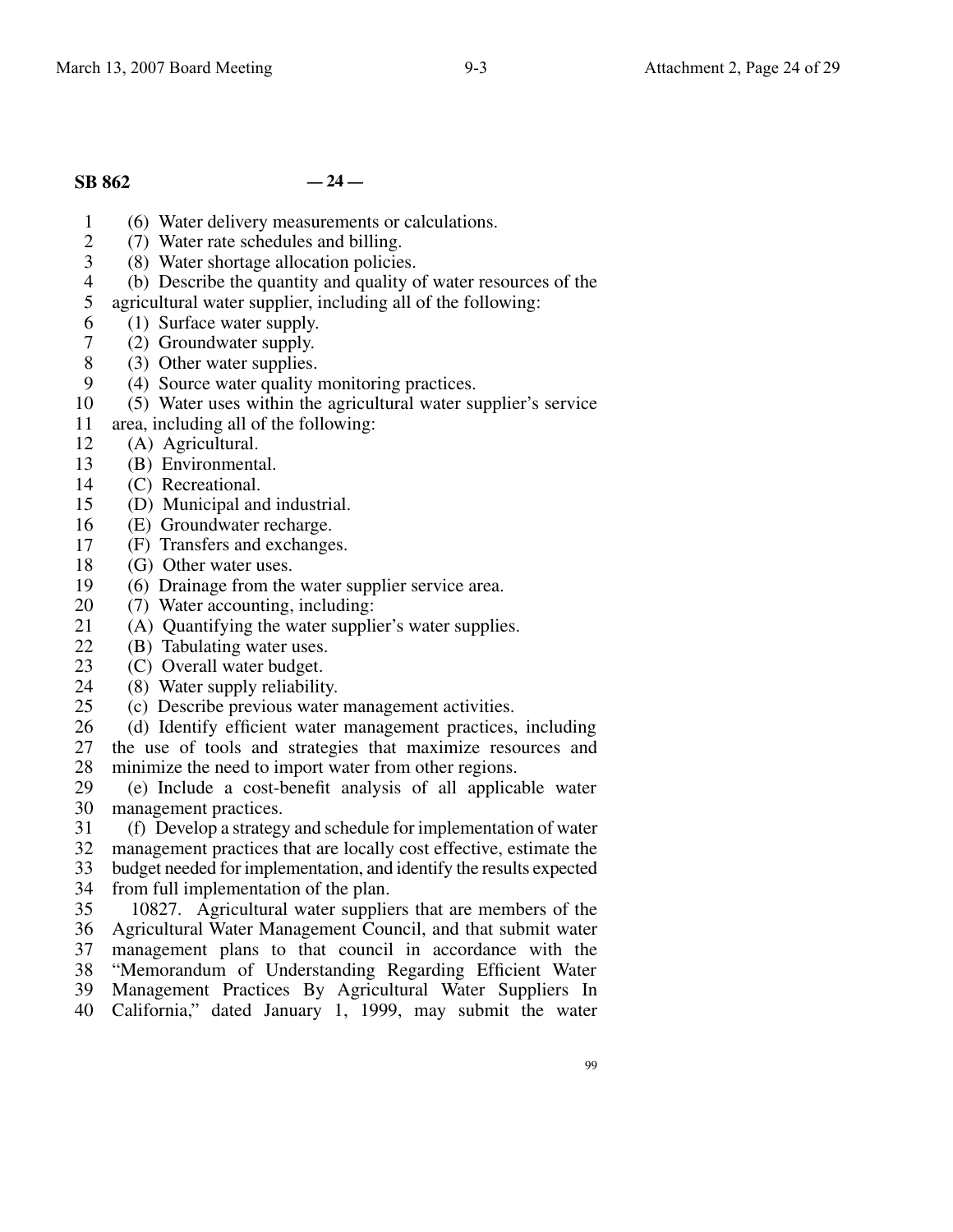**— 25 — SB 862**

1 2 3 management plans identifying water demand management measures currently being implemented, or scheduled for implementation, to satisfy the requirements of Section 10826.

4 5 6 7 8 9 10 10828. (a) Agricultural water suppliers that are required to submit water conservation plans to the United States Bureau of Reclamation pursuant to either the Central Valley Project Improvement Act (P.L. 102-575) or the Reclamation Reform Act of 1982, or both, may submit those water conservation plans to satisfy the requirements of Section 10826, if both of the following apply:

11 12 13 (1) The agricultural water supplier has adopted and submitted the water conservation plan to the United States Bureau of Reclamation within the previous four years.

14 15 (2) The United States Bureau of Reclamation has accepted the water conservation plan as adequate.

16 (b) This part does not require agricultural water suppliers that

17 18 are required to submit water conservation plans to the United States Bureau of Reclamation pursuant to either the Central Valley Project

19 Improvement Act (P.L. 102-575) or the Reclamation Reform Act

20 of 1982, or both, to prepare and adopt water conservation plans

21 according to a schedule that is different from that required by the

22 United States Bureau of Reclamation.

23 24 25 26 27 28 29 10829. An agricultural water supplier may satisfy the requirements of this part by adopting an urban water management plan pursuant to Part 2.6 (commencing with Section 10610) or by participation in areawide, regional, watershed, or basinwide water management planning if those plans will reduce preparation costs and contribute to the achievement of conservation and efficient water use.

30

31

Article 3. Adoption and Implementation of Plans

32

33 10840. Every agricultural water supplier shall prepare its plan

34 pursuant to Article 2 (commencing with Section 10825).

35 36 10841. An agricultural water supplier required to prepare a plan may consult with, and obtain comments from, any public

37 agency or any person who has special expertise with respect to

38 water conservation and reclamation and management methods and

39 techniques.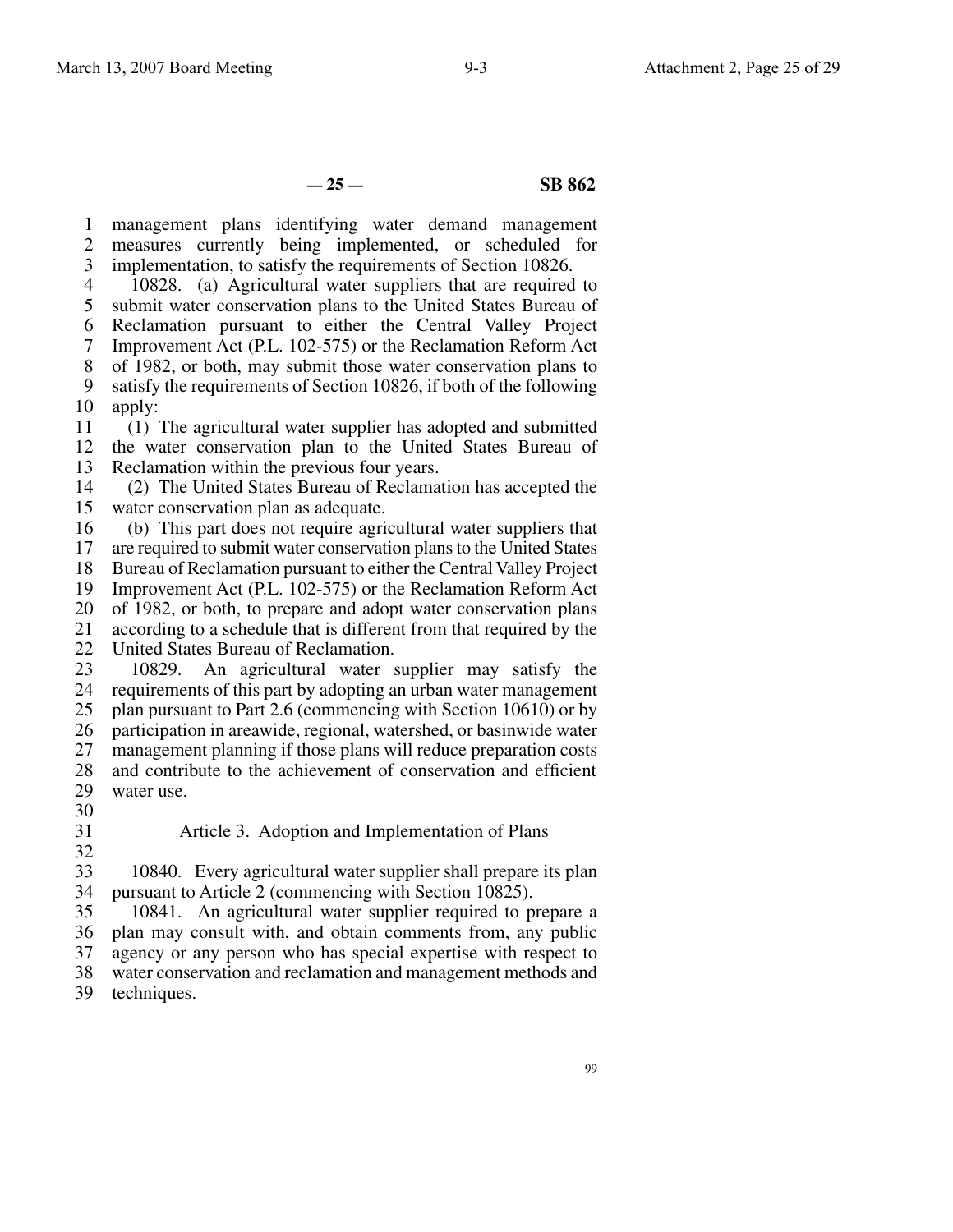# **SB 862 — 26 —**

1 2 3 4 5 6 7 8 9 10842. Prior to adopting a plan, the agricultural water supplier shall make the proposed plan available for public inspection, and shall hold a public hearing on the plan. Prior to the hearing, notice of the time and place of hearing shall be published within the jurisdiction of the publicly owned agricultural water supplier pursuant to Section 6066 of the Government Code. A privately owned agricultural water supplier shall provide an equivalent notice within its service area. After the hearing, the plan shall be adopted as prepared or as modified during or after the hearing.

10 11 12 13 10843. An agricultural water supplier shall implement the plan adopted pursuant to this chapter in accordance with the schedule set forth in its plan, as determined by the governing body of the agricultural water supplier.

14 15 16 17 18 19 10844. (a) An agricultural water supplier shall submit to the entities identified in subdivision (b) a copy of its plan no later than 30 days after the adoption of the plan. Copies of amendments or changes to the plans shall be submitted to the entities identified in subdivision (b) within 30 days after the adoption of the amendments or changes.

20 21 22 (b) An agricultural water supplier shall submit a copy of its plan and amendments or changes to the plan to each of the following entities:

23 (1) The department.

24 25 (2) Any city, county, or city and county within which the agricultural water supplier provides water supplies.

26 27 28 (3) Any groundwater management entity within which jurisdiction the agricultural water supplier extracts or provides water supplies.

29 30 (4) Any urban water supplier within which jurisdiction the agricultural water supplier provides water supplies.

31 32 (5) Any city or county library within which jurisdiction the agricultural water supplier provides water supplies.

33 (6) The California State Library.

34 35 36 (7) Any local agency formation commission serving a county within which the agricultural water supplier provides water supplies.

37 10845. (a) Not later than 30 days after the date of adopting its

38 39 plan, the agricultural water supplier shall make the plan available for public review on the agricultural water supplier's Internet Web

40 site.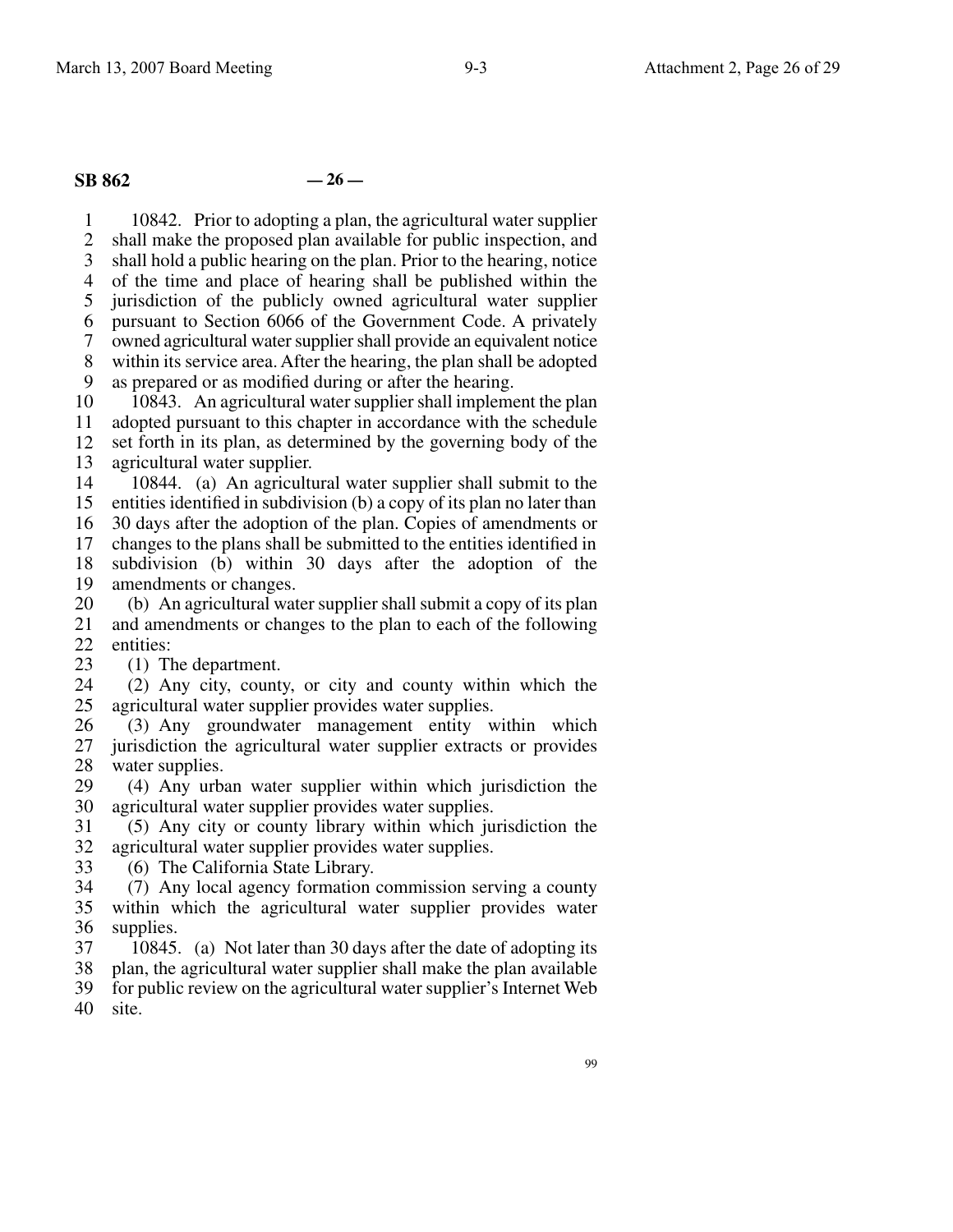**— 27 — SB 862**

1 2 3 4 5 (b) An agricultural water supplier that does not have an Internet Web site shall submit to the department, not later than 30 days after the date of adopting its plan, a copy of the adopted plan in an electronic format. The department shall make the plan available for public review on the department's Web site.

6 7 8 9 10846. (a) The department shall prepare and submit to the Legislature, on or before December 31, in the years ending in six or one, a report summarizing the status of the plans adopted pursuant to this part.

10 (b) The report prepared by the department shall identify the

11 outstanding elements of any plan adopted pursuant to this part.

12 13 The report shall include an evaluation of the effectiveness of this part in promoting efficient agricultural water management

14 15 practices, and shall include recommendations relating to proposed changes to this part, as appropriate.

16 17 18 19 20 (c) The department shall provide a copy of the report to each agricultural water supplier that has submitted its plan to the department. The department shall also prepare reports and provide data for any legislative hearing designed to consider the effectiveness of plans submitted pursuant to this part.

21 22 23 (d) This section does not authorize the department, in preparing the report, to approve, disapprove, or critique individual plans submitted pursuant to this part.

24 25

26

### Chapter 4. Miscellaneous Provisions

27 28 29 30 31 32 33 34 35 36 10850. (a) Any action or proceeding to attack, review, set aside, void, or annul the acts or decisions of an agricultural water supplier on the grounds of noncompliance with this part shall be brought pursuant to Section 1085 of the Code of Civil Procedure, and the court's review of compliance or noncompliance with this part shall extend to whether the plan, or portion thereof, or revision thereto, substantially complies with the requirements of this part. (b) An action or proceeding alleging failure to adopt a plan shall be commenced within 18 months after that adoption is required by this part.

37 38 39 (c) Any action or proceeding alleging that a plan, or action taken pursuant to the plan, does not comply with this part shall be commenced within 120 days after submitting the plan or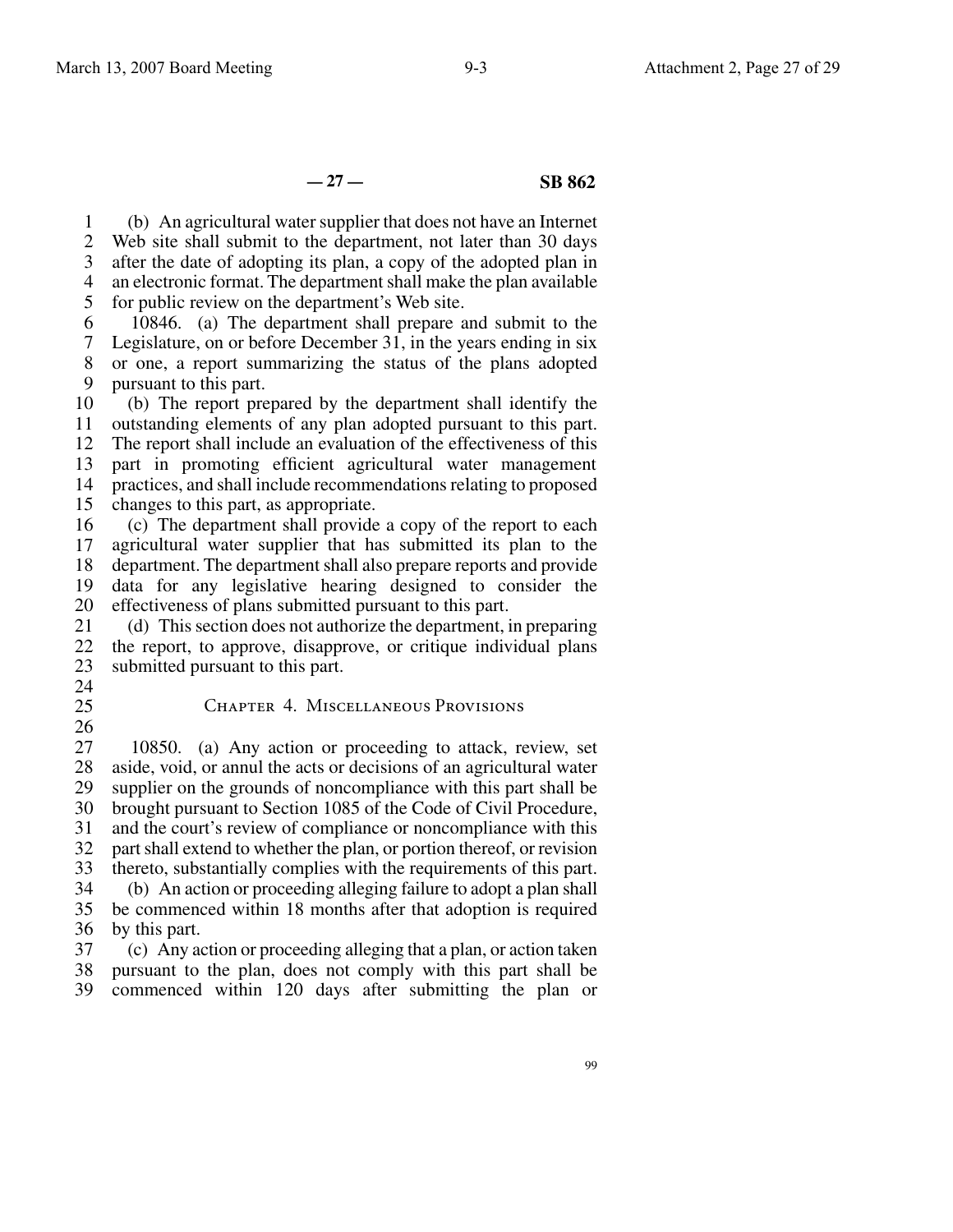## **SB 862 — 28 —**

1 amendments to the plan to entities in accordance with Section

2 10844 or the taking of that action.

3 4 (d) In an action or proceeding to attack, review, set aside, void, or annul the acts or decisions of an agricultural water supplier

5 made pursuant to this part at a properly noticed public hearing, the

6 issues raised shall be limited to those raised in the public hearing,

7 or in written correspondence delivered to the agricultural water

8 9 supplier prior to, or at, the public hearing, except if the court finds either of the following:

10 11 (1) The issue could not have been raised at the public hearing by a person exercising reasonable diligence.

12 13 (2) The body conducting the public hearing prevented the issue from being raised at the public hearing.

14 10851. The California Environmental Quality Act (Division

15 13 (commencing with Section 21000) of the Public Resources

16 17 Code) does not apply to the preparation and adoption of plans

18 pursuant to this part. This part does not exempt projects for implementation of the plan or for expanded or additional water

19 supplies from the California Environmental Quality Act (Division

20 21 13 (commencing with Section 21000) of the Public Resources Code).

22 23 24 10852. (a) The adoption of an agriculture water management plan in accordance with this part satisfies any requirements of state statute, regulation, or order, including those of the board, for the

25 preparation of water management plans.

26 27 28 (b) This part does not affect any authority granted to the board by provisions other than this part to obtain water conservation information not generated by this part.

29 30 31 32 33 34 35 10853. An agricultural water supplier that does not prepare, adopt, and submit its agricultural water management plan in accordance with this part is ineligible to receive funds made available pursuant to any program administered by the board, the department, or the California Bay-Delta Authority until the agricultural water management plan is submitted pursuant to this part.

36 37 SEC. 15 If the Commission on State Mandates determines that this act contains costs mandated by the state, reimbursement to

38 local agencies and school districts for those costs shall be made